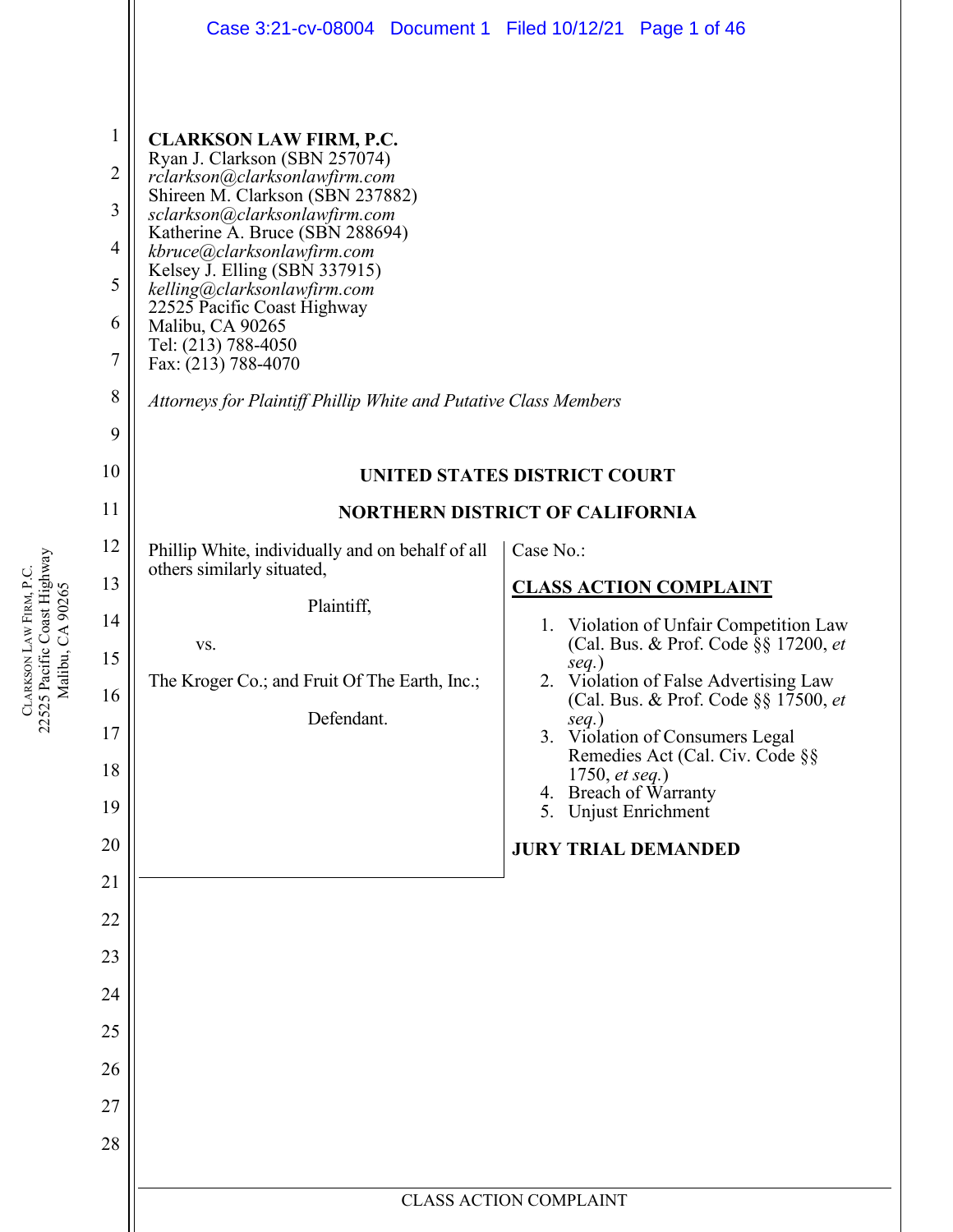# Case 3:21-cv-08004 Document 1 Filed 10/12/21 Page 2 of 46

# **TABLE OF CONTENTS**

# Page No.

| 2              |             |                                                                  | Page No |
|----------------|-------------|------------------------------------------------------------------|---------|
| 3              |             |                                                                  |         |
| $\overline{4}$ |             |                                                                  |         |
| 5              |             |                                                                  |         |
| 6              |             |                                                                  |         |
| 7              | A.          |                                                                  |         |
| 8              | <b>B.</b>   |                                                                  |         |
| 9              |             |                                                                  |         |
| 10             | A.          |                                                                  |         |
| 11             | <b>B.</b>   |                                                                  |         |
| 12             | $C_{\cdot}$ | Plaintiff and Reasonable Consumers Were Misled by the Products19 |         |
| 13             | D.          |                                                                  |         |
| 14             | Ε.          |                                                                  |         |
| 15             |             |                                                                  |         |
| 16             |             |                                                                  |         |
| 17             | A.          |                                                                  |         |
| 18             | <b>B.</b>   |                                                                  |         |
| 19             | $C$ .       |                                                                  |         |
| 20             |             |                                                                  |         |
| 21             |             |                                                                  |         |
| 22             |             |                                                                  |         |
| 23             |             |                                                                  |         |
| 24             |             |                                                                  |         |
| 25             |             |                                                                  |         |
| 26             |             |                                                                  |         |
| 27             |             |                                                                  |         |
| 28             |             |                                                                  |         |
|                |             | <b>CLASS ACTION COMPLAINT</b>                                    |         |
|                |             |                                                                  |         |

 $\mathbf{1}$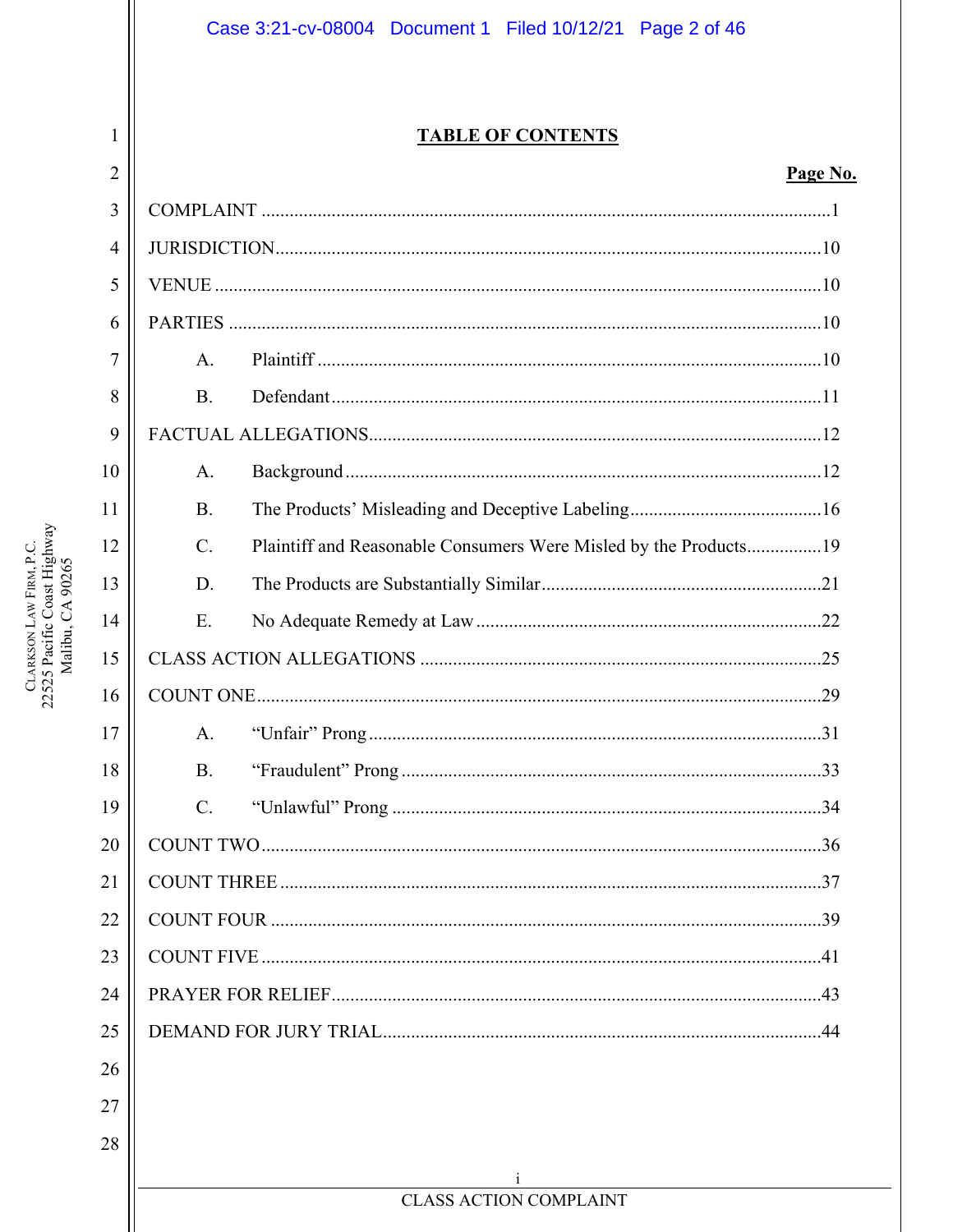#### **COMPLAINT**

1. Plaintiff Phillip White ("**Plaintiff**"), individually and on behalf of all others similarly situated, as more fully described herein (the "**Class**" and "**Class Members**"), brings this class action complaint against Defendant The Kroger Company ("**Defendant**"), and alleges the following upon information and belief, unless otherwise expressly stated as based upon personal knowledge:

2. **Synopsis.** To obtain an unfair competitive advantage in the billion-dollar sunscreen market, Defendant is exposing consumers and the environment to harmful chemical active ingredients in their sunscreens by falsely labeling them as "REEF FRIENDLY." Defendant has reaped millions of dollars through this fraudulent scheme based on a calculated business decision to put profits over people and the environment. Specifically, Defendant deceptively labels certain of its Kroger® brand sun care Products as "REEF FRIENDLY" deliberately leading reasonable consumers, including Plaintiff, to believe that the Products only contain ingredients that are reefsafe and otherwise cannot harm reefs, including the coral reefs and marine life that inhabits or depends on them (hereinafter, **"Reef Friendly Representation," "False Advertising Claim"** and/or **"Challenged Representation"**). Fair and accurate exemplars of the Products' front labels, with the Challenged Representation circled in red, are below.

17

*/ / /*

*/ / /*

<span id="page-2-0"></span>1

2

3

4

5

6

7

8

9

10

11

12

13

14

15

16

- 19 20 21 22 23 */ / / / / / / / / / / / / / /*
- 24 */ / /*
- 25 26 */ / / / / /*
- 27 */ / /*
- 28 */ / /*

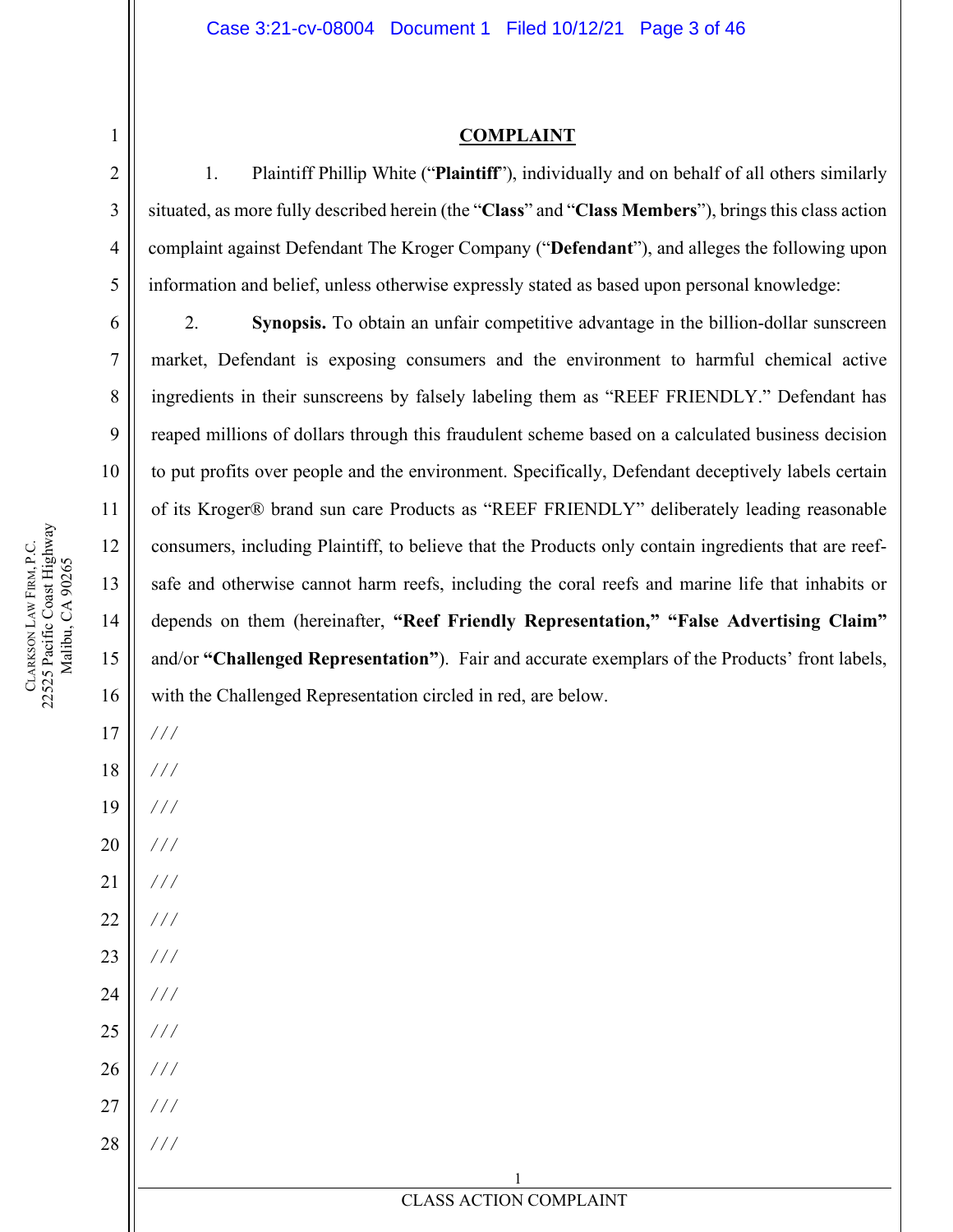

CLARKSON LAW FIRM, P.C.<br>22525 Pacific Coast Highway<br>Malibu, CA 90265 22525 Pacific Coast Highway LAW FIRM, P.C. Malibu, CA 90265 **CLARKSON**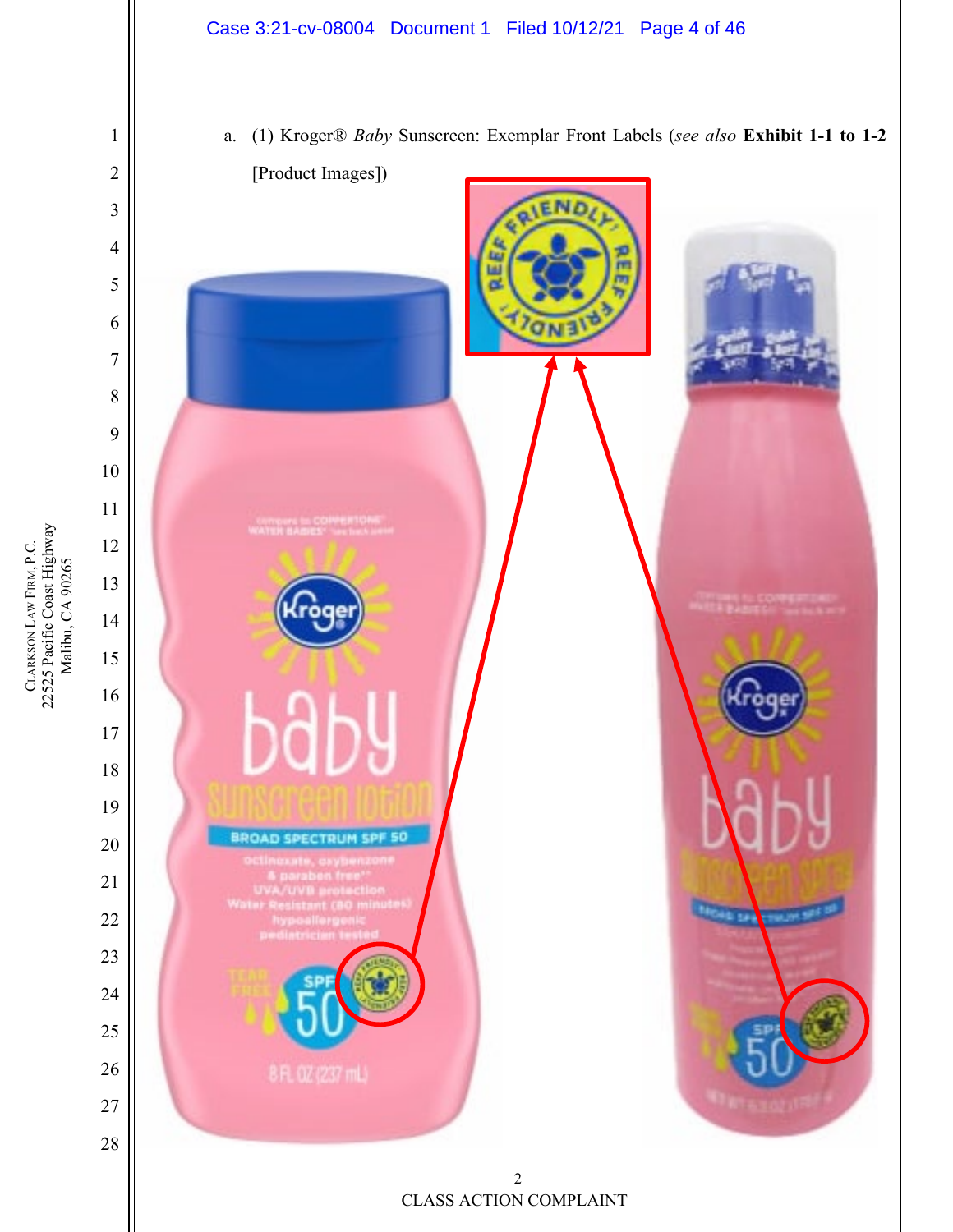

CLARKSON LAW FIRM, P.C.<br>22525 Pacific Coast Highway<br>Malibu, CA 90265 22525 Pacific Coast Highway LAW FIRM, P.C. Malibu, CA 90265 **CLARKSON** 

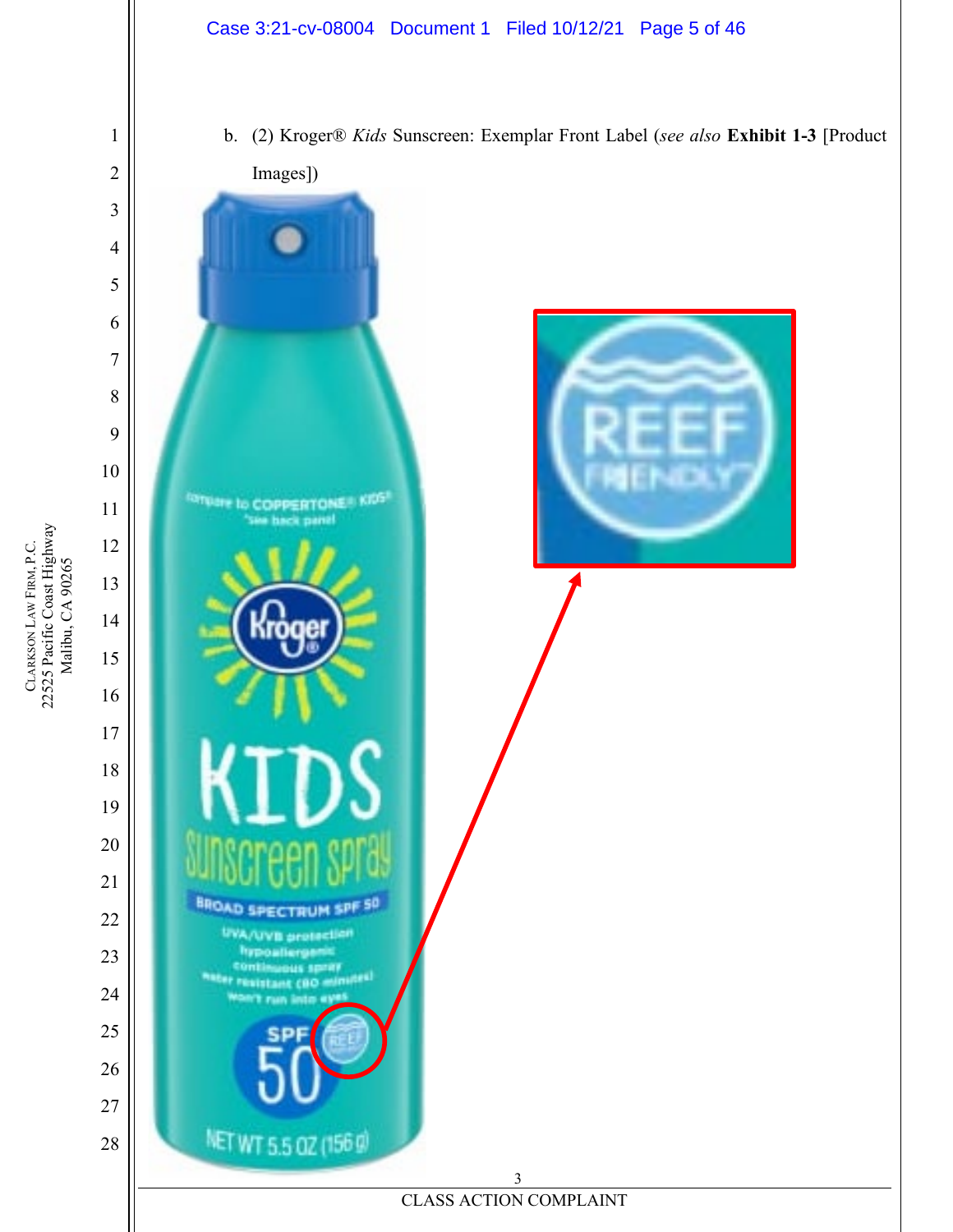

c. (3) Kroger® *Sheer* Sunscreen: Exemplar Front Labels (*see also* **Exhibit 1-4 to 1-5** [Product Images])



CLARKSON LAW FIRM, P.C.<br>22525 Pacific Coast Highway<br>Malibu, CA 90265 22525 Pacific Coast Highway LAW FIRM, P.C. Malibu, CA 90265 **CLARKSON**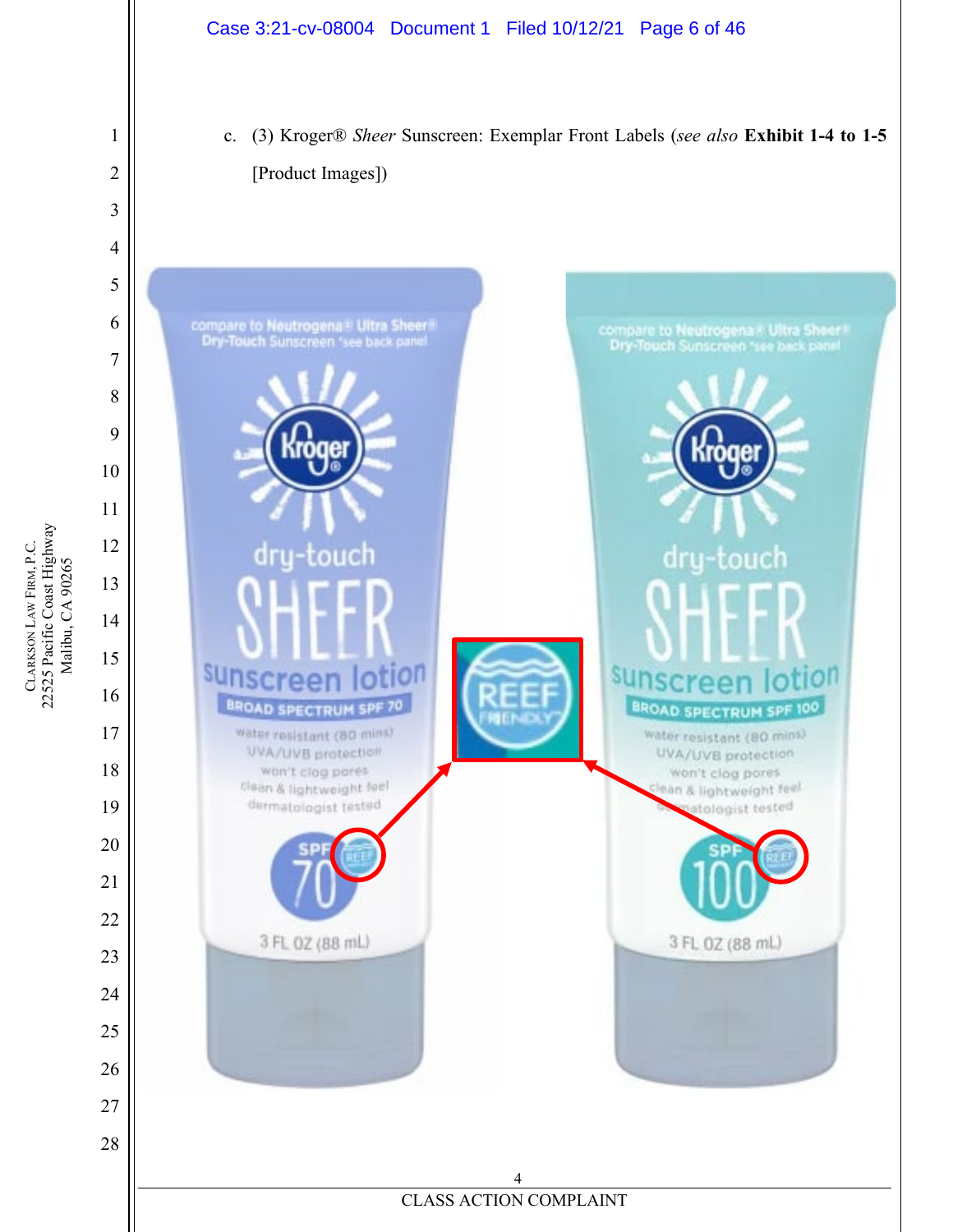



CLARKSON LAW FIRM, P.C.<br>22525 Pacific Coast Highway<br>Malibu, CA 90265 22525 Pacific Coast Highway LAW FIRM, P.C. Malibu, CA 90265 **CLARKSON**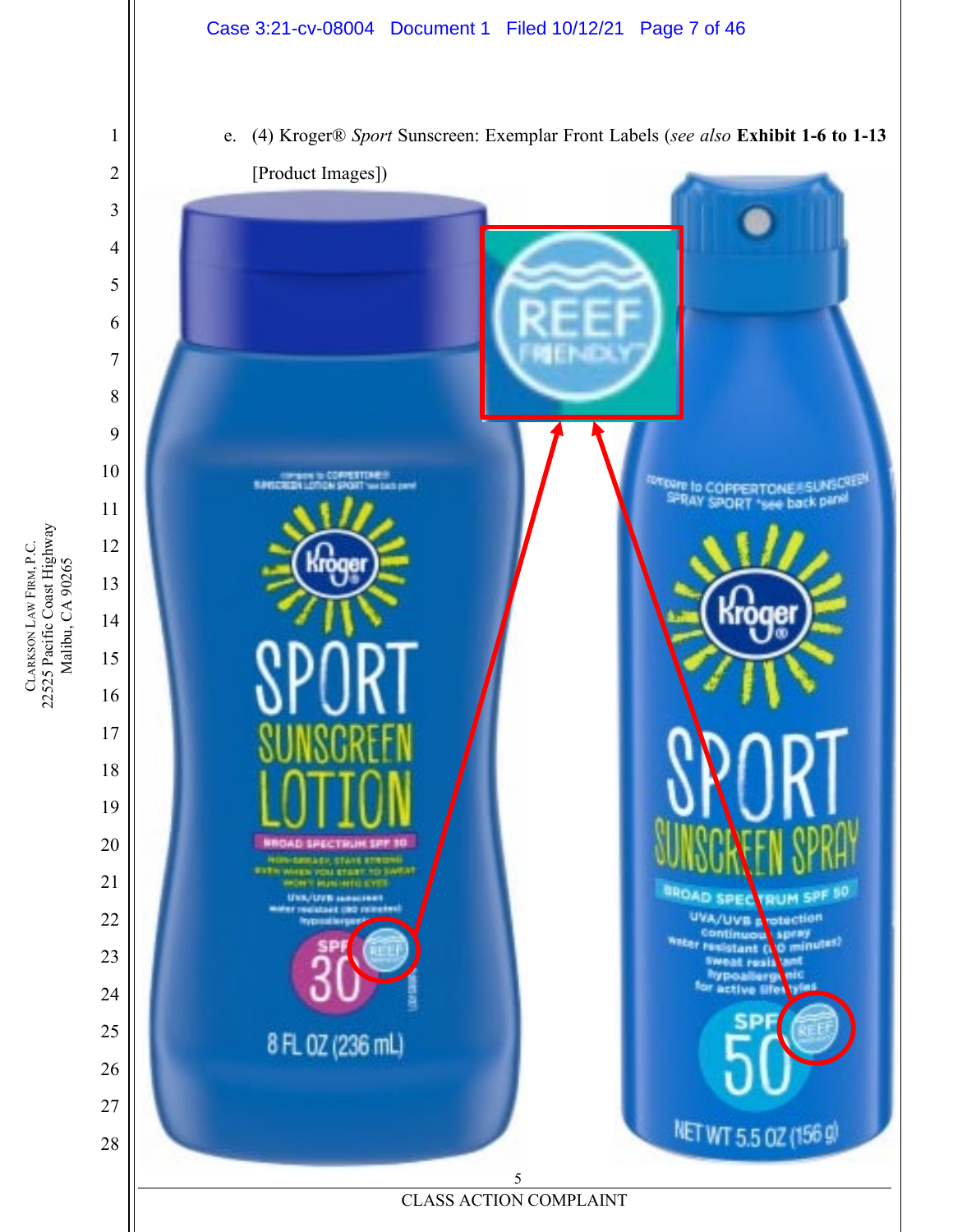

**CLARKSON** 

LAW FIRM, P.C.

22525 Pacific Coast Highway Malibu, CA 90265

CLARKSON LAW FIRM, P.C.<br>22525 Pacific Coast Highway<br>Malibu, CA 90265

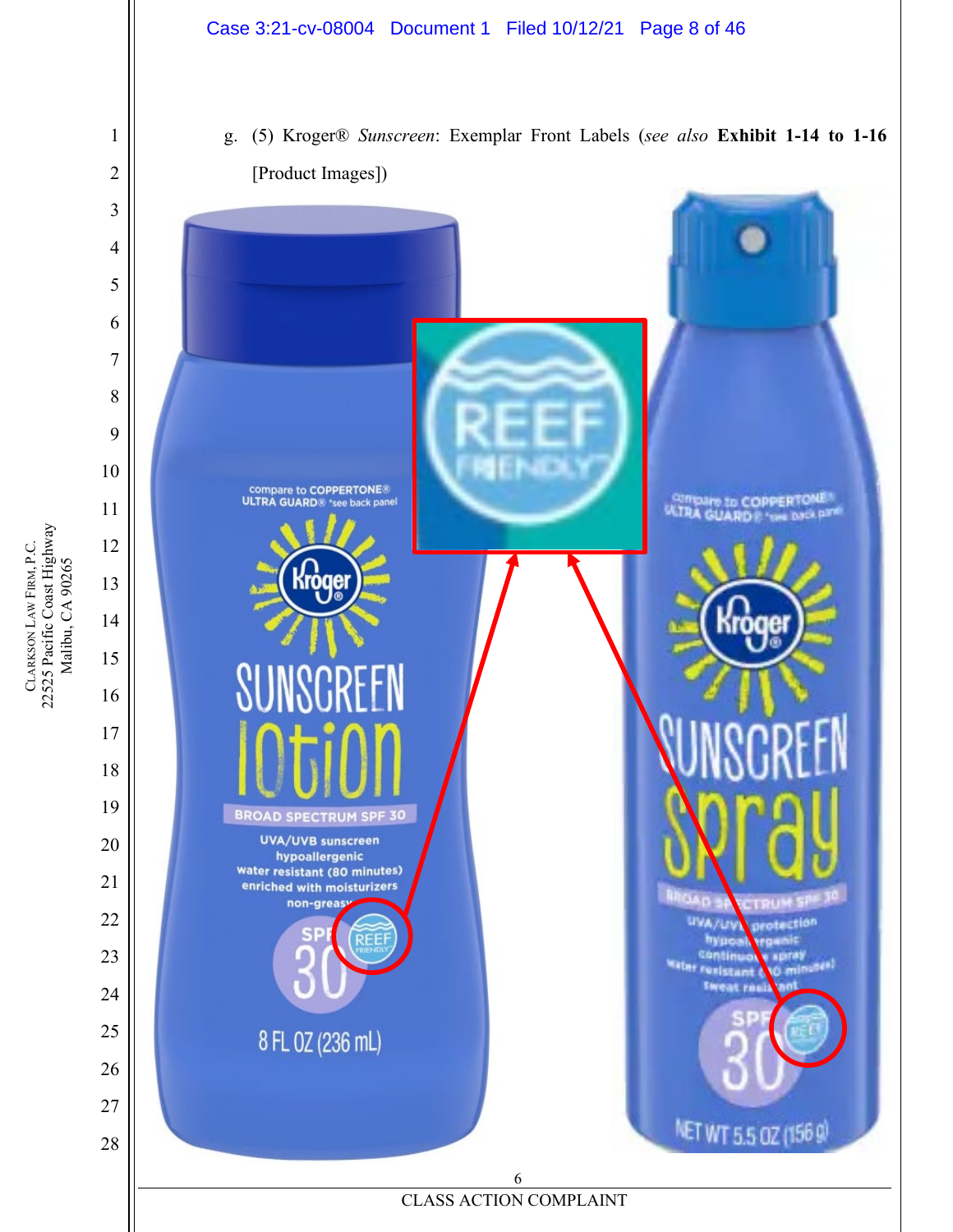## Case 3:21-cv-08004 Document 1 Filed 10/12/21 Page 9 of 46

 CLARKSON LAW FIRM, P.C.<br>22525 Pacific Coast Highway<br>Malibu, CA 90265 

**CLARKSON** 

LAW FIRM, P.C.

22525 Pacific Coast Highway Malibu, CA 90265

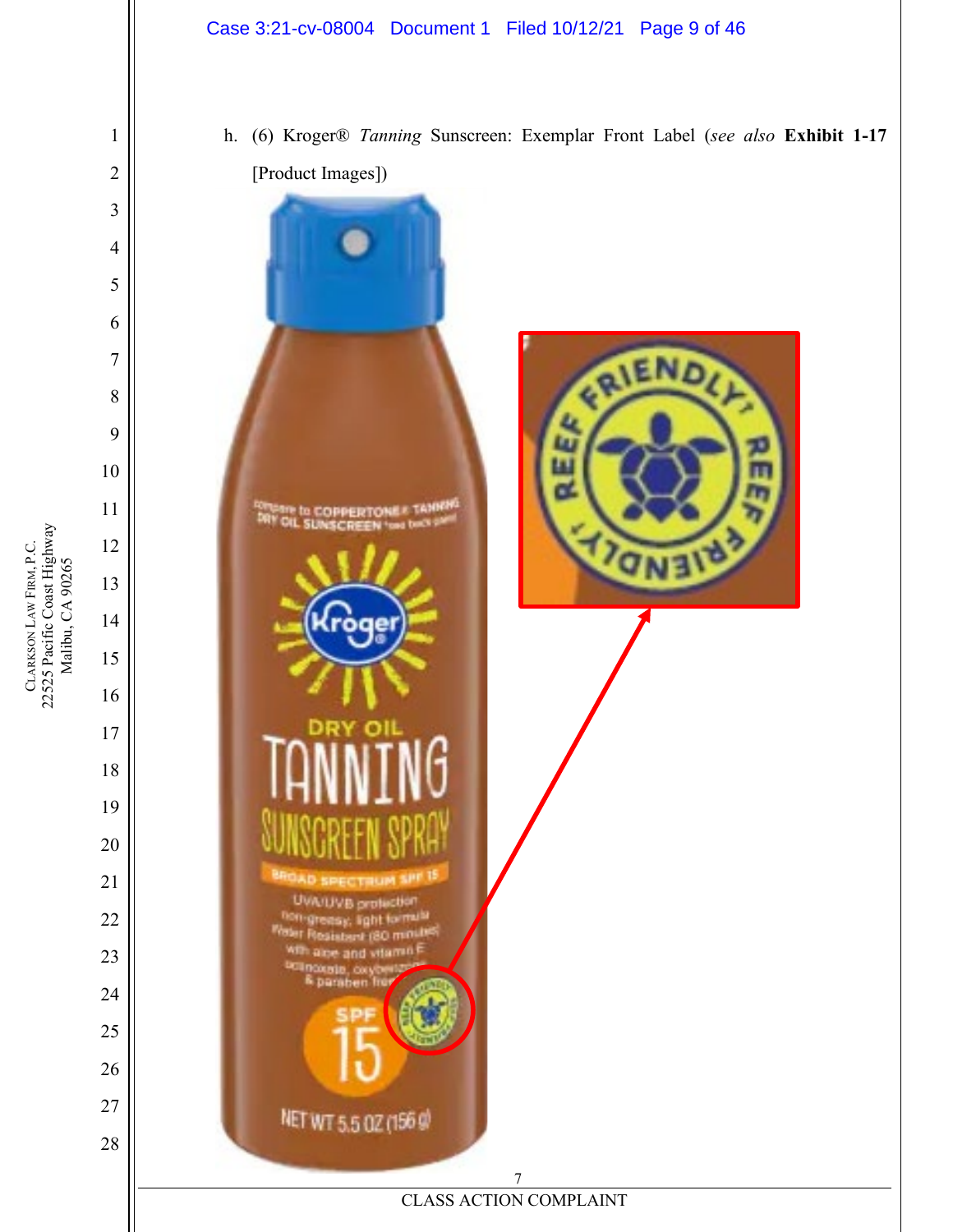#### Case 3:21-cv-08004 Document 1 Filed 10/12/21 Page 10 of 46

3. **The Deception of the Challenged Representation.** The Challenged Representation has misled reasonable consumers, including Plaintiff, into believing that the Products only contain ingredients that are reef-safe or otherwise cannot harm reefs, including the coral reefs and the marine life that inhabits or depends on them. However, contrary to this labeling, the Products actually contain Harmful Ingredients (including avobenzone, homoslate, octisalate, and/or octocrylene), which are chemical ingredients that are not safe for reefs because they can harm and/or kill reefs, including the coral reefs and the marine life that inhabits or depends on them. Through falsely, misleadingly, and deceptively labeling the Products, Defendant sought to take advantage of consumers' desire for sunscreens that are friendly to or safe for reefs (coral reefs and marine life and related ecosystems that inhabit or depend on coral reefs), while reaping the financial benefits of using less desirable, harmful, and/or less costly chemicals in the Products. Defendant has done so at the expense of unwitting consumers, as well as Defendant's lawfully acting competitors, over whom Defendant maintains an unfair competitive advantage.

4. **The Products.** The products at issue are the Kroger® brand sun care products (including sunscreens, sun-blocks, and tanning lotions) manufactured and/or marketed by Defendant that contain the Challenged Representation on the labels and/or packaging, in all sizes, forms of topical application (including, for example, stick, paste, oil, lotion, cream, liquid, spray, or mist), SPFs, scents and/or flavors, variations, and packs, sets or bundles, which include, but are not necessarily limited to:

| 20 | a. Kroger® Baby Sunscreen, including                                                |
|----|-------------------------------------------------------------------------------------|
| 21 | Lotion in SPF 50, 8-oz, and<br>(1)                                                  |
| 22 | Spray in SPF $50, 6.3$ -oz<br>(2)                                                   |
| 23 | (see, supra, paragraph 2, a.; see also <b>Exhibit 1-1 to 1-2</b> [Product Images]); |
| 24 | b. Kroger® Kids Sunscreen, including                                                |
| 25 | Spray in SPF $50$ , $5.5$ -oz, and<br>(3)                                           |
| 26 | (see, supra, paragraph 2, b.; see also <b>Exhibit 1-3</b> [Product Images]);        |
| 27 | c. Kroger® Sheer Sunscreen, including                                               |
| 28 | Lotion in SPF 70, 3-oz, and<br>(4)                                                  |
|    | 8                                                                                   |
|    | <b>CLASS ACTION COMPLAINT</b>                                                       |

1

2

3

4

5

6

7

8

9

10

11

12

13

14

15

16

17

18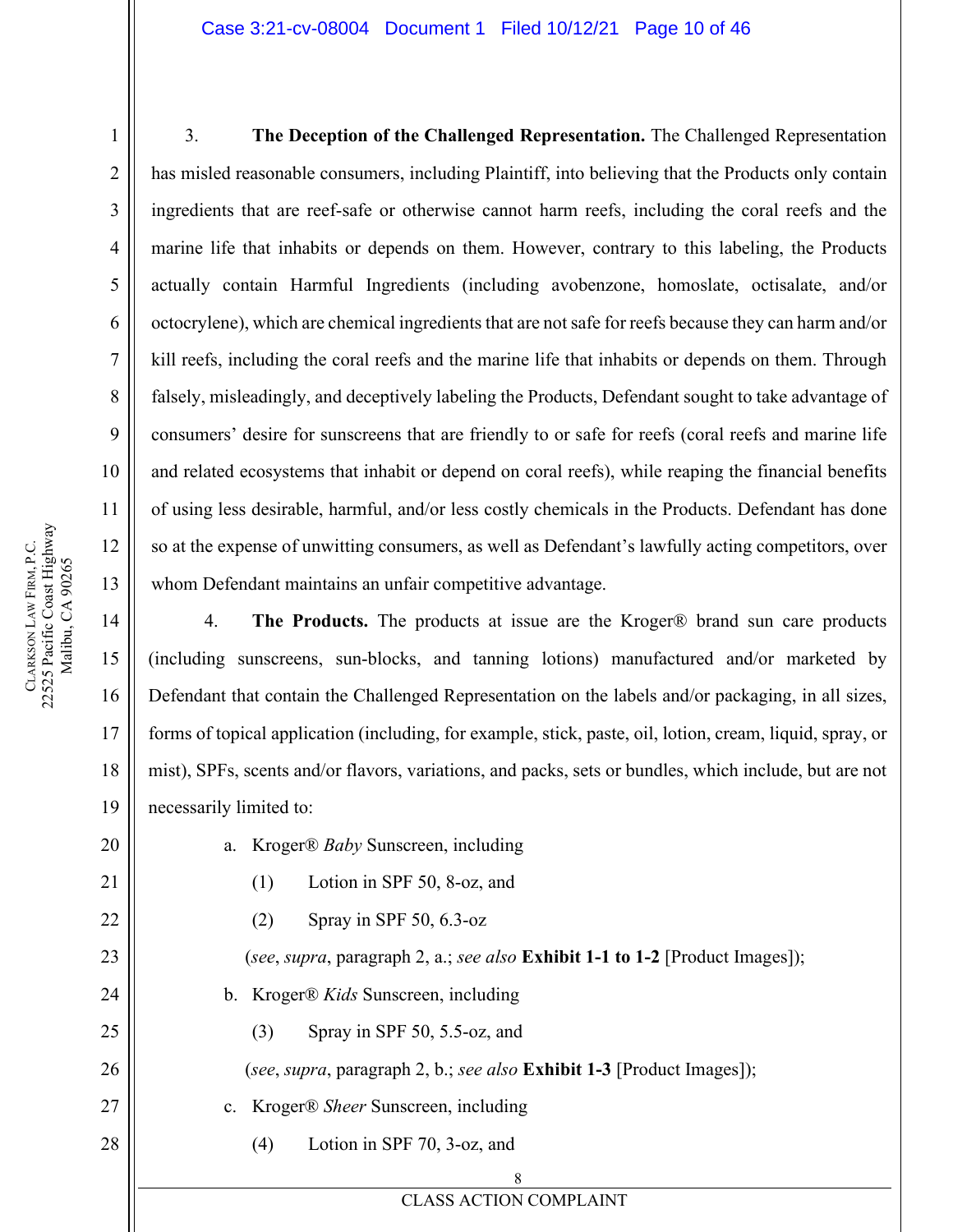|                | Case 3:21-cv-08004 Document 1 Filed 10/12/21 Page 11 of 46                                                  |  |
|----------------|-------------------------------------------------------------------------------------------------------------|--|
| 1              | Lotion in SPF 100, 3-oz<br>(5)                                                                              |  |
| 2              | (see, supra, paragraph 2, c.; see also Exhibit 1-4 to 1-5 [Product Images]);                                |  |
| 3              | d. Kroger® Sport Sunscreen, including                                                                       |  |
| $\overline{4}$ | Lotion in SPF 30, 8-oz,<br>(6)                                                                              |  |
| 5              | Lotion in SPF 50, 1.5- and 8-oz,<br>(7)                                                                     |  |
| 6              | Spray in SPF 15, 5.5-oz,<br>(8)                                                                             |  |
| 7              | Spray in SPF 30, 5.5-, and 9.1-oz, and<br>(9)                                                               |  |
| 8              | (10)<br>Spray in SPF 50, 5.5-, and 9.1-oz                                                                   |  |
| 9              | (see, supra, paragraph 2, d.; see also Exhibit 1-6 to 1-13 [Product Images]);                               |  |
| 10             | Kroger® Sunscreen, including<br>e.                                                                          |  |
| 11             | Lotion in SPF 30, 8-oz,<br>(11)                                                                             |  |
| 12             | Lotion in SPF 50, 8-oz, and<br>(12)                                                                         |  |
| 13             | Spray in SPF 50, 5.5-oz<br>(13)                                                                             |  |
| 14             | (see, supra, paragraph 2, e.; see also Exhibit 1-14 to 1-16 [Product Images]); and                          |  |
| 15             | f.<br>Kroger® Tanning Sunscreen, including                                                                  |  |
| 16             | Spray in SPF 15, 5.5-oz<br>(14)                                                                             |  |
| 17             | (see, supra, paragraph 2, f.; see also Exhibit 1-17 [Product Images]); and                                  |  |
| 18             | The aforementioned Products are collectively referred to herein and throughout this complaint as            |  |
| 19             | the "Products." See Exhibit 1 [Product Images].                                                             |  |
| 20             | 5.<br><b>Primary Dual Objectives.</b> Plaintiff brings this action individually and on behalf of            |  |
| 21             | those similarly situated to represent a National Class and a California Subclass of consumers who           |  |
| 22             | purchased the Products (defined <i>infra</i> ) for dual primary objectives. Plaintiff seeks, on Plaintiff's |  |
| 23             | individual behalf and on behalf of the Class, a monetary recovery of the premium consumers paid             |  |
| 24             | for the Challenged Representation and Defendant's ill-gotten gains, as consistent with permissible          |  |
| 25             | law (including, for example, damages, restitution, disgorgement, and any applicable                         |  |
| 26             | penalties/punitive damages solely as to those causes of action so permitted). Plaintiff further seeks       |  |
| 27             | injunctive relief to stop Defendant's unlawful labeling and advertising of the Products and to dispel       |  |
| 28             |                                                                                                             |  |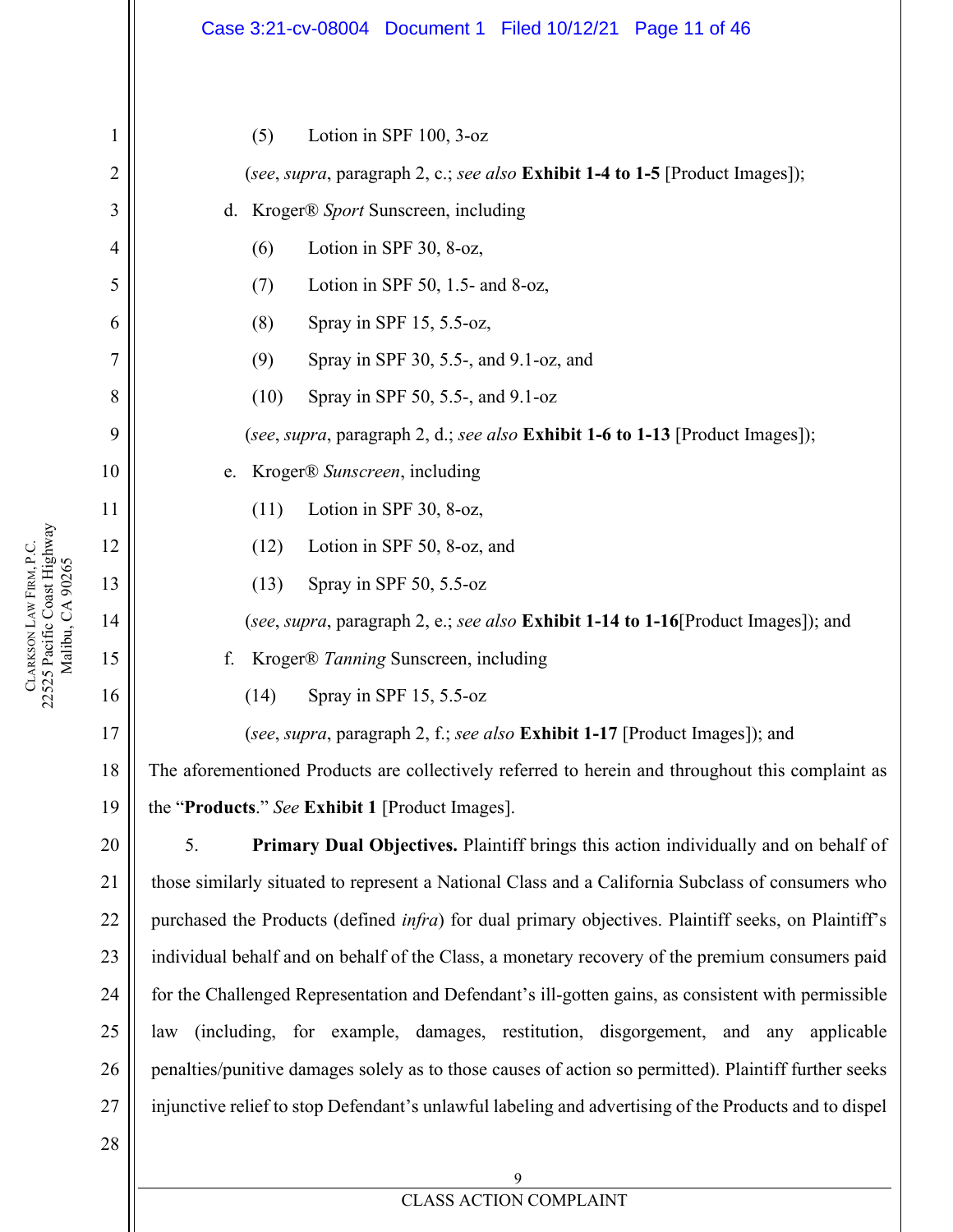the public's misconception caused by the Challenged Representation, by enjoining Defendant's unlawful advertising practices for the benefit of consumers, including Plaintiff and the Class.

#### **JURISDICTION**

6. This Court has original jurisdiction over this action pursuant to the Class Action Fairness Act of 2005, 28 U.S.C. § 1332(d), because the proposed Class consists of 100 or more members; the amount in controversy exceeds \$5,000,000, exclusive of costs and interest; and minimal diversity exists. This Court also has supplemental jurisdiction over the state law claims pursuant to 28 U.S.C. § 1367.

#### **VENUE**

7. Venue is proper in this District under 28 U.S.C. § 1391 because a substantial part of the events and omissions giving rise to Plaintiff's claims occurred in this District. In addition, Plaintiff purchased the unlawful Products in this District, and Defendants have marketed, advertised, and sold the Products within this District.

#### **PARTIES**

#### <span id="page-11-3"></span>**A. Plaintiff**

16 17 18 19 20 21 22 23 24 25 26 27 28 8. **Plaintiff Phillip White.** The following is alleged based upon personal knowledge: (1) Plaintiff is a resident of San Mateo County, California. (2) Plaintiff purchased the Kroger® *Sport* Sunscreen, Spray, SPF 50, 5.5-oz (the "**Purchased Product**"), for approximately \$5.00 at a retail store in or around the County of San Mateo, State of California, in approximately summer of 2021 (*see* **Exhibit 1-12** [Exemplar Product Image]). (3) In making the purchase, the Challenged Representation on the Product's label led Plaintiff to believe that the Product's ingredients were all reef-safe and otherwise could not harm reefs, including the coral reefs and marine life that inhabits and depends on them. (4) At the time of purchase, Plaintiff did not know that the aforementioned Challenged Representation was false—i.e., that the Product contains ingredients that were not reefsafe and otherwise could harm reefs, including the coral reefs and marine life that inhabits and depends on them. (5) Plaintiff would not have purchased the Product had Plaintiff known that the Challenged Representation was false—i.e., that the Product contained ingredients that can harm reefs, including the coral reefs and marine life that inhabit and depend on them. (6) Plaintiff

1

2

<span id="page-11-0"></span>3

4

5

6

7

8

<span id="page-11-1"></span>9

10

11

12

13

<span id="page-11-2"></span>14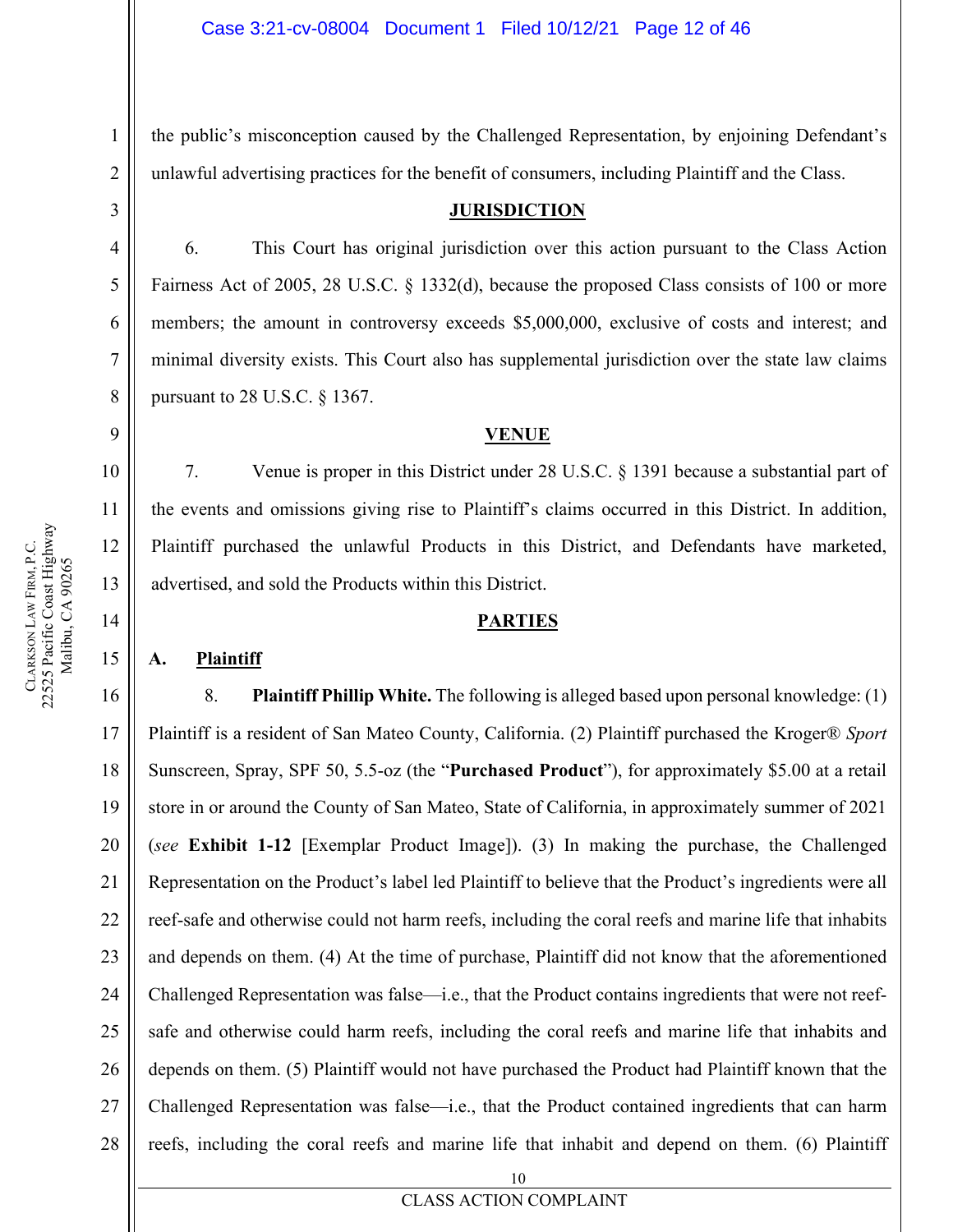#### Case 3:21-cv-08004 Document 1 Filed 10/12/21 Page 13 of 46

continues to see the Products available for purchase and desires to purchase them again if the Challenged Representation was in fact true. (7) Plaintiff is not personally familiar with ingredients in the Products and does not possess any specialized knowledge, skill, experience, or education in sun care products, similar to and including the Products, and their ingredients or formulations; the Harmful Ingredients and similar substances; marine life pollutants and substances hazardous to reefs, including coral reefs and the marine life that inhabits and depends on them; and, therefore, Plaintiff has no way of determining whether the Challenged Representation on the Products is true. (8) Plaintiff is, and continues to be, unable to rely on the truth of the Challenged Representation on the Products' labels.

9. **Plaintiff's Future Harm.** Plaintiff(s) would continue to purchase the Products in the future if the Products, as Defendant(s) continue(s) to advertise and warrant them, lived up to and conformed with the Challenged Representation. Further, Plaintiff(s) is an (are) average consumer(s) who is(are) not sophisticated in, for example, sun care product formulations, similar to and including the Products, and chemicals hazardous to reefs, similar to and including the Harmful Ingredients. Since Plaintiff(s) would like to purchase the Products again to obtain the benefits of the Challenged Representations that Defendant(s) continue(s) to use—despite the fact that the Products were once marred by false advertising or warranties—Plaintiff(s) would likely and reasonably, but incorrectly, assume the Products are true to and conform with the Challenged Representations on their labels, packaging, and Defendant's advertisements, including Defendant's website(s) and social media platforms. Accordingly, Plaintiff(s) is at risk of reasonably, but incorrectly, assuming that Defendant(s) has(ve) fixed the Products such that Plaintiff(s) may buy them again, believing they are no longer falsely advertised and warranted and instead believing that they comply with the Challenged Representations. In this regard, Plaintiff(s) is(are) currently and in the future deprived of the ability to rely on the Challenged Representations to purchase the Products.

#### <span id="page-12-0"></span>26 **B. Defendant**

27 28 10. **Defendant The Kroger Co. ("Defendant" and/or "Kroger")** is a corporation incorporated, headquartered, and with its principal place of business in the State of Ohio. Defendant

1

2

3

4

5

6

7

8

9

10

11

12

13

14

15

16

17

18

19

20

21

22

23

24

25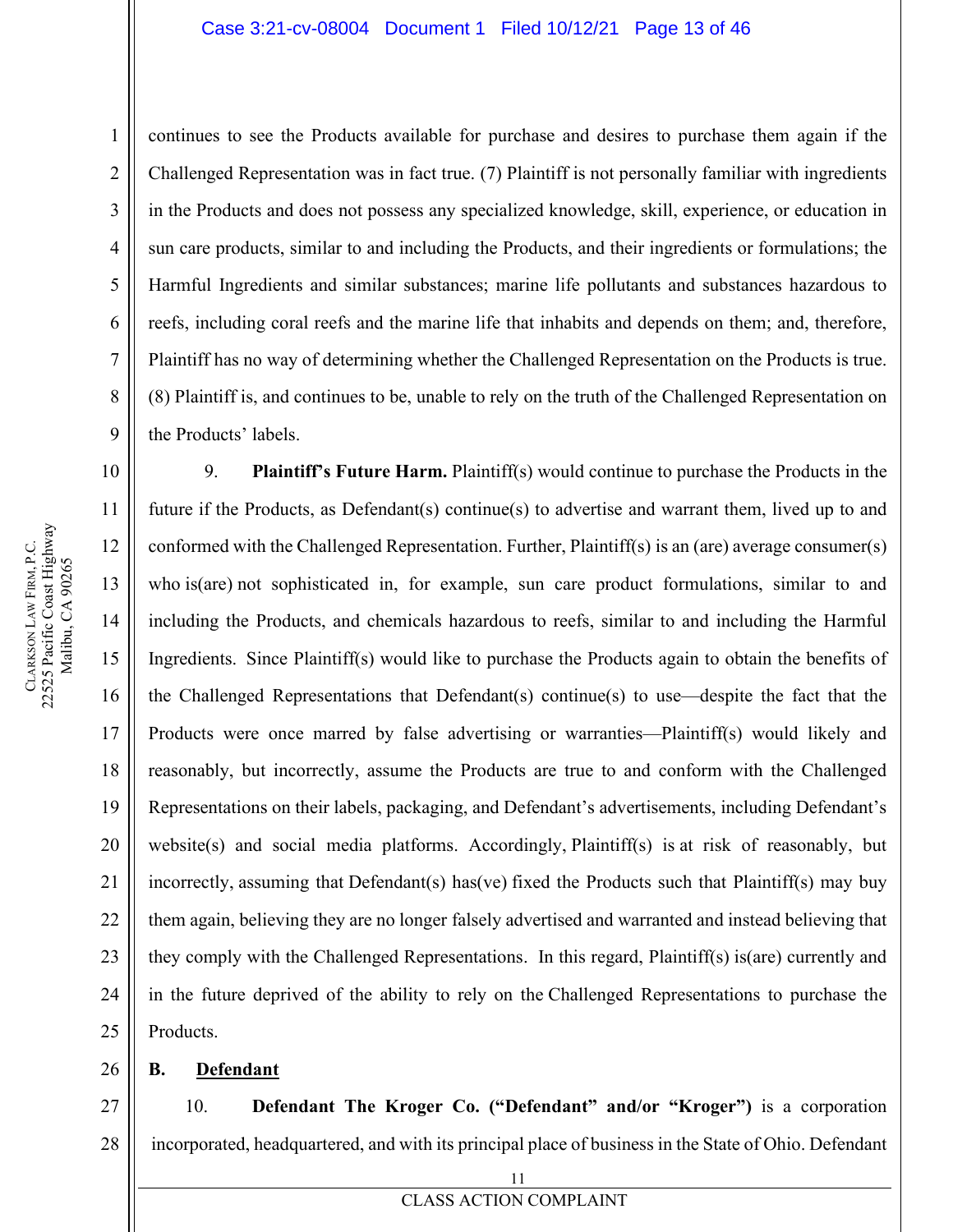#### Case 3:21-cv-08004 Document 1 Filed 10/12/21 Page 14 of 46

was doing business in the State of California at all relevant times. Directly and through its agents, Defendant has substantial contacts with and receives substantial benefits and income from and through the State of California. Defendant is one of the owners, manufacturers, and/or distributors of the Products, and is one of the companies that created and/or authorized the false, misleading, and deceptive labeling of the Products. Defendant and its agents promoted, marketed, and sold the Products at issue in this jurisdiction and in this judicial district. The unfair, unlawful, deceptive, and misleading Challenged Representations on the Products were prepared, authorized, ratified, and/or approved by Defendant and its agents, and were disseminated throughout California and the nation by Defendant and its agents to deceive and mislead consumers in the State of California and the United States into purchasing the Products.

11. **Defendant Fruit Of The Earth, Inc. ("Defendant" and/or "FOTE")** is a corporation incorporated in the State of Delaware with its headquarters and principal place of business in the State of Texas. Defendant was doing business in the State of California at all relevant times. Directly and through its agents, Defendant has substantial contacts with and receives substantial benefits and income from and through the State of California. Defendant is one of the owners, manufacturers, and/or distributors of the Products, and is one of the companies that created and/or authorized the false, misleading, and deceptive labeling of the Products. Defendant and its agents promoted, marketed, and sold the Products at issue in this jurisdiction and in this judicial district. The unfair, unlawful, deceptive, and misleading Challenged Representations on the Products were prepared, authorized, ratified, and/or approved by Defendant and its agents, and were disseminated throughout California and the nation by Defendant and its agents to deceive and mislead consumers in the State of California and the United States into purchasing the Products.

#### **FACTUAL ALLEGATIONS**

#### <span id="page-13-1"></span>**A. Background**

12. **Background.** Reefs are some of the most diverse ecosystems in the world. Reefs protect coastlines from storms and erosion, provide jobs for local communities, and offer

> 12 CLASS ACTION COMPLAINT

22525 Pacific Coast Highway CLARKSON LAW FIRM, P.C.<br>22525 Pacific Coast Highway LAW FIRM, P.C. Malibu, CA 90265 Malibu, CA 90265 **CLARKSON** 

1

2

3

4

5

6

7

8

9

10

11

12

13

14

15

16

17

18

19

20

21

22

<span id="page-13-0"></span>23

24

25

26

27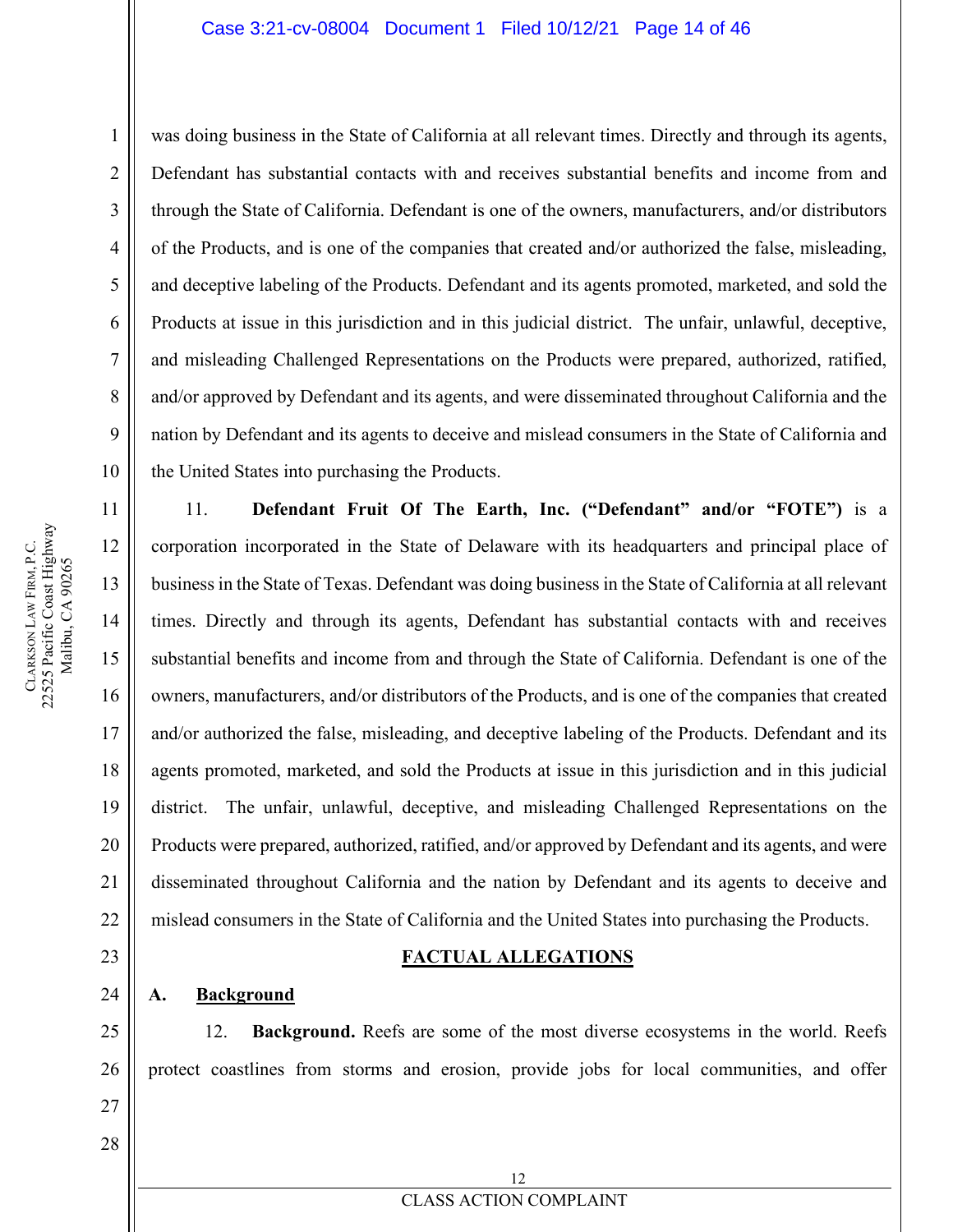opportunities for recreation.<sup>[1](#page-14-0)</sup> Over half a billion people depend on reefs for food, income, and protection.<sup>[2](#page-14-1)</sup> Additionally, reef ecosystems are culturally important to people around the world.<sup>[3](#page-14-2)</sup> Indeed, the world's largest reef, the Australian Great Barrier Reef, is considered to be one of the great seven natural wonders of the world due to its scale, beauty, and biodiversity.<sup>[4](#page-14-3)</sup> Despite their ecological and cultural importance, reefs are disappearing at alarming rates.<sup>[5](#page-14-4)</sup> In fact, some scientists predict that if current trends continue, nearly all reefs will disappear over the next twenty to fifty years.<sup>[6](#page-14-5)</sup> In recent years, consumers have become increasingly concerned about protecting reefs through individual action, including purchasing reef friendly personal care products, in particular sun care and sun protection products, which are free from chemicals that can harm reefs, including the coral reefs and marine life that inhabits and depends on them. Thus, reef-safe personal care products, in particular sun care products such as sunscreens and sun blocks, are rapidly increasing in popularity due to their perceived positive ecological impact.<sup>[7](#page-14-6)</sup>

13. **Harmful Chemicals.** Avobenzone, homoslate, octisalate, and octrocrylene (collectively, "**Harmful Ingredients**") are chemicals that can harm reefs, including coral reefs and the marine life that inhabits and depends on them.

14. **The HEL—Octrocrylene.** The Haerecticus Environmental Laboratory ("**HEL**") is a nonprofit organization that specializes in research and advocacy in a number of areas including sunscreens and how their ingredients impact natural environmental habitats. Regarding certain

<sup>1</sup> "Coral Reef Ecosystems," National Oceanic and Atmospheric Administration,

- 21 https://www.noaa.gov/education/resource-collections/marine-life/coral-reef-ecosystems (last accessed Oct. 12, 2021). <sup>2</sup> *Id.*
- <span id="page-14-1"></span>22 <sup>3</sup> *Id.*
- <span id="page-14-3"></span><span id="page-14-2"></span>23 <sup>4</sup> *Id.*; "Great Barrier Reef," WWF [World Wildlife Fund], https://www.wwf.org.au/what-wedo/oceans/great-barrier-reef#gs.b5pmtu (last accessed Oct. 12, 2021).<br>
<sup>5</sup> *Id.*<br>
<sup>6</sup> "Nearly All Coral Reefs Will Disappear Over the Next 20 Years, Scientists Say," Forbes (2020),
- <span id="page-14-5"></span><span id="page-14-4"></span>24 25
- <span id="page-14-6"></span>26 27 28 https://www.forbes.com/sites/trevornace/2020/02/24/70-90-percent-of-coral-reefs-will-disappear-<br>over-the-next-20-years-scientists-say/?sh=70e461da7d87 (last accessed Oct. 12, 2021).<br><sup>7</sup> "Reef Safe Sunscreen Guide," Save th sunscreen/ (last accessed Oct. 12, 2021); "How to Know if Your Sunscreen is Killing Coral Reefs<br>
– and the Brands to Try Instead," Travel and Leisure, https://www.travelandleisure.com/style/beauty/reef-safe-sunscreen (last accessed Oct. 12, 2021).

1

2

3

4

5

6

7

8

9

10

11

12

13

14

15

16

17

18

19

<span id="page-14-0"></span>20

**CLARKSON** 

LAW FIRM, P.C.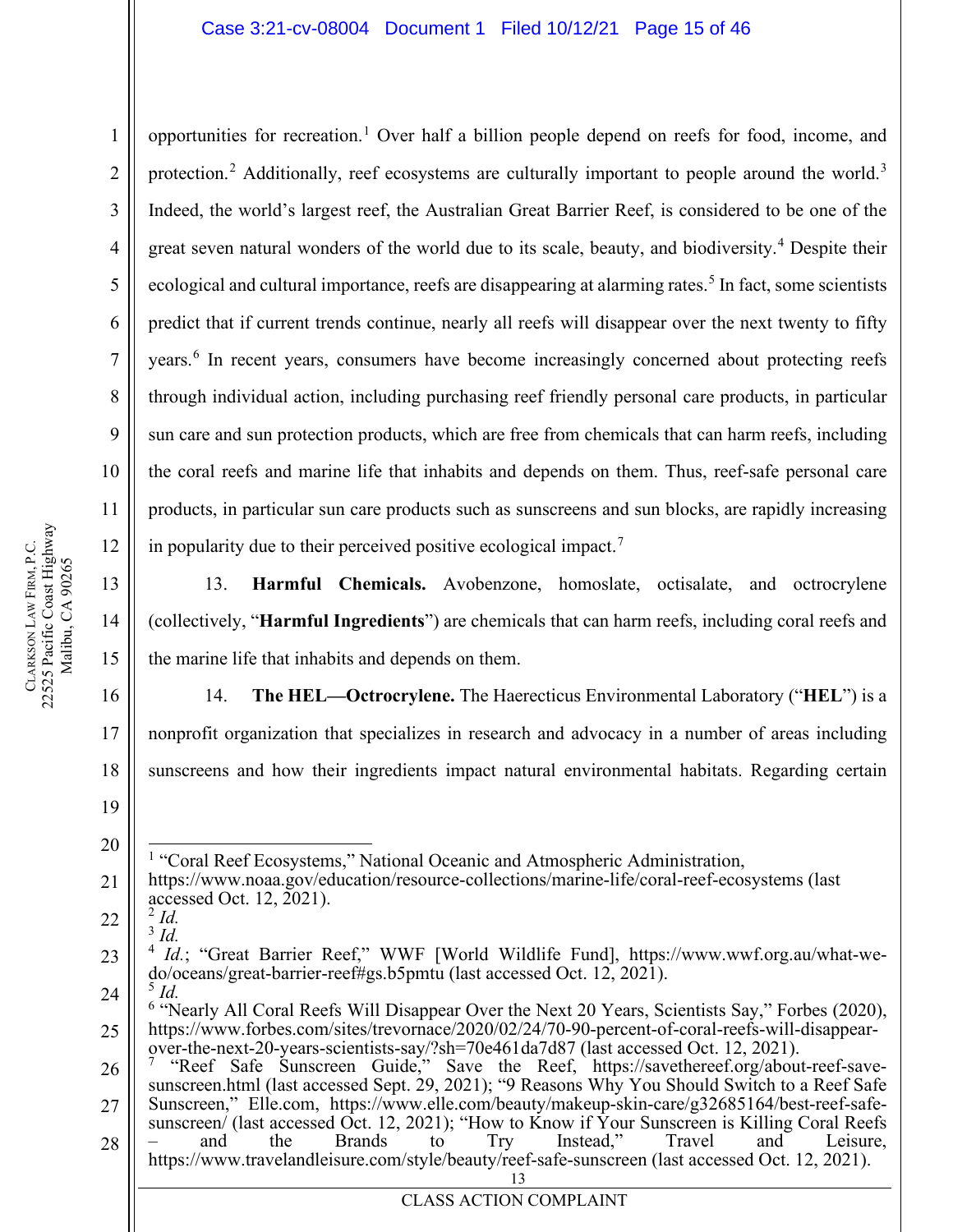harmful ingredients used in sunscreens, the HEL reports that octrocrylene is a chemical that causes harm and/or can kill coral reefs and pose a substantial threat to ecosystem health. $8$ 

15. **The NOS—Octrocrylene.** The National Ocean Service ("**NOS**") also advocates against the use of certain chemicals, including octocrylene, in the use of sunscreen because of the severe negative impact that is has on coral reefs.<sup>[9](#page-15-1)</sup> The NOS classifies octrocylene as a threat to coral reefs, as well as marine ecosystems.<sup>[10](#page-15-2)</sup>

16. **The Hawaii Center for Biological Diversity (the "Center")—Octrocrylene & Avobenzone.** The Center is petitioning the FDA for a national ban on chemicals, like octocrylene and avobenzone, in sunscreens that harm and kill the coral reefs.<sup>[11](#page-15-3)</sup> The center is also advocating for a statewide ban of octocrylene and avobenzone in sunscreens, noting the toxic impacts these chemicals have on the coral reefs and marine life.<sup>[12](#page-15-4)</sup>

17. **FDA Petition—Octrocrylene.** In fact, a larger group of researchers have also petitioned the FDA to remove from sale all sunscreens that contain octocrylene.<sup>[13](#page-15-5)</sup> Because products made with octocrylene may contain benzophenone, a known carcinogen, and is considered to be an endocrine, metabolic, and reproductive disruptor.<sup>[14](#page-15-6)</sup>

18. **Hawaii Legislature—Octrocrylene & Avobenzone.** In 2018, state lawmakers banned oxybenzone and octinoxate from being included as ingredients in sunscreens sold in Hawaii because of their deleterious impact on coral reefs and dependent marine life. In 2021, state lawmakers amended the bill to also ban the sale of sunscreens that contain avobenzone and

20 21

22

1

2

3

4

5

6

7

8

9

10

11

12

13

14

15

16

17

18

19

<span id="page-15-1"></span>24 <sup>9</sup> "Skincare Chemicals and Coral Reefs," National Oceanic and Atmospheric Administration, https://oceanservice.noaa.gov/news/sunscreen-corals.html (last accessed Oct. 12, 2021). <sup>10</sup> *Id.*

<span id="page-15-0"></span><sup>23</sup> <sup>8</sup> "Protect Land + Sea Certification," Haereticus Environmental Laboratory, http://haereticus-<br>lab.org/protect-land-sea-certification-3/ (last accessed Oct. 12, 2021).

<span id="page-15-3"></span><span id="page-15-2"></span><sup>25</sup> 26 <sup>11</sup> "Hawai'i Senate Bill Bans Harmful Sunscreen Chemicals" Center for Biological Diversity (March 9, 2021), https://biologicaldiversity.org/w/news/press-releases/hawaii-senate-bill-bans-<br>harmful-sunscreen-chemicals-2021-03-09/ (last accessed Oct. 12, 2021).<br><sup>12</sup> *Id.* 

<span id="page-15-6"></span><span id="page-15-5"></span><span id="page-15-4"></span><sup>27</sup> 28  $13$  Popular sunscreens under scrutiny as scientists cite another potential carcinogen, Los Angeles Times (Aug. 10, 2021), https://www.latimes.com/business/story/2021-08-10/sunscreen-fda-<br>carcinogen-benzophenone-octocrylene-concerns (last accessed Oct. 12, 2021).<br><sup>14</sup> *Id*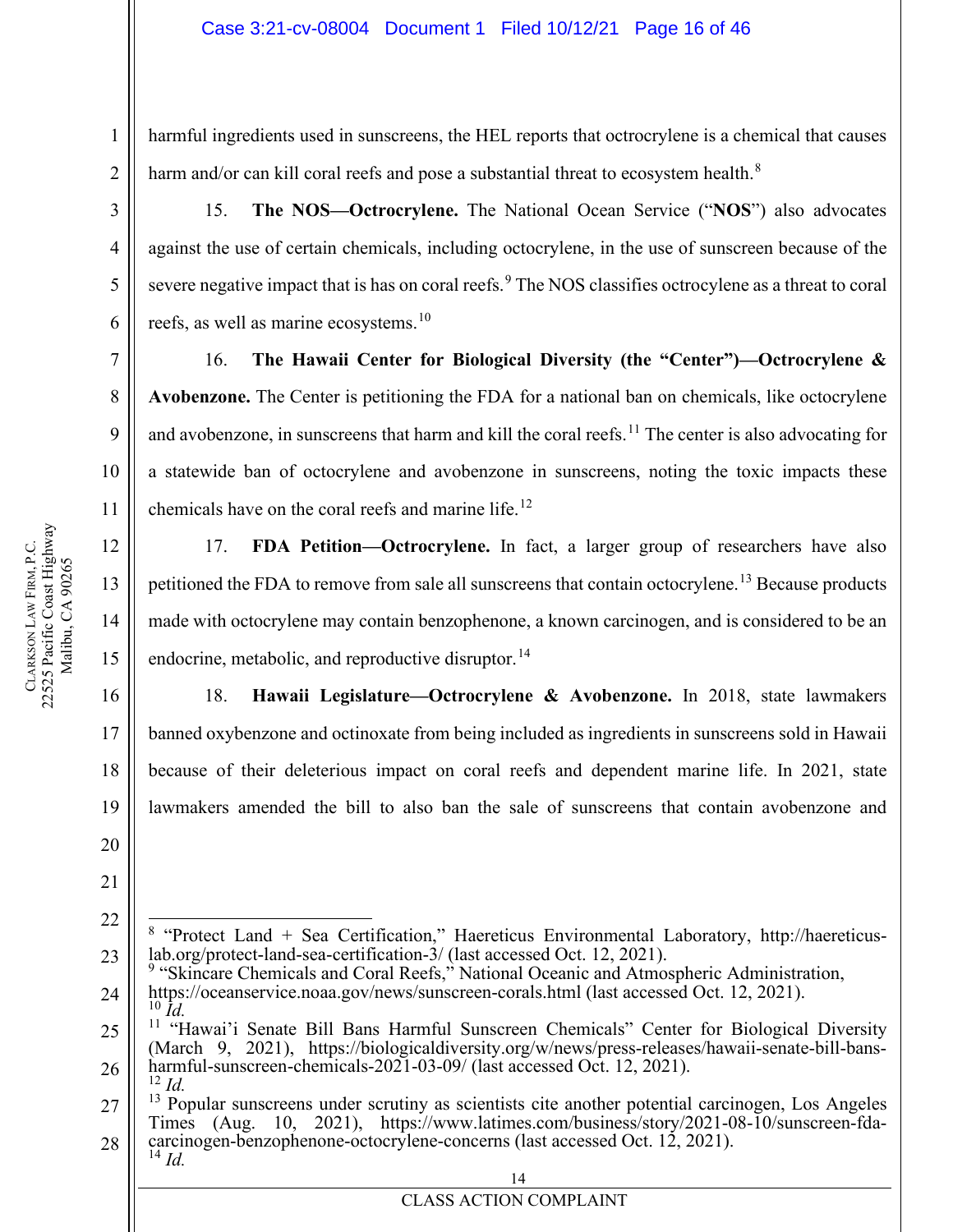octocrylene starting in 2023.<sup>[15](#page-16-0)</sup> Octocrylene was banned because it can disrupt human hormones and has a toxic impact on aquatic ecosystems, including coral reefs.<sup>[16](#page-16-1)</sup> Avobenzone was banned because it is "an endocrine disruptor and can reduce coral resilience against the high ocean temperatures that are killing corals worldwide."[17](#page-16-2)

19. **International Bans—Octrocrylene & Homosalate.** In June 2019, the US Virgin Islands banned sunscreens containing octocrylene, oxybenzone, and octinoxate, with the ban effective beginning March  $2020$ <sup>[18](#page-16-3)</sup> In addition, Palau, Bonaire, and the nature reserve areas in Mexico have approved legislation for similar bans, and a similar ban is being discussed in Brazil and the EU.<sup>[19](#page-16-4)</sup> Furthermore, the European Commission has recently recommended that homosalate was not safe to use at certain concentrations and should have a maximum concentration of 1.4 percent.<sup>[20](#page-16-5)</sup> Scientists in the United States have likewise raised concerns about the toxic nature of these ingredients, as well as homoslate, and believe they also have a harmful impact on reefs.<sup>[21](#page-16-6)</sup>

- 
- <span id="page-16-0"></span>14 <sup>15</sup> "Hawaii Senate Bill 132," Hawaii State Legislature,<br>https://www.capitol.hawaii.gov/measure\_indiv.aspx?billtype=SB&billnumber=132&year=2021
- <span id="page-16-1"></span>15 16 (last accessed on Oct. 12, 2021).<br><sup>16</sup> "Bill would prohibit sale of sunscreen products containing avobenzone and octocrylene," West<br>Hawaii Today (March 10, 2021), https://www.westhawaiitoday.com/2021/03/10/hawaii-news/bil would-prohibit-sale-of-sunscreen-products-containing-avobenzone-and-octocrylene/ (last accessed Oct. 12, 2021). <sup>17</sup> *Id.*
- <span id="page-16-3"></span><span id="page-16-2"></span>17 18 <sup>18</sup> Narla, et. al., "Sunscreen: FDA regulation, and environmental and health impact," Royal Society of Chemistry (Nov. 22, 2019), https://pubs.rsc.org/en/content/articlehtml/2019/pp/c9pp00366e (last accessed on Oct. 12, 2021). <sup>19</sup> *Id.* 
	-
- <span id="page-16-5"></span><span id="page-16-4"></span>19 20 <sup>20</sup> "The Trouble with Ingredients In Sunscreen," Environmental Working Group, https://www.ewg.org/sunscreen/report/the-trouble-with-sunscreen-chemicals/ (last accessed on

- 24 Magna." 137 Ecotoxicology and Environmental Safety 57-63 (Mar. 2017),<br>https://www.researchgate.net/publication/311425878\_Single-<br>and\_mixture\_toxicity\_of\_three\_organic\_UV-<br>filters ethylhexyl methoxycinnamate octocrylene and
- 25 26 accessed Oct. 12, 2021); McCoshum, Shaun M., et al. "Direct and Indirect Effects of Sunscreen<br>Exposure for Reef Biota," 776 Hydrobiologia 139-46 (Issue no. 1, Aug. 2016), https://www.researchgate.net/publication/299423358\_Direct\_and\_indirect\_effects\_of\_sunscreen\_
- 27 28 exposure for reef biota (last accessed Oct. 12,  $2\overline{0}21$ ); Slijkerman, D. M. E., and M. Keur, "Sunscreen Ecoproducts: Product Claims, Potential Effects and Environmental Risks of Applied<br>UV Filters," Wageningen Marine Research (2018), Wageningen Marine Research  $(2018)$ ,

1

2

3

4

5

6

7

8

9

10

11

12

13

<span id="page-16-6"></span><sup>21</sup> 22 23 Oct. 12, 2021).<br><sup>21</sup> Yang, Changwon, et al. "Homosalate Aggravates the Invasion of Human Trophoblast Cells as Well as Regulates Intracellular Signaling Pathways Including PI3K/AKT and MAPK Pathways," 243 Environmental Pollution 1263-73 (Dec. 2018), https://europepmc.org/article/med/30267922 (last accessed Oct. 12, 2021); Park, Chang-Beom, et al. "Single- and Mixture Toxicity of Three Organic UV-Filters, Ethylhexyl Methoxycinnamate, Octocrylene, and Avobenzone on Daphnia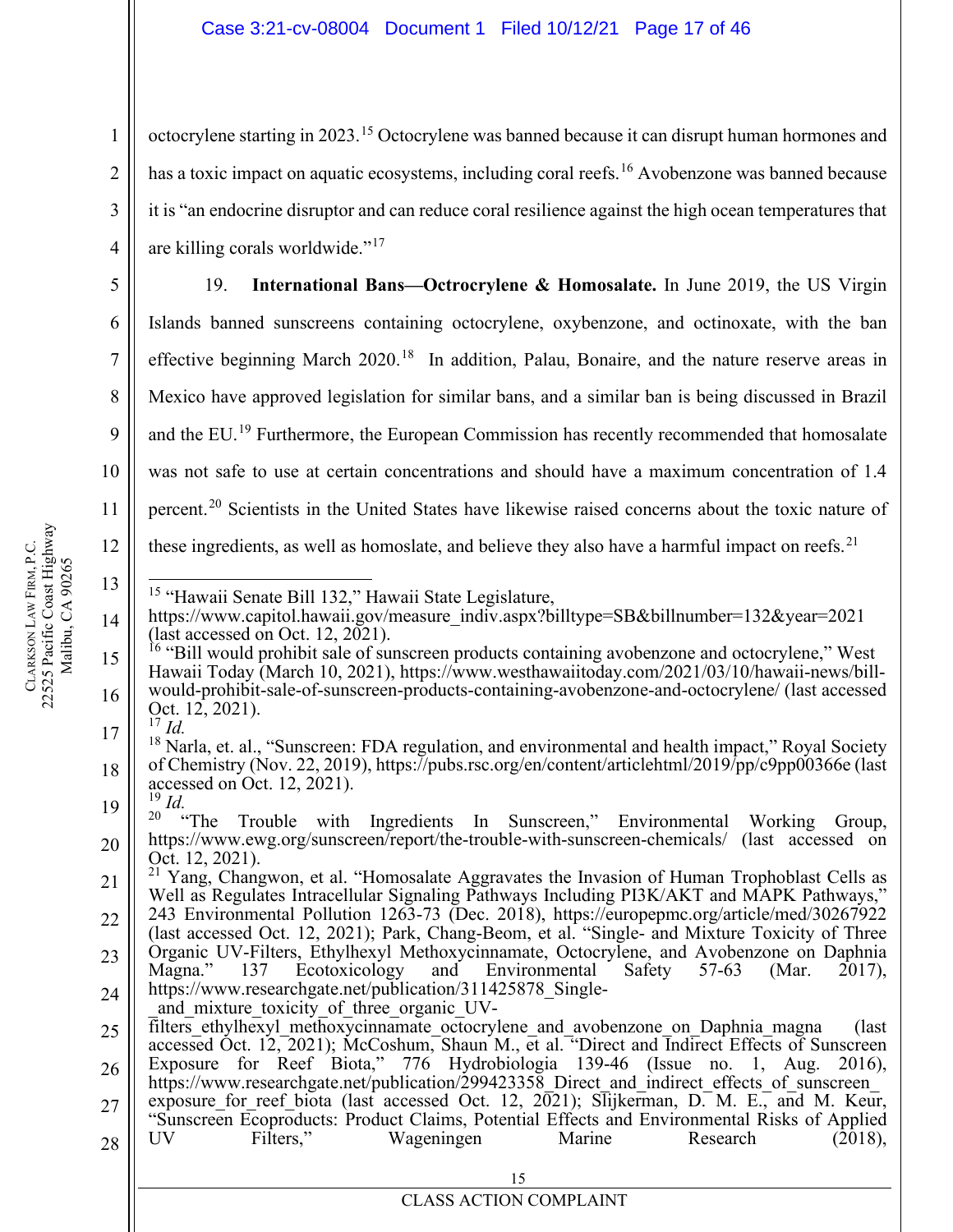20. **The EWG—Octisalate**. The EWG warns consumers that the harmful effect of Octisalate, to the human body and aquatic ecosystems, is mostly uncertain because there lacks sufficient data to determine whether this chemical is safe to use in sun protectants and sunscreens.<sup>[22](#page-17-1)</sup> Octisalate is frequently detected in coral reefs and, unfortunately, common wastewater treatments cannot remove this chemical, leading octisalate to accumulate and negatively affect the coral reef ecosystems and marine organisms.<sup>[23](#page-17-2)</sup> The toxicity of this chemical contributes to the bleaching of coral reefs, which ultimately leads to coral extinction.<sup>[24](#page-17-3)</sup>

21. **Consumers' Desire for Reef-Safe Products.** Consequently, because of the ecological concerns about sun care products (such as sunscreens and sun blocks), consumers have increasingly sought out products that are reef-safe and otherwise cannot harm reefs, including coral reefs and the marine life that inhabits and depends on them. As a result, sales have surged in recent years for consumer personal care and sun care products advertised with "reef safe," "reef friendly," "reef conscious," and similar claims.

# 14

1

2

3

4

5

6

7

8

9

10

11

12

13

15

16

# <span id="page-17-0"></span>**B. The Products' Misleading and Deceptive Labeling**

22. **Products.** As described *supra*, Defendant manufactures, markets, advertises, labels, packages, and sells the Products.

17 18 19 20 21 22 23. **Challenged Representations on Products' Labels.** Also as described *supra*, Defendant falsely and misleadingly labels the Products with the Challenged Representation. The Challenged Representation is conspicuous. It is prominently placed on each Product's primary display panel of the front label or packaging. The front primary display panel contains scant imagery and information about the Products, largely limited to the brand name, identity of the product (e.g., sunscreen), and one or a few claims about the Products' attributes (e.g., size). The Challenged

- 23 24 https://research.wur.nl/en/publications/sunscreen-ecoproducts-product-claims-potential-effectsand-enviro (last accessed Oct. 12, 2021).
- <span id="page-17-1"></span>25  $22$  "The Trouble with Ingredients In Sunscreen," Environmental Working Group, https://www.ewg.org/sunscreen/report/the-trouble-with-sunscreen-chemicals/ (last accessed Oct. 12, 2021).

<span id="page-17-2"></span>26 27 <sup>23</sup> Ouchene, Lydia, et al. "Hawaii and Other Jurisdictions Ban Oybenzone or Octionaxte Sunscreens Based on the Confirmed Adverse Environmental Effects of Sunscreen Ingredients on Aquatic Environments,: *Journal of Cutaneous Medicine and Surgery*, Nov. 2019, p. 648, doi:

<span id="page-17-3"></span>28 10.1177/1200475419871592 (last accessed Oct. 12, 2021). <sup>24</sup> *Id.*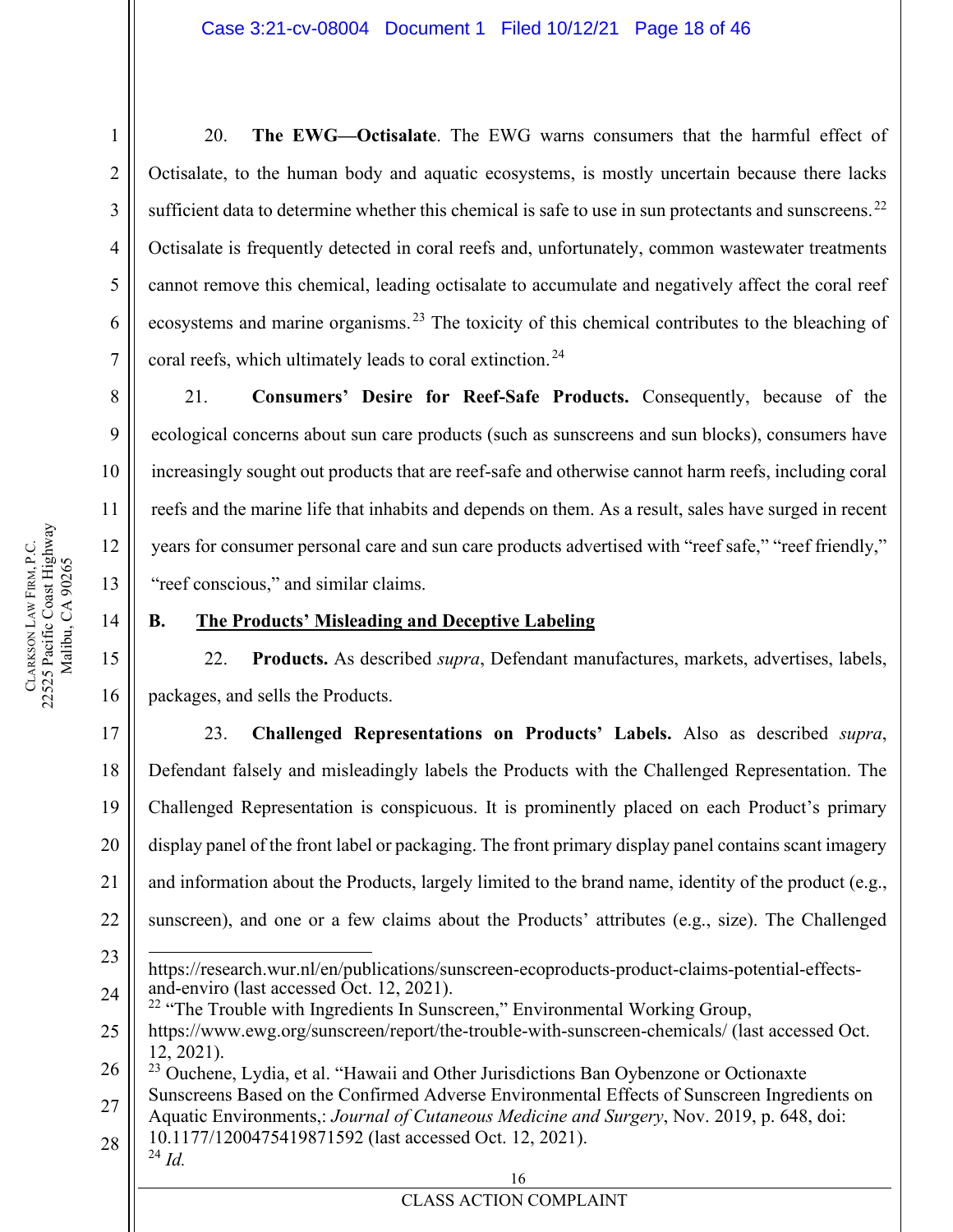Representation is stated in clear, legible, and highly visible font, including a relatively large typeface that starkly contrasts with the background color and imagery. The net-effect or net-impression on consumers who view the Products is that their attention is drawn to the Challenged Representation. *See* **Exhibit 1** [Product Images].

24. **Consumers' Reasonably Rely on the Challenged Representation.** Based on the Challenged Representation, reasonable consumers believe that the Products are safe for reefs. Put differently, reasonable consumers believe the Products do not contain any ingredients that can harm reefs, including coral reefs and the marine life that inhabits and relies on them, as a result of the Challenged Representations.

25. **Harmful Chemicals Contained in the Products.** In spite of the Products labeling, they contain Harmful Ingredients, including avobenzone, homoslate, octisalate and octorylene, which are chemicals that harm reefs, including coral reefs and the marine life that inhabits them. As summarized below, the Products contain the following Harmful Ingredients:

| a. Kroger® Baby Sunscreen (Lotion, SPF 50, All Sizes)                                           |  |
|-------------------------------------------------------------------------------------------------|--|
| Octisalate<br>$5\%$                                                                             |  |
| Zinc Oxide<br>14.5%<br>See Exhibit 1-1                                                          |  |
|                                                                                                 |  |
| b. Kroger® Baby Sunscreen (Spray, SPF 50, All Sizes)                                            |  |
| 3%<br>Avobenzone                                                                                |  |
| Homosalate<br>13%                                                                               |  |
| $5\%$<br>Octisalate<br>$2\%$<br>Octorylene                                                      |  |
| See Exhibit 1-2                                                                                 |  |
|                                                                                                 |  |
| <u>Kroger® Kids Sunscreen, Sport Sunscreen, and Sunscreen (Spray, SPF 30 and</u><br>$c_{\cdot}$ |  |
| 50, All Sizes)                                                                                  |  |
| 3%<br>Avobenzone<br>Homosalate<br>15%                                                           |  |
| Octisalate<br>5%                                                                                |  |
| 8%<br>Octorylene                                                                                |  |
| See Exhibit 1-3, Exhibit 1-10 to Exhibit 1-13, and Exhibit 1-16                                 |  |
| <b>Kroger® Sheer Sunscreen (Lotion, SPF 70 and 100, All Sizes)</b><br>d.                        |  |
| $\frac{3\%}{ }$<br>Avobenzone                                                                   |  |
| Homosalate<br>18%                                                                               |  |
| Octisalate<br>$5\%$                                                                             |  |
| Octorylene<br>10%                                                                               |  |
| See Exhibit 1-4 to Exhibit 1-5                                                                  |  |
| <u>Kroger® Sport Sunscreen and Sunscreen (Lotion, SPF 30 and 50, All Sizes)</u><br>e.           |  |
| 3%<br>Avobenzone                                                                                |  |
| 17                                                                                              |  |
|                                                                                                 |  |

CLASS ACTION COMPLAINT

1

2

3

4

5

6

7

8

9

10

11

12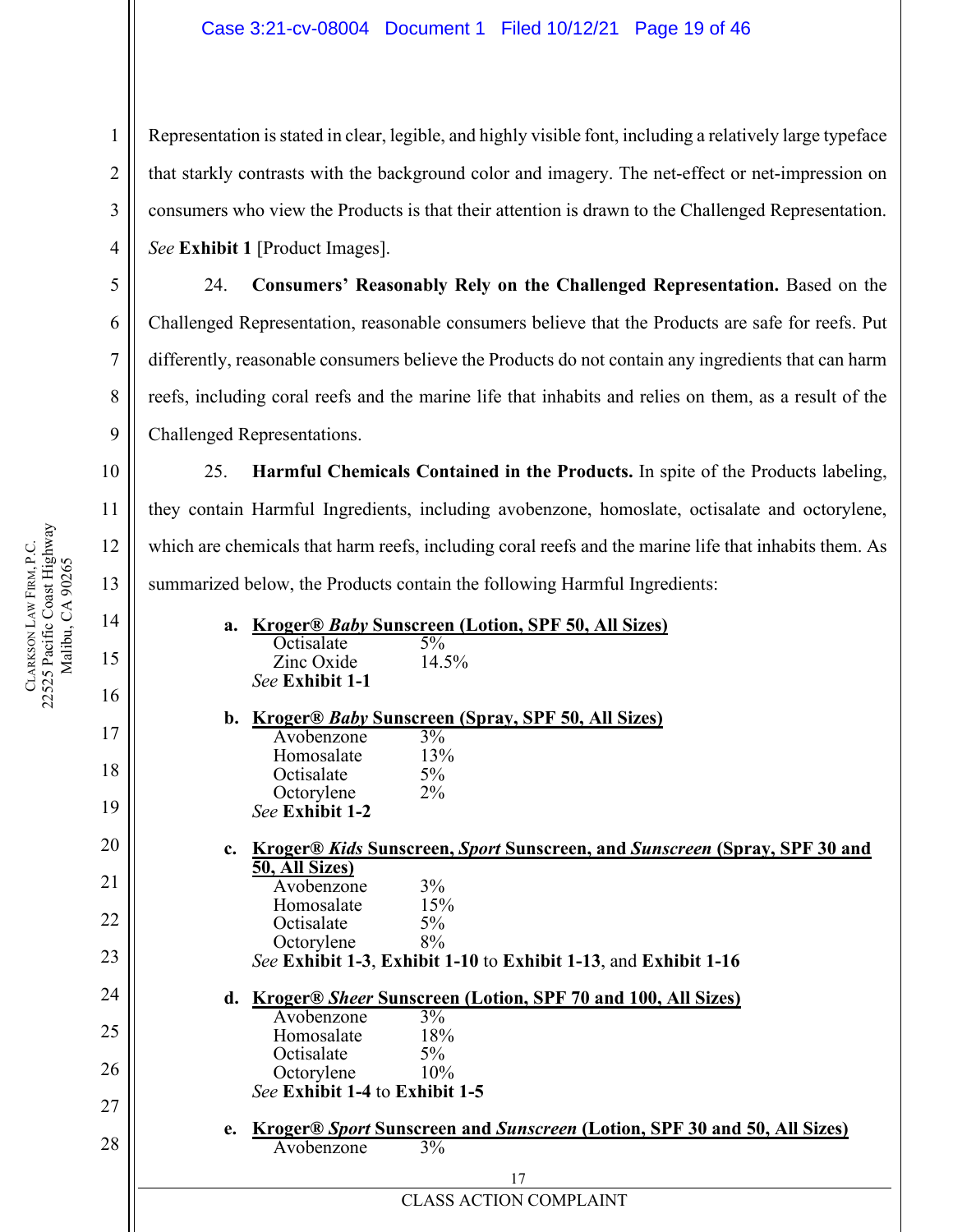1 2 3 4 5 6 7 8 9 10 11 12 13 14 15 16 17 18 19 20 21 22 23 24 25 26 27 Homosalate 10% Octisalate 4.5% Octocrylene 8% *See* **Exhibit 1-6** to **Exhibit 1-8**, and **Exhibit 1-14** to **Exhibit 1-15 f. Kroger®** *Sport* **Sunscreen and** *Tanning* **Sunscreen (Spray, SPF 15, All Sizes)**  Avobenzone 2% Homosalate 10% Octisalate 5% *See* **Exhibit 1-9**, and **Exhibit 1-17** 26. **Avobenzone.** Avobenzone is typically used in the place of oxybenzone, another harmful chemical ingredient. When avobenzone is exposed to ultraviolet light the compound degrades and causes damage to coral reefs and aquatic life.<sup>[25](#page-19-0)</sup> 27. **Octocrylene**. Octocrylene produces benzophenone, which is a mutagen, carcinogen, and endocrine disruptor.<sup>[26](#page-19-1)</sup> It is associated with a wide range of toxicities, including genotoxicity, carcinogenicity, and endocrine disruption. Octocrylene has been shown to accumulate in various types of aquatic life and cause DNA damage, developmental abnormalities, and adverse reproductive effects.[27](#page-19-2) Bioaccumulation of this chemical leads to endocrine disruption, alteration of gene transcription, and developmental toxicity in fish, dolphins, sea urchins, and other marine life.<sup>[28](#page-19-3)</sup> In addition, octocrylene adversely impacts coral reefs, even at low concentrations, by accumulating in coral tissue and triggering mitochondrial dysfunction.[29](#page-19-4)  $^{25}$  Ruszkiewicz, Joanna, et al. "Neurotoxic effect of active ingredients in sunscreen products, a contemporary review," *PMC*, doi: 10.10/16/j.toxrep.2017.05, May 2017, https://www.ncbi.nlm.nih.gov/pmc/articles/PMC5615097/#bib0635 (last accessed Oct. 12, 2021).<br><sup>26</sup> Coctocrylene" *Environmental Working Group.* https://www.ewg.org/skindeep/ingredients/704206-OCTOCRYLENE (last accessed on Oct. 12, 2021). <sup>27</sup> Gago-Ferrero, Pablo, et al. "First Determination of UV Filters in Marine Mammals. Octocrylene Levels in Franciscana Dolphins," *Environmental Science & Technology*, vol. 47, no. 11, American Chemical Society, June 2013, pp. 5619–25, doi:10.1021/es400675y (last accessed Oct. 12, 2021); Zhang, Qiuya Y., et al. "Assessment of Multiple Hormone Activities of a UV-Filter (Octocrylene) in Zebrafish (Danio Rerio)," Chemosphere, vol. 159, Sept. 2016, pp. 433–41, ScienceDirect, doi:10.1016/j.chemosphere.2016.06.037 (last accessed Oct. 12, 2021).<br><sup>28</sup> Blüthgen, Nancy, et al. "Accumulation and Effects of the UV-Filter Octocrylene in Adult and Embryonic Zebrafish (Danio Rerio)," *The Science of the Total Environment*, vol. 476–477, Apr. <sup>29</sup> Stien, Didier, et al. "Metabolomics Reveal That Octocrylene Accumulates in *Pocillopora Damicornis* Tissues as Fatty Acid Conjugates and Triggers Coral Cell Mitochondrial Case 3:21-cv-08004 Document 1 Filed 10/12/21 Page 20 of 46

<span id="page-19-4"></span><span id="page-19-3"></span><span id="page-19-2"></span><span id="page-19-1"></span><span id="page-19-0"></span>28 Dysfunction," *Analytical Chemistry*, vol. 91, no. 1, Jan. 2019, pp. 990–95, *DOI.org (Crossref)*, doi:10.1021/acs.analchem.8b04187 (last accessed Oct. 12, 2021).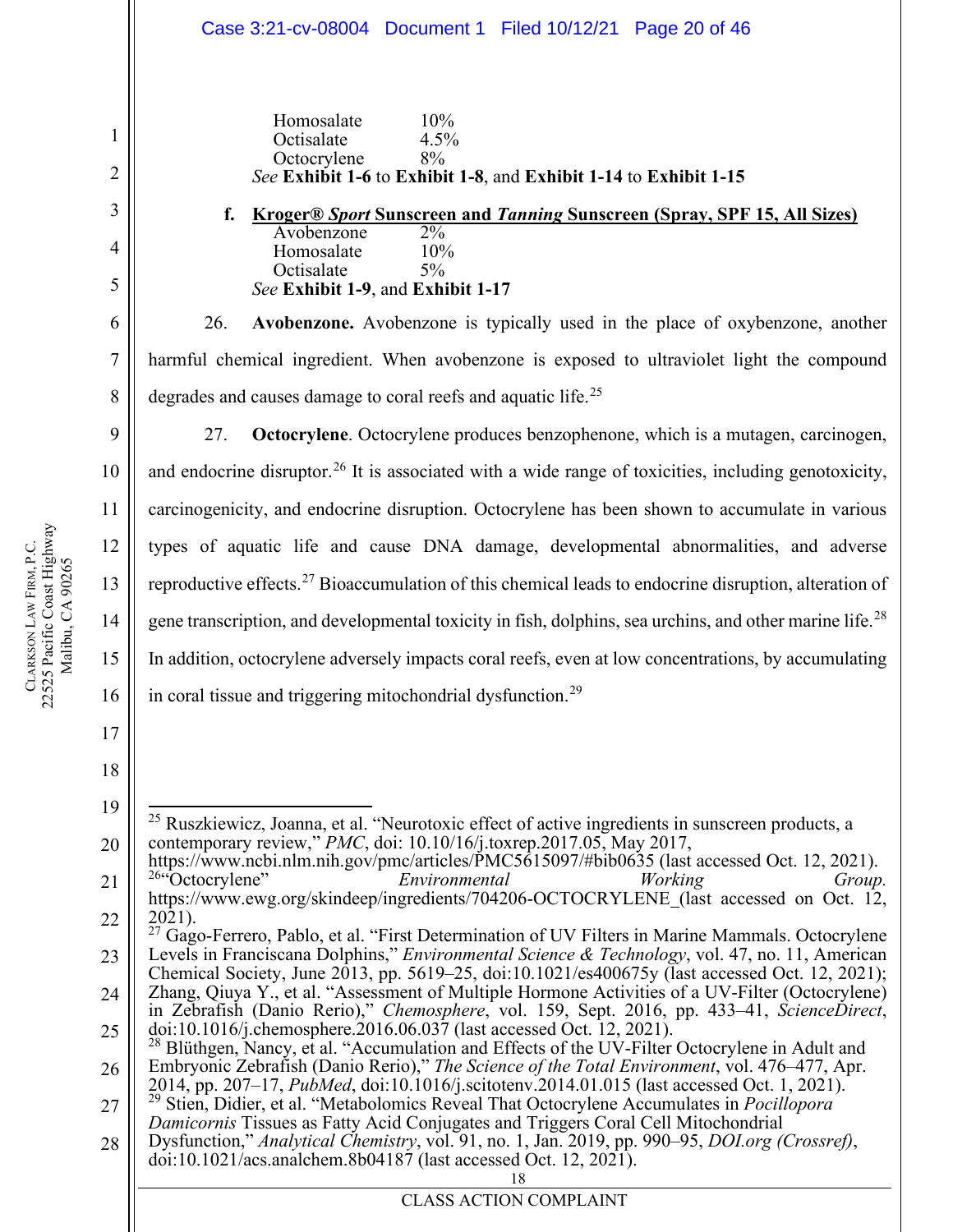28. **Homosalate.** Homosalate also has harmful effects similar to octocrlyene. Homoslate impacts the bodies hormone system, particularly the estrogen system. This hormone disruption, as well as pesticide disruption, are also cause harm to the coral reefs and aquatic organisms.<sup>[30](#page-20-1)</sup>

1

2

3

4

5

6

7

8

9

29. **Octisalate.** Octisalate also has similar harmful effects to the environment and coral reefs. Octisalate is frequently detected in coral reefs and, unfortunately, common wastewater treatments cannot remove this chemical, leading octisalate to accumulate and negatively affect the coral reef ecosystems and marine organisms.<sup>[31](#page-20-2)</sup> The toxicity of this chemical contributes to the bleaching of coral reefs, which ultimately leads to coral extinction.<sup>[32](#page-20-3)</sup> Octyl salicylate is a synonym for octisalate.<sup>[33](#page-20-4)</sup>

30. **True Reef Safe Sunscreens.** True reef-safe sun care products do not contain any ingredients that can harm reefs, including the coral reefs and the marine life that inhabits and depends on them. Many environmental organizations have favored mineral active ingredients that provide sun protection, such as zinc oxide and titanium dioxide, because they have not been determined unsafe for people, the environment, or aquatic life, like reefs. However, manufacturers, such as Defendant, "greenwash" their products by labeling them with environmentally and ecofriendly claims, such as the Challenged Representations, to charge consumers with a premium for reef-safe products, gain an unfair advantage over their competitors, and defraud consumers into buying the Products even though they contain Harmful Ingredients that can harm reefs, including coral reefs and the marine life that inhabits and depends on them.

# <span id="page-20-0"></span>**C. Plaintiff and Reasonable Consumers Were Misled by the Products**

21

22

31. **Deception.** Defendant's labeling and advertising of the Products with the Challenged

<span id="page-20-4"></span><span id="page-20-3"></span><span id="page-20-2"></span><span id="page-20-1"></span><sup>19</sup> 23 24 25 26 27 28 <sup>30</sup> "EWG's Sunscreen Guide," EWG, https://www.ewg.org/sunscreen/report/executive-summary/ (last accessed Sept. 29, 2021); "Homosalate," Campaign for Safe Cosmetics, https://www.safecosmetics.org/get-the-facts/chemicals-of-concern/homosalate/ (last accessed Oct. 12, 2021). <sup>31</sup> Ouchene, Lydia, et al. "Hawaii and Other Jurisdictions Ban Oybenzone or Octionaxte Sunscreens Based on the Confirmed Adverse Environmental Effects of Sunscreen Ingredients on Aquatic Environments,: *Journal of Cutaneous Medicine and Surgery*, Nov. 2019, p. 648, doi: 10.1177/1200475419871592 (last accessed Oct. 12, 2021). <sup>32</sup> *Id.* <sup>33</sup> "Octisalate" *MedChemExpress*, https://www.medchemexpress.com/Octisalate.html (last accessed Oct. 12, 2021).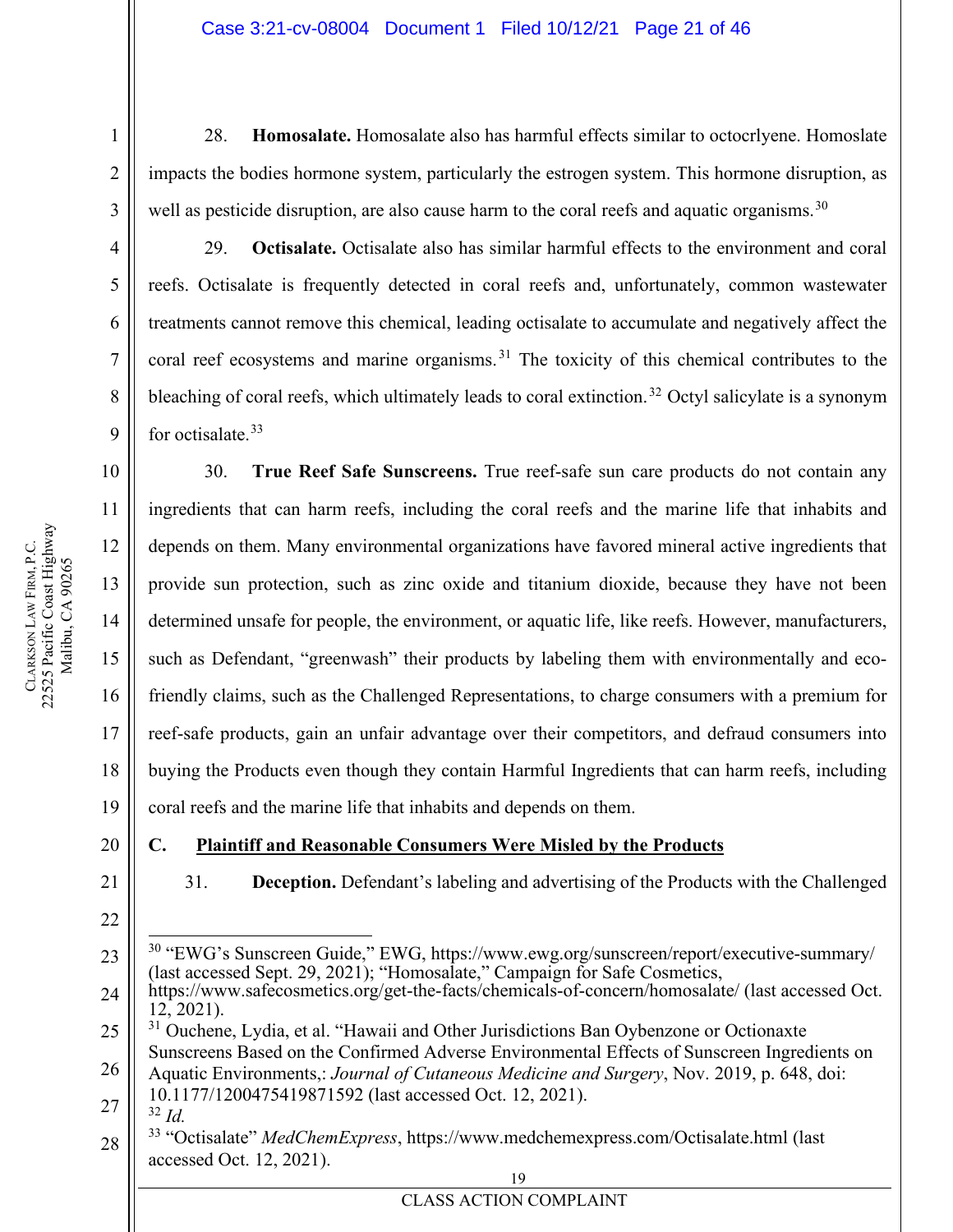Representation, when they are not reef-safe because they contain the Harmful Ingredients, which can harm reefs, including coral reefs and/or the marine life that inhabits and depends on them, misleads and deceives reasonable consumers, including Plaintiff, into purchasing the Products to their financial detriment.

32. **Misrepresentation/Omission.** As set forth herein, the Challenged Representation misrepresents that the Products do not contain ingredients that are unsafe for reefs and that the Products' ingredients otherwise could not harm reefs, including coral reefs and the marine-life that inhabits and depends them, because the Products actually contain Harmful Ingredients that are unsafe for, and can otherwise harm, reefs, including coral reefs and/or the marine life that inhabits and depends on them.

33. **Material.** The Challenged Representation was and is material to reasonable consumers, including Plaintiff, in making the decision to purchase the Products, as set forth herein.

34. **Reliance.** Reasonable consumers, including Plaintiff, relied on the Challenged Representation in deciding to purchase the Products, as set forth herein.

35. **Consumers Lack Knowledge of Falsity.** Consumers, including Plaintiff, who purchased the Products, did not know, and had no reason to know, at the time of purchase that the Products' Challenged Representation was false, misleading, deceptive, and unlawful as set forth herein.

19 20 21 22 23 24 25 26 27 28 36. **Defendant' Knowledge.** Defendant knew, or should have known, that the Challenged Representation was false, misleading, deceptive, and unlawful, at the time that Defendant manufactured, marketed, advertised, labeled, and sold the Products using the Challenged Representations, and Defendants intentionally and deliberately used the Challenged Representations to cause Plaintiff and similarly situated consumers to buy them believing that the Products are safe for, and otherwise could not harm, reefs (including coral reefs and the marine life that inhabits and depends on them). The conspicuousness of the Challenged Representation on the Products' labels and repeated use of the Challenged Representation in advertisements demonstrate Defendant's awareness of the materiality of this representations and understanding that consumers prefer and are motivated to buy products that conform to the Challenged Representation. Generally,

1

2

3

4

5

6

7

8

9

10

11

12

13

14

15

16

17

18

**CLARKSON** 

LAW FIRM, P.C.

22525 Pacific Coast Highway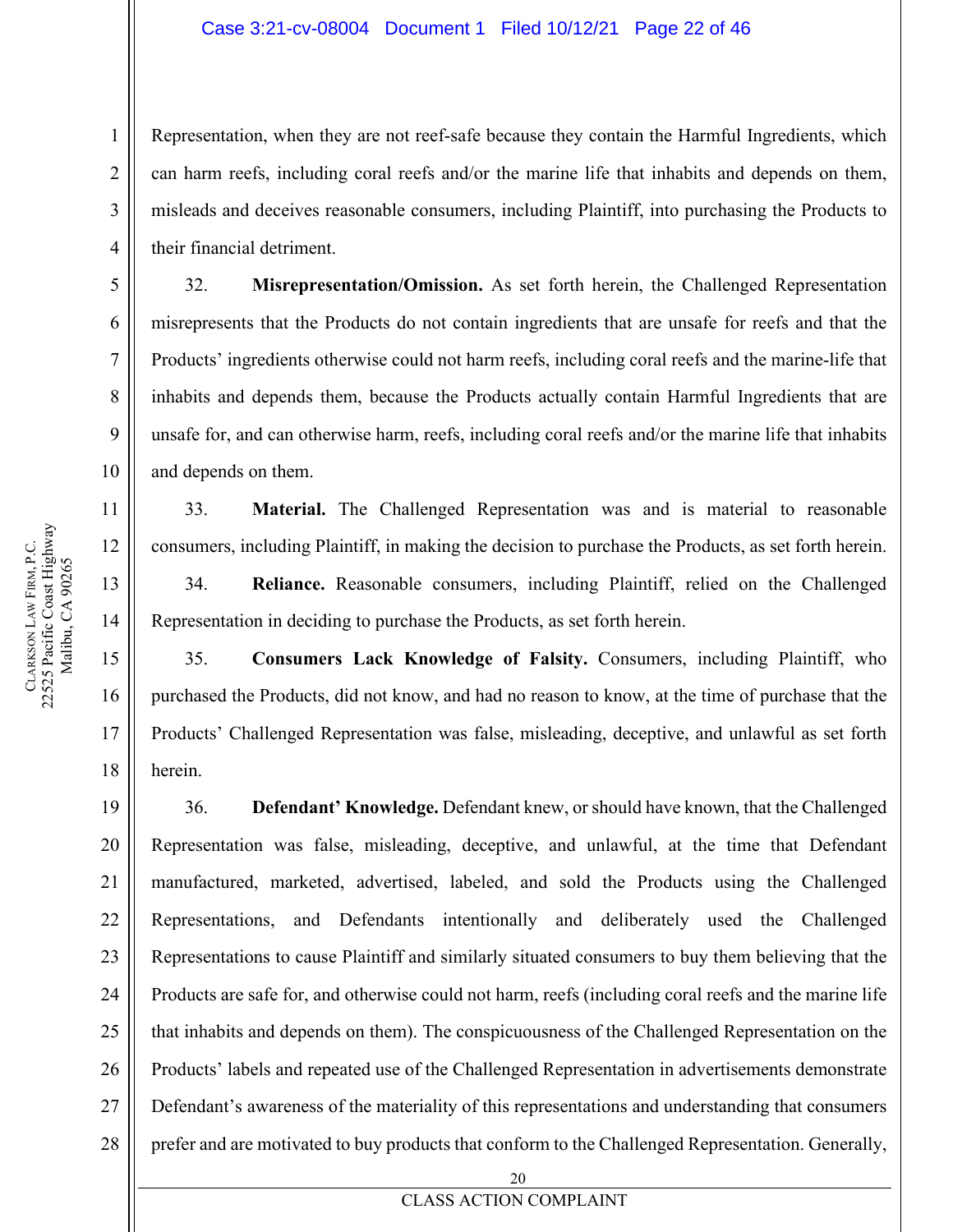#### Case 3:21-cv-08004 Document 1 Filed 10/12/21 Page 23 of 46

manufacturers and marketers repeat marketing messages to emphasize and characterize a brand or product line. Similarly, they reserve the front primary display panel of labels on consumer products of similar dimensions for the most important and persuasive information that they believe will motivate consumers to buy the products. Defendant, as the manufacturer, formulated the Products with the Harmful Ingredients and otherwise approved their inclusion in the Products. Defendant, as the manufacturer, had exclusive control over the Challenged Representation's inclusion on the Products' labels and in their advertisements—i.e., Defendant readily and easily could have removed the Challenged Representation or refrained from using it on the labels and advertisements of the Products. Defendant is and was, at all times, statutorily required to ensure it has adequate substantiation for the Challenged Representation prior to labeling the Products, advertising the Products, and selling the Products anywhere in the United States. Here, adequate substantiation and compliance with regulatory law require reliable scientific evidence that supports such far-reaching environment-friendly and/or eco-friendly claims as the Challenged Representation. Thus, Defendant knew, or should have known, at all relevant times, that the Challenged Representations are false and/or deceptive and reasonable consumers, such as Plaintiff, are being misled into buying the Products based on the belief that the Challenged Representations.

37. **Detriment.** Plaintiff and similarly situated consumers would not have purchased the Products, or would not have purchased the Products for as great a price, if they had known that the Challenged Representations were false and, therefore, the Products did not have the attribute claimed, promised, warranted, advertised, and represented. Accordingly, based on Defendant's material misrepresentations and omissions, reasonable consumers, including Plaintiff, purchased the Products to their detriment.

23

#### <span id="page-22-0"></span>**D. The Products are Substantially Similar**

24 25 26 38. As described herein, Plaintiff purchased the Purchased Product. The additional Products identified above in paragraph 4 *supra* (collectively, the "**Unpurchased Products**") are substantially similar to the Purchased Product.

- 27 28
- a. **Defendant.** All Products are manufactured, sold, marketed, advertised, labeled, and packaged by Defendant.

1

2

3

4

5

6

7

8

9

10

11

12

13

14

15

16

17

18

19

20

21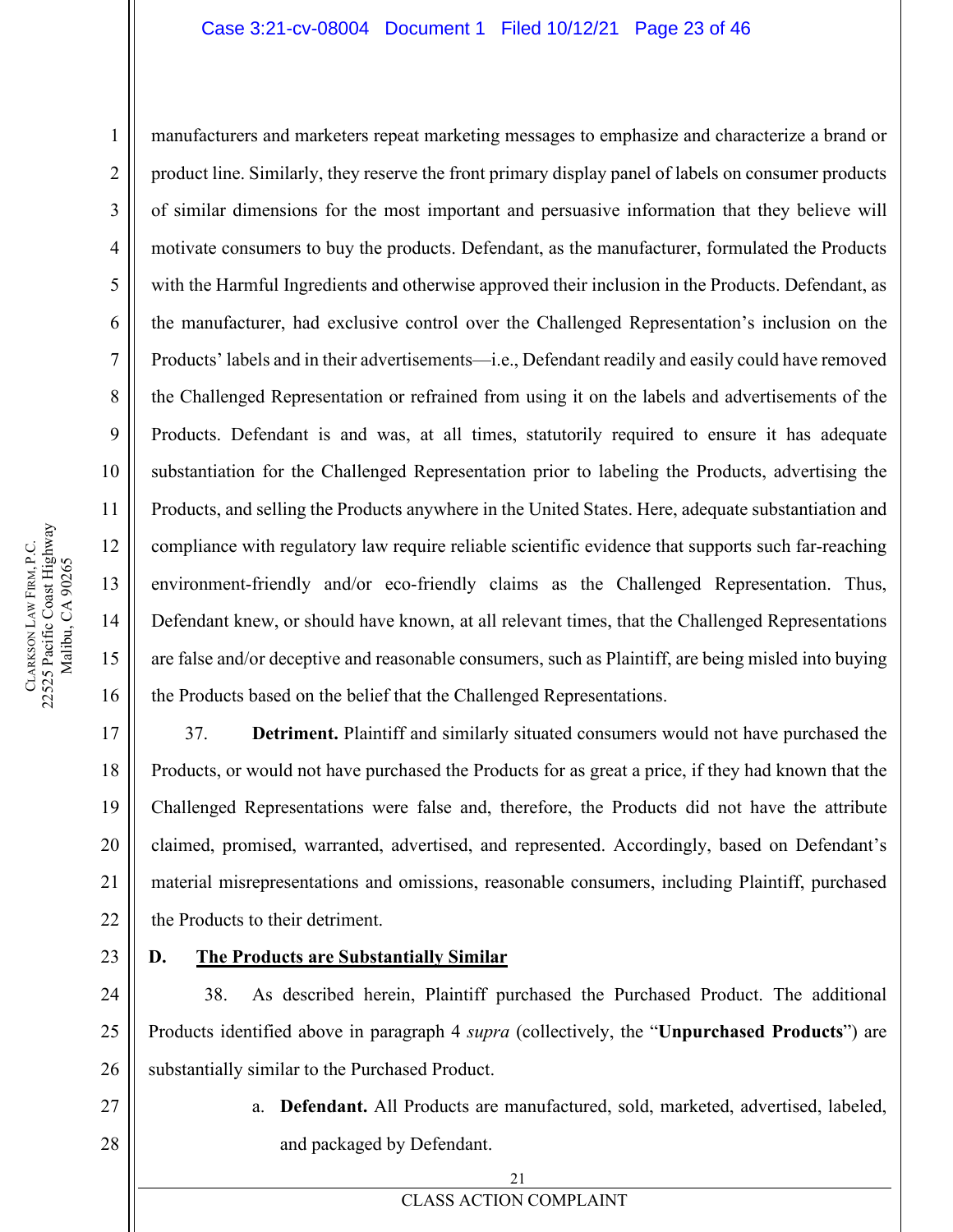1

2

3

4

5

6

7

8

9

**CLARKSON** 

LAW FIRM, P.C.

22525 Pacific Coast Highway

CLARKSON LAW FIRM, P.C.<br>22525 Pacific Coast Highway

- b. **Brand.** All Products are sold under the same brand name: Kroger.
- c. **Marketing Demographics.** All Products are marketed directly to consumers for personal use.
- d. **Purpose.** All Products are sun care products primarily designed to provide protection from the sun.
- e. **Application.** All Products are applied in the same manner—topically; directly onto the skin, lips, and/or body surfaces.
- f. **Misrepresentations.** All Products contain the same the same Challenged Representation conspicuously and prominently placed on the primary display panel of the front label.
- g. **Packaging.** All Products are packaged in similar packaging.
- h. **Key Ingredients.** All Products contain a combination of the same Harmful Ingredients.
- i. **Misleading Effect.** The misleading effect of the Challenged Representation on consumers is the same for all Products—consumers pay for reef-safe products, but receive products that are not reef-safe and otherwise can harm reefs, including coral reefs and the marine life that inhabits and depends on them.
- 18

19

20

21

22

23

24

25

26

27

28

<span id="page-23-0"></span>**E. No Adequate Remedy at Law**

39. **No Adequate Remedy at Law.** Plaintiff and members of the Class are entitled to equitable relief as no adequate remedy at law exists.

a. **Broader Statutes of Limitations.** The statutes of limitations for the causes of action pled herein vary. The limitations period is four years for claims brought under the UCL, which is one year longer than the statutes of limitations under the FAL and CLRA. In addition, the statutes of limitations vary for certain states' laws for breach of warranty and unjust enrichment/restitution, between approximately 2 and 6 years. Thus, California Subclass members who purchased the Products more than 3 years prior to the filing of the complaint will be barred from recovery if equitable relief were not permitted under the UCL. Similarly,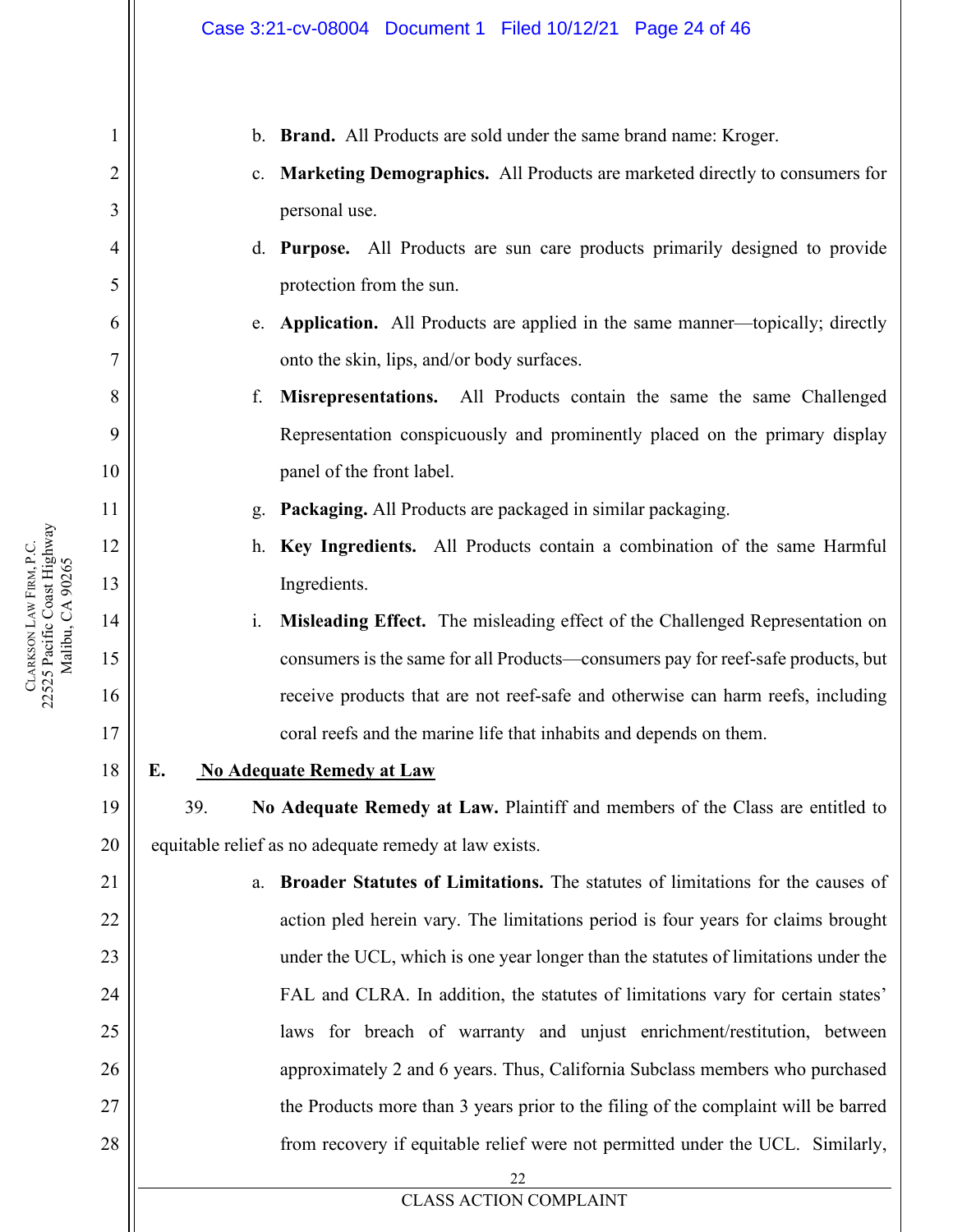Nationwide Class members who purchased the Products prior to the furthest reach-back under the statute of limitations for breach of warranty, will be barred from recovery if equitable relief were not permitted for restitution/unjust enrichment.

- b. **Broader Scope of Conduct.** In addition, the scope of actionable misconduct under the unfair prong of the UCL is broader than the other causes of action asserted herein. It includes, for example, Defendant's overall unfair marketing scheme to promote and brand the Products with the Challenged Representation, across a multitude of media platforms, including the Products' labels and packaging, over a long period of time, in order to gain an unfair advantage over competitor products and to take advantage of consumers' desire for products that comport with the Challenged Representation. The UCL also creates a cause of action for violations of law (such as statutory or regulatory requirements and court orders related to similar representations and omissions made on the type of products at issue). Thus, Plaintiff and Class members may be entitled to restitution under the UCL, while not entitled to damages under other causes of action asserted herein (e.g., the FAL requires actual or constructive knowledge of the falsity; the CLRA is limited to certain types of plaintiffs (an individual who seeks or acquires, by purchase or lease, any goods or services for personal, family, or household purposes) and other statutorily enumerated conduct). Similarly, unjust enrichment/restitution is broader than breach of warranty. For example, in some states, breach of warranty may require privity of contract or pre-lawsuit notice, which are not typically required to establish unjust enrichment/restitution. Thus, Plaintiff and Class members may be entitled to recover under unjust enrichment/restitution, while not entitled to damages under breach of warranty, because they purchased the products from third-party retailers or did not provide adequate notice of a breach prior to the commencement of this action.
	- c. **Injunctive Relief to Cease Misconduct and Dispel Misperception.** Injunctive

1

2

3

4

5

6

7

8

9

10

11

12

13

14

15

16

17

18

19

20

21

22

23

24

25

26

27

28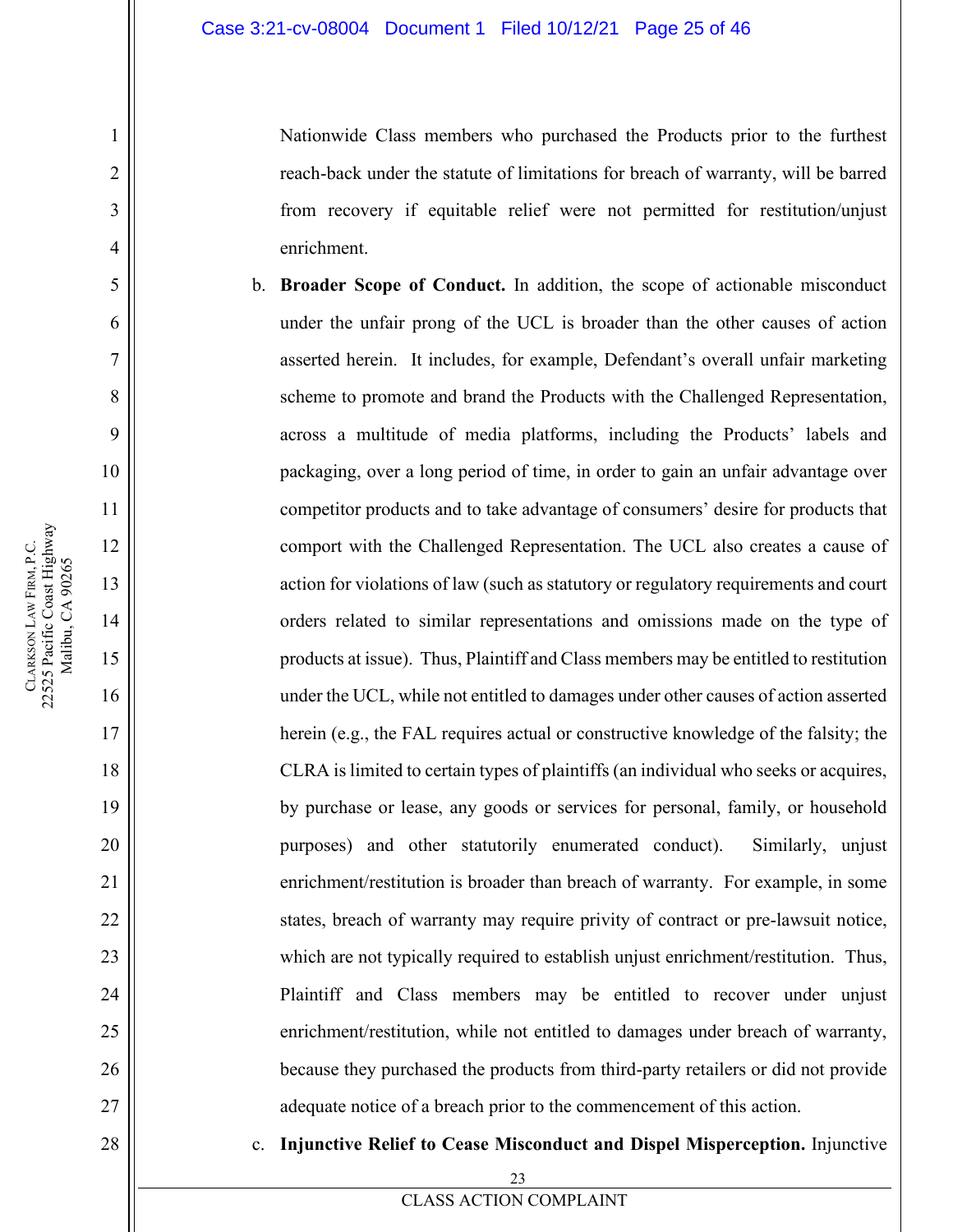relief is appropriate on behalf of Plaintiff and members of the Class because Defendant continues to misrepresent the Products with the Challenged Representation. Injunctive relief is necessary to prevent Defendant from continuing to engage in the unfair, fraudulent, and/or unlawful conduct described herein and to prevent future harm—none of which can be achieved through available legal remedies (such as monetary damages to compensate past harm). Further, injunctive relief, in the form of affirmative disclosures is necessary to dispel the public misperception about the Products that has resulted from years of Defendant's unfair, fraudulent, and unlawful marketing efforts. Such disclosures would include, but are not limited to, publicly disseminated statements that the Products Challenged Representation is not true and providing accurate information about the Products' true nature; and/or requiring prominent qualifications and/or disclaimers on the Products' front label concerning the Products' true nature. An injunction requiring affirmative disclosures to dispel the public's misperception, and prevent the ongoing deception and repeat purchases based thereon, is also not available through a legal remedy (such as monetary damages). In addition, Plaintiff is *currently* unable to accurately quantify the damages caused by Defendant's future harm, because discovery and Plaintiff's investigation have not yet completed, rendering injunctive relief all the more necessary. For example, because the court has not yet certified any class, the following remains unknown: the scope of the class, the identities of its members, their respective purchasing practices, prices of past/future Product sales, and quantities of past/future Product sales.

d. **Public Injunction.** Further, because a "public injunction" is available under the UCL, damages will not adequately "benefit the general public" in a manner equivalent to an injunction.

e. **California vs. Nationwide Class Claims**. Violation of the UCL, FAL, and CLRA are claims asserted on behalf of Plaintiff and the California Subclass against

1

2

3

4

5

6

7

8

9

10

11

12

13

14

15

16

17

18

19

20

21

22

23

24

25

26

27

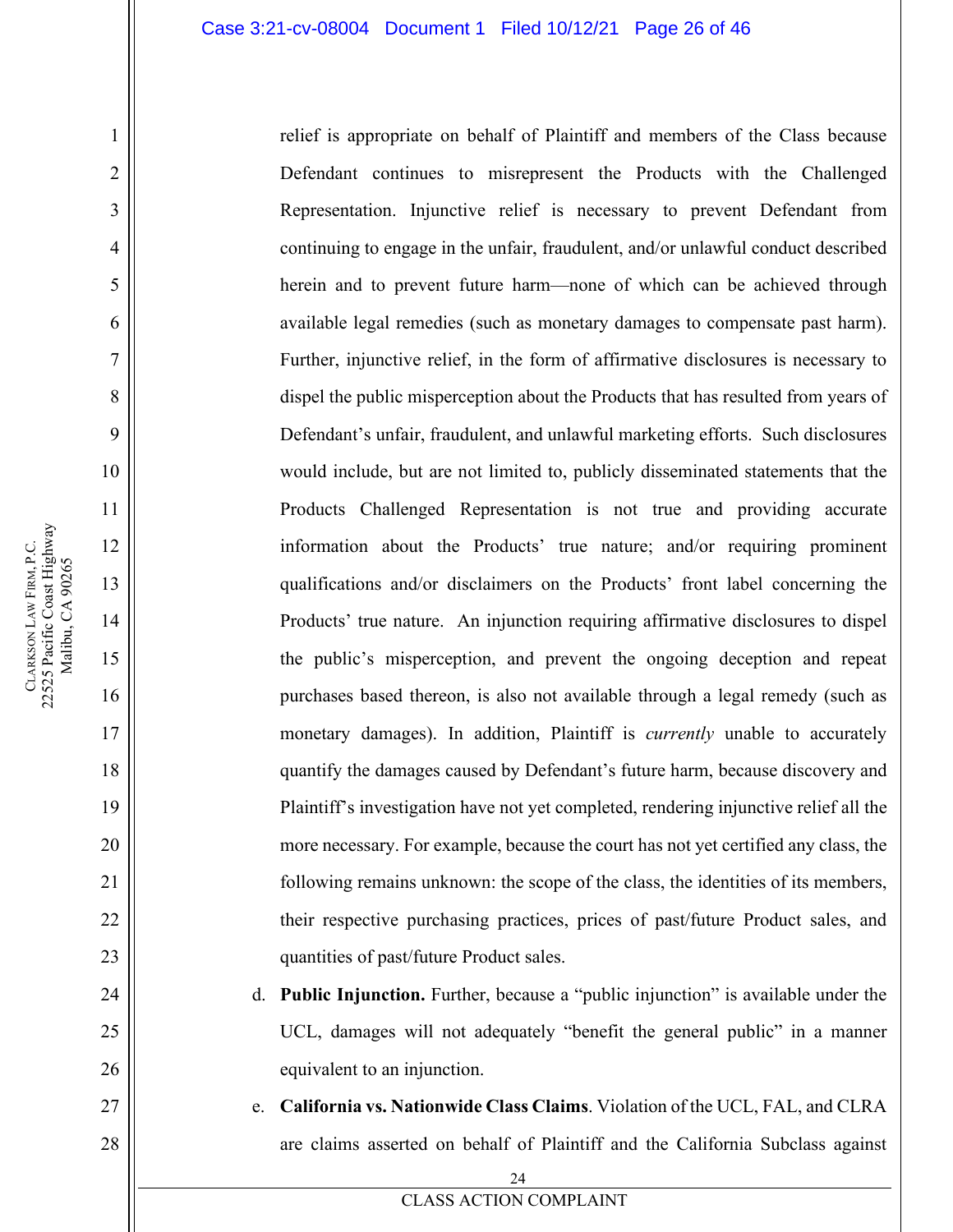Defendant, while breach of warranty and unjust enrichment/restitution are asserted on behalf of Plaintiff and the Nationwide Class. Dismissal of fartherreaching claims, such as restitution, would bar recovery for non-California members of the Class. In other words, legal remedies available or adequate under the California-specific causes of action (such as the UCL, FAL, and CLRA) have no impact on this Court's jurisdiction to award equitable relief under the remaining causes of action asserted on behalf of non-California putative class members.

f. **Procedural Posture—Incomplete Discovery & Pre-Certification.** Lastly, this is an initial pleading in this action and discovery has not yet commenced and/or is at its initial stages. No class has been certified yet. No expert discovery has commenced and/or completed. The completion of fact/non-expert and expert discovery, as well as the certification of this case as a class action, are necessary to finalize and determine the adequacy and availability of all remedies, including legal and equitable, for Plaintiff(s)'s individual claims and any certified class or subclass. Plaintiff(s) therefore reserve(s) Plaintiff(s)'s right to amend this complaint and/or assert additional facts that demonstrate this Court's jurisdiction to order equitable remedies where no adequate legal remedies are available for either Plaintiff(s) and/or any certified class or subclass. Such proof, to the extent necessary, will be presented prior to the trial of any equitable claims for relief and/or the entry of an order granting equitable relief.

#### **CLASS ACTION ALLEGATIONS**

40. **Class Definition.** Plaintiff brings this action as a class action pursuant to Federal Rules of Civil Procedure 23(b)(2) and 23(b)(3) on behalf of herself and all others similarly situated, and as members of the Classes defined as follows:

> All residents of the United States who, within the applicable statute of limitations periods, purchased the Products for purposes other than resale ("**Nationwide Class**"); and

1

2

3

4

5

6

7

8

9

10

11

12

13

14

15

16

17

18

19

20

21

<span id="page-26-0"></span>22

23

24

25

26

27

28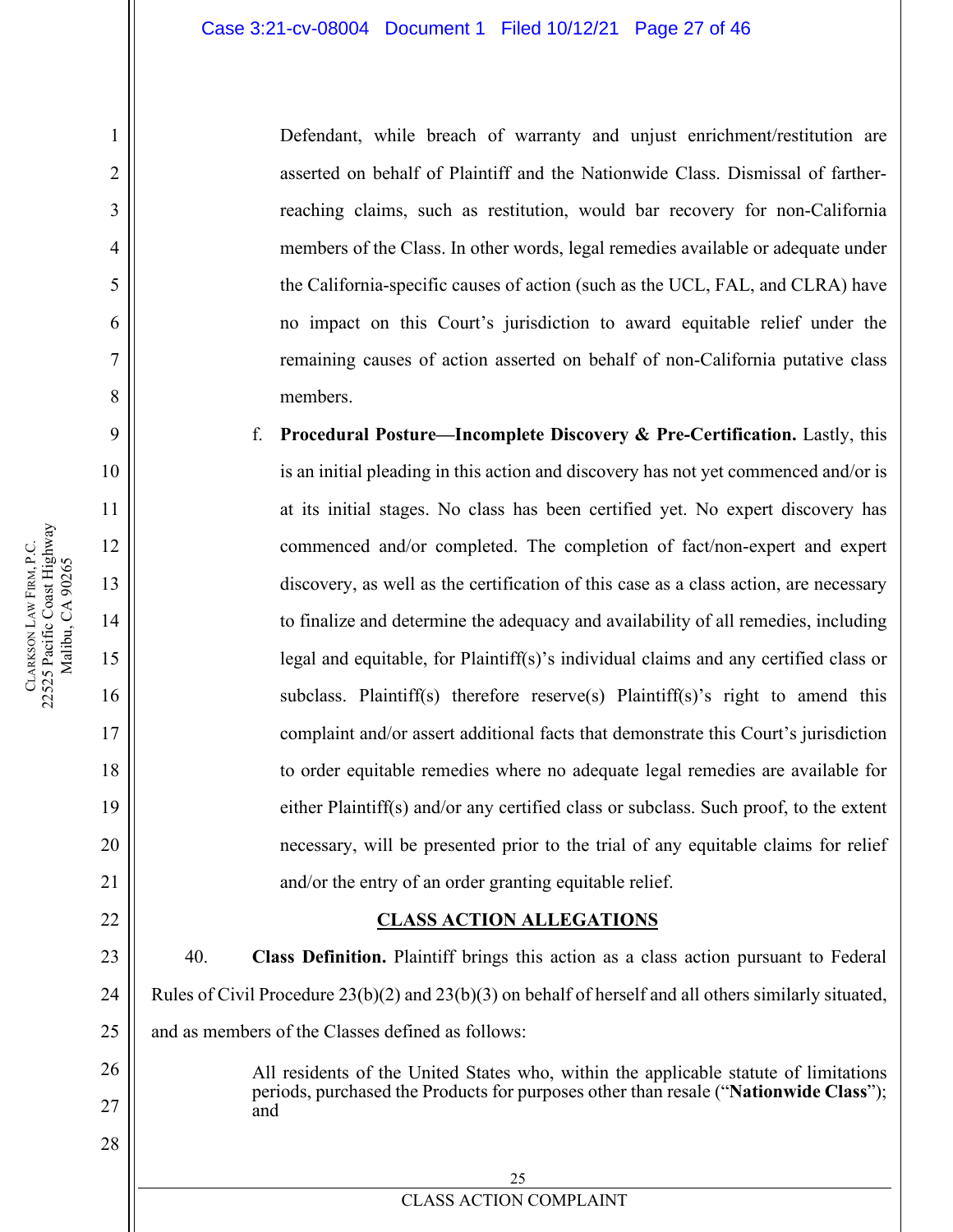All residents of California who, within four years prior to the filing of this Complaint, purchased the Products for purposes other than resale ("**California Subclass**").

("Nationwide Class" and "California Subclass," collectively, "**Class**").

41. **Class Definition Exclusions.** Excluded from the Class are: (i) Defendant, its assigns, successors, and legal representatives; (ii) any entities in which Defendant has controlling interests; (iii) federal, state, and/or local governments, including, but not limited to, their departments, agencies, divisions, bureaus, boards, sections, groups, counsels, and/or subdivisions; and (iv) any judicial officer presiding over this matter and person within the third degree of consanguinity to such judicial officer.

42. **Reservation of Rights to Amend the Class Definition.** Plaintiff reserves the right to amend or otherwise alter the class definition presented to the Court at the appropriate time in response to facts learned through discovery, legal arguments advanced by Defendant, or otherwise.

43. **Numerosity:** Members of the Class are so numerous that joinder of all members is impracticable. Upon information and belief, the Nationwide Class consists of tens of thousands of purchasers (if not more) dispersed throughout the United States, and the California Subclass likewise consists of thousands of purchasers (if not more) dispersed throughout the State of California. Accordingly, it would be impracticable to join all members of the Class before the Court.

44. **Common Questions Predominate:** There are numerous and substantial questions of law or fact common to all members of the Class that predominate over any individual issues. Included within the common questions of law or fact are:

- a. Whether Defendant engaged in unlawful, unfair or deceptive business practices by advertising and selling the Products;
- b. Whether Defendant's conduct of advertising and selling the Products as containing only reef friendly ingredients when they do not constitutes an unfair method of competition, or unfair or deceptive act or practice, in violation of Civil Code section 1750, *et seq*.;
- c. Whether Defendant used deceptive representations in connection with the sale of the Products in violation of Civil Code section 1750, *et seq*.;
- d. Whether Defendant represented that the Products have characteristics or quantities that they do not have in violation of Civil Code section 1750, *et seq*.;
- e. Whether Defendant advertised the Products with intent not to sell them as advertised in violation of Civil Code section 1750, *et seq*.;

18

19

20

21

22

23

24

25

26

27

28

**CLARKSON** 

LAW FIRM, P.C.

22525 Pacific Coast Highway Malibu, CA 90265

CLARKSON LAW FIRM, P.C.<br>22525 Pacific Coast Highway Malibu, CA 90265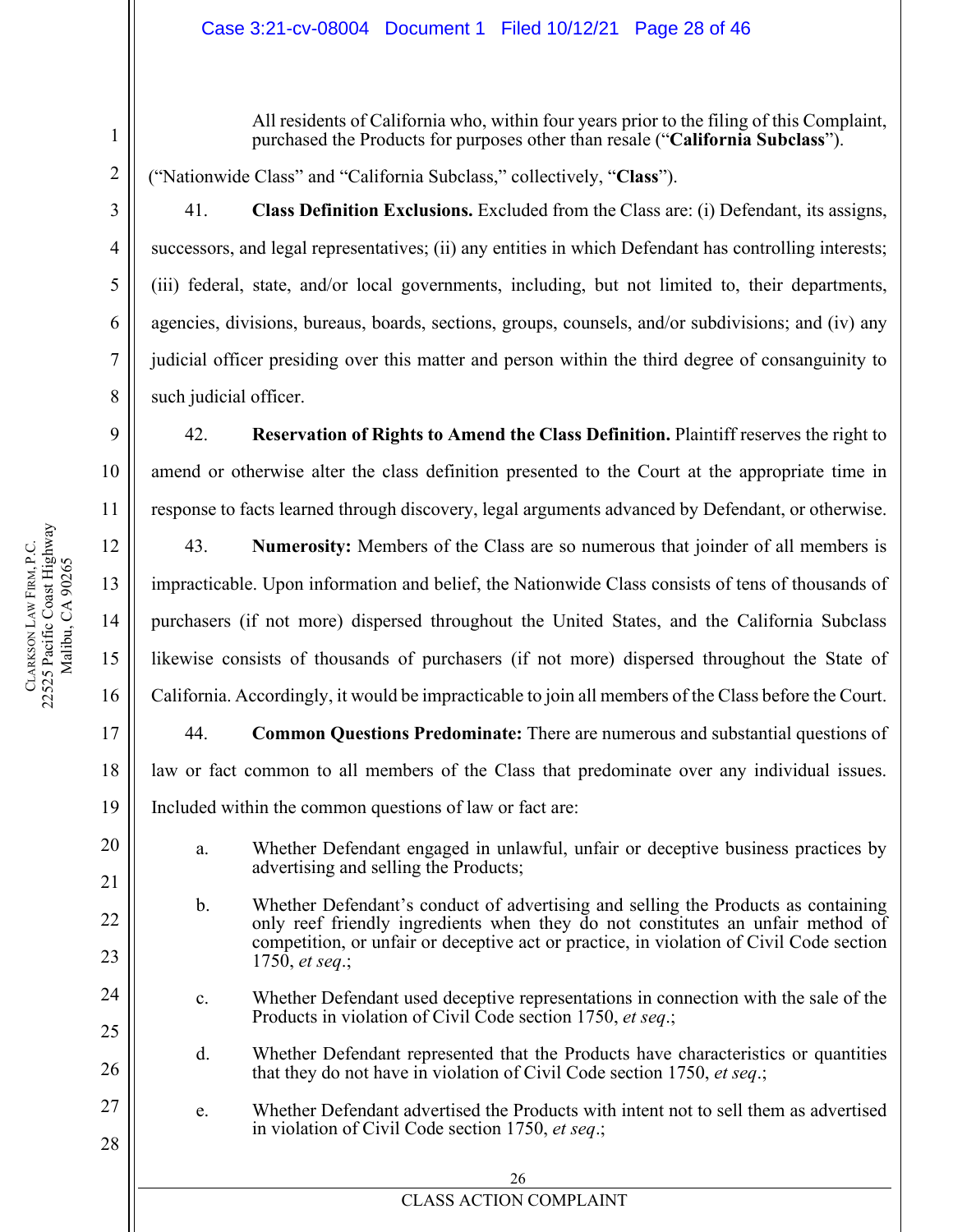|                     | Case 3:21-cv-08004 Document 1 Filed 10/12/21 Page 29 of 46                                             |                                                                                                                                                                                                                         |
|---------------------|--------------------------------------------------------------------------------------------------------|-------------------------------------------------------------------------------------------------------------------------------------------------------------------------------------------------------------------------|
|                     |                                                                                                        |                                                                                                                                                                                                                         |
| 1                   | f.                                                                                                     | Whether Defendant's labeling and advertising of the Products are untrue or<br>misleading in violation of Business and Professions Code section 17500, et seq.;                                                          |
| $\overline{2}$<br>3 | g.                                                                                                     | Whether Defendant knew or by the exercise of reasonable care should have known its<br>labeling and advertising was and is untrue or misleading in violation of Business and<br>Professions Code section 17500, et seq.; |
| 4<br>5              | h.                                                                                                     | Whether Defendant's conduct is an unfair business practice within the meaning of<br>Business and Professions Code section 17200, et seq.;                                                                               |
| 6                   | i.                                                                                                     | Whether Defendant's conduct is a fraudulent business practice within the meaning of<br>Business and Professions Code section 17200, et seq.;                                                                            |
| 7<br>8              | j.                                                                                                     | Whether Defendant's conduct is an unlawful business practice within the meaning of<br>Business and Professions Code section 17200, et seq.;                                                                             |
| 9                   | k.                                                                                                     | Whether Plaintiff and the Class paid more money for the Products than they actually<br>received;                                                                                                                        |
| 10<br>11            | 1.                                                                                                     | How much more money Plaintiff and the Class paid for the Products than they actually<br>received;                                                                                                                       |
| 12                  | m.                                                                                                     | Whether Defendant's conduct constitutes breach of warranty;                                                                                                                                                             |
| 13                  | n.                                                                                                     | Whether Plaintiff and the Class are entitled to injunctive relief; and                                                                                                                                                  |
| 14                  | 0.                                                                                                     | Whether Defendant was unjustly enriched by their unlawful conduct.                                                                                                                                                      |
| 15                  | 45.                                                                                                    | Typicality: Plaintiff's claims are typical of the claims of the Class Members he seeks                                                                                                                                  |
| 16                  |                                                                                                        | to represent because Plaintiff, like the Class Members, purchased Defendant's misleading and                                                                                                                            |
| 17                  | deceptive Products. Defendant's unlawful, unfair and/or fraudulent actions concern the same            |                                                                                                                                                                                                                         |
| 18                  | business practices described herein irrespective of where they occurred or were experienced.           |                                                                                                                                                                                                                         |
| 19                  | Plaintiff and the Class sustained similar injuries arising out of Defendant's conduct. Plaintiff's and |                                                                                                                                                                                                                         |
| 20                  | Class Members' claims arise from the same practices and course of conduct and are based on the         |                                                                                                                                                                                                                         |
| 21                  | same legal theories.                                                                                   |                                                                                                                                                                                                                         |
| 22                  | 46.                                                                                                    | Adequacy: Plaintiff is an adequate representative of the Class he seeks to represent                                                                                                                                    |

because his interests do not conflict with the interests of the Class Members Plaintiff seeks to represent. Plaintiff will fairly and adequately protect Class Members' interests and has retained counsel experienced and competent in the prosecution of complex class actions, including complex questions that arise in consumer protection litigation.

27 28 47. **Superiority and Substantial Benefit:** A class action is superior to other methods for the fair and efficient adjudication of this controversy, since individual joinder of all members of the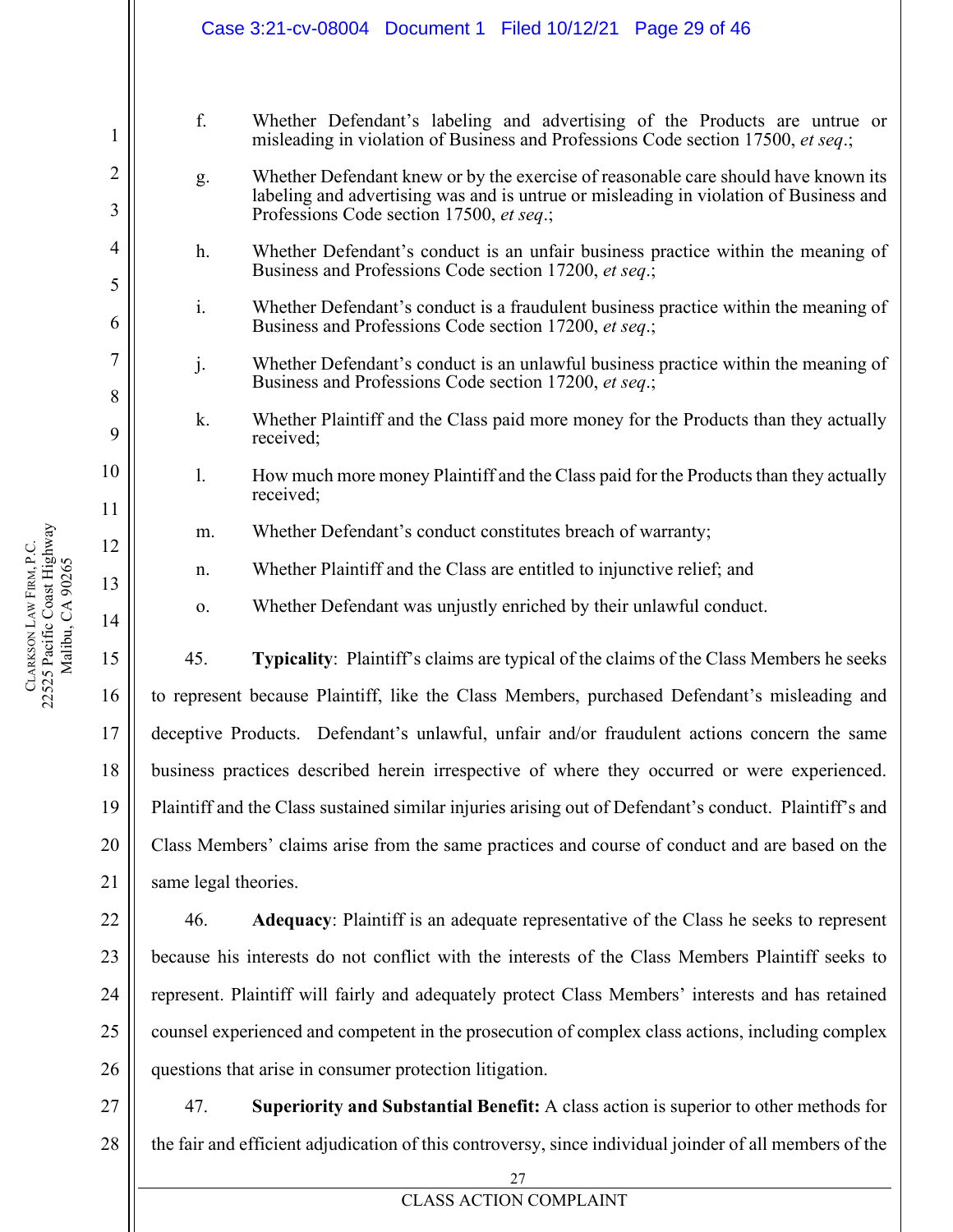#### Case 3:21-cv-08004 Document 1 Filed 10/12/21 Page 30 of 46

Class is impracticable and no other group method of adjudication of all claims asserted herein is more efficient and manageable for at least the following reasons:

- a. The claims presented in this case predominate over any questions of law or fact, if any exist at all, affecting any individual member of the Class;
- b. Absent a Class, the members of the Class will continue to suffer damage and Defendant's unlawful conduct will continue without remedy while Defendant profits from and enjoy its ill-gotten gains;
- c. Given the size of individual Class Members' claims, few, if any, Class Members could afford to or would seek legal redress individually for the wrongs Defendant committed against them, and absent Class Members have no substantial interest in individually controlling the prosecution of individual actions;
- d. When the liability of Defendant has been adjudicated, claims of all members of the Class can be administered efficiently and/or determined uniformly by the Court; and
	- e. This action presents no difficulty that would impede its management by the Court as a class action, which is the best available means by which Plaintiff and Class Members can seek redress for the harm caused to them by Defendant.

48. **Inconsistent Rulings.** Because Plaintiff seeks relief for all members of the Class, the

prosecution of separate actions by individual members would create a risk of inconsistent or varying

adjudications with respect to individual members of the Class, which would establish incompatible

standards of conduct for Defendant.

49. **Injunctive/Equitable Relief.** The prerequisites to maintaining a class action for injunctive or equitable relief pursuant to Fed. R. Civ. P. 23(b)(2) are met as Defendant has acted or refused to act on grounds generally applicable to the Class, thereby making appropriate final injunctive or equitable relief with respect to the Class as a whole.

50. **Manageability.** Plaintiff and Plaintiff's counsel are unaware of any difficulties that are likely to be encountered in the management of this action that would preclude its maintenance as a class action.

25  $1/1$ 

- 26  $/$   $/$
- 27  $/$  /  $/$
- 28 / / /

28

### CLASS ACTION COMPLAINT

1

2

3

4

5

6

7

8

9

10

11

12

13

14

15

16

17

18

19

20

21

22

23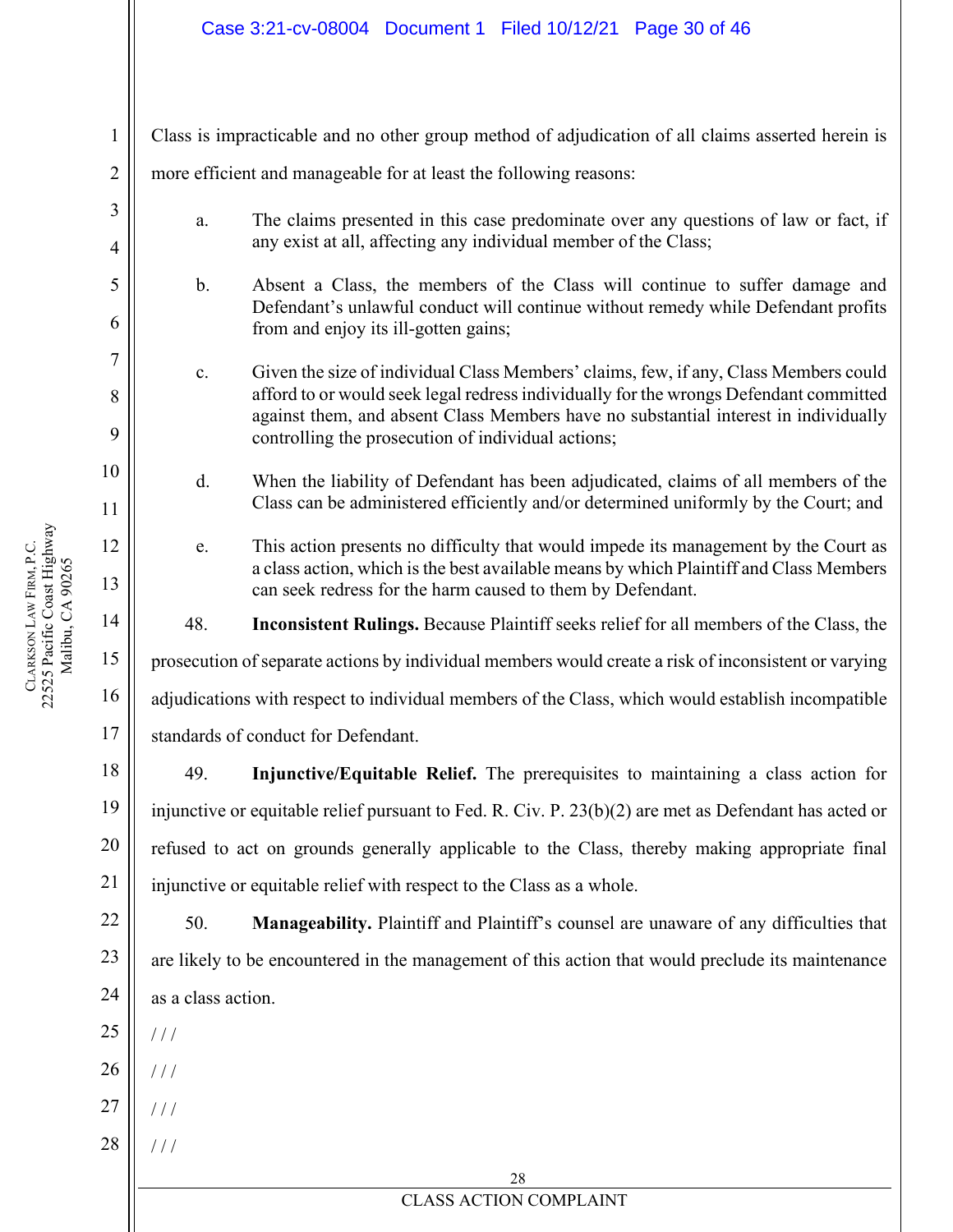### **COUNT ONE**

# **Violation of California Unfair Competition Law (Cal. Bus. & Prof. Code §§ 17200,** *et seq***.) (***On Behalf of the California Subclass***)**

51. **Incorporation by Reference.** Plaintiff re-alleges and incorporates by reference all allegations contained in this complaint, as though fully set forth herein.

52. **California Subclass.** This cause of action is brought pursuant to Business and Professions Code Section 17200, *et seq*., on behalf of Plaintiff and a California Subclass who purchased the Products within the applicable statute of limitations.

53. **The UCL.** California Business & Professions Code, sections 17200, *et seq.* (the **"UCL"**) prohibits unfair competition and provides, in pertinent part, that "unfair competition shall mean and include unlawful, unfair or fraudulent business practices and unfair, deceptive, untrue or misleading advertising."

54. **False Advertising Claims.** Defendant, in its advertising and packaging of the Products, made false and misleading statements and fraudulent omissions regarding the quality and characteristics of the Products—specifically, the Reef Friendly Representation—despite the fact the Products contain chemical ingredients that can harm and/or kill coral reefs. Such claims and omissions appear on the label and packaging of the Products, which are sold at retail stores and point-of-purchase displays.

55. **Defendant's Deliberately False and Fraudulent Marketing Scheme.** Defendant does not have any reasonable basis for the claims about the Products made in Defendant's advertising and on Defendant's packaging or labeling because the Products contain ingredients that can cause harm and/or kill coral reefs. Defendant knew and knows that the Products are not truly reef friendly sunscreens, though Defendant intentionally advertised and marketed the Products to deceive reasonable consumers into believing that Products contain only ingredients that are safe for coral reefs.

27 28 56. **False Advertising Claims Cause Purchase of Products.** Defendant's labeling and advertising of the Products led to, and continues to lead to, reasonable consumers, including

<span id="page-30-0"></span>1

2

3

4

5

6

7

8

9

10

11

12

13

14

15

16

17

18

19

20

21

22

23

24

25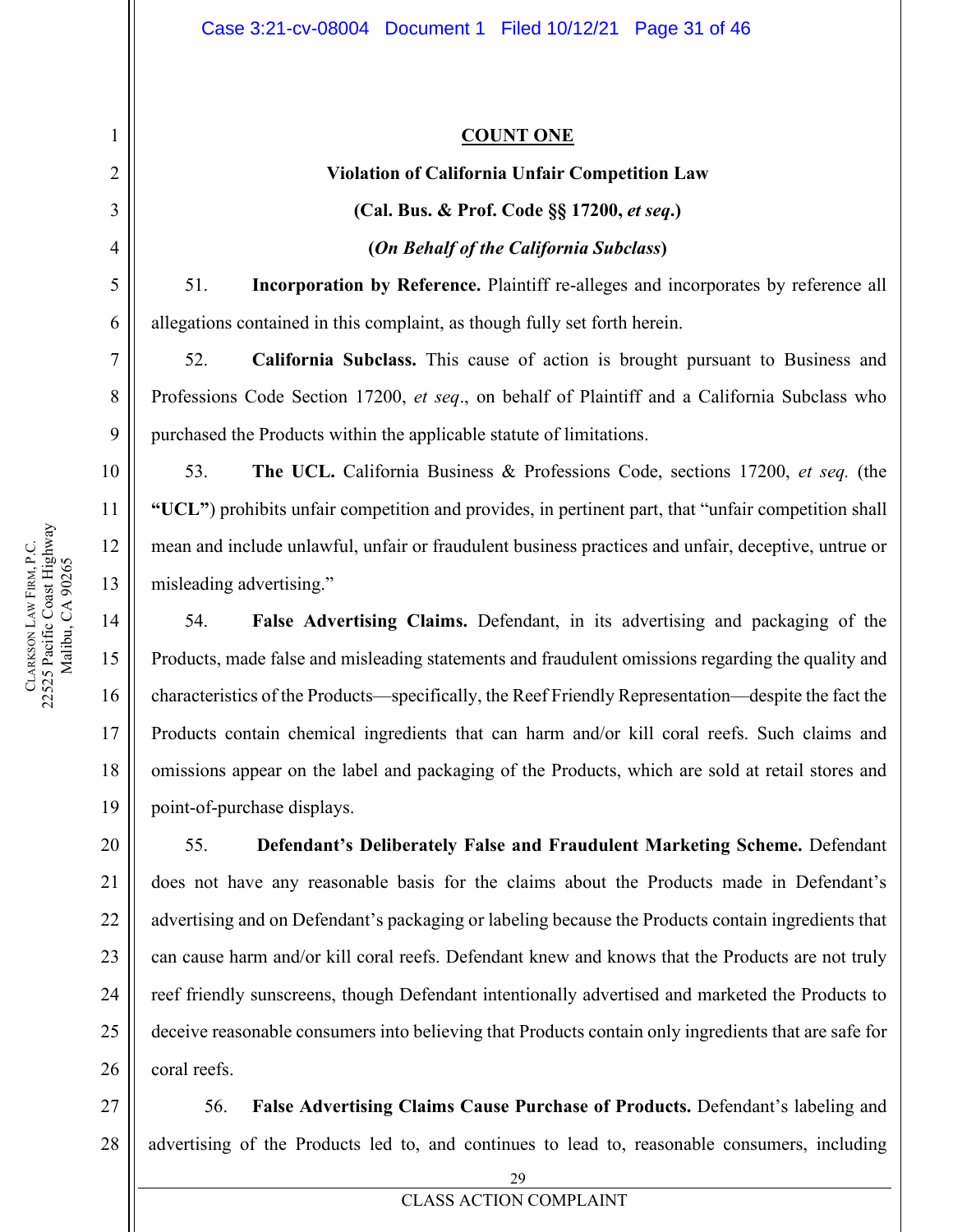1

**CLARKSON** 

LAW FIRM, P.C.

22525 Pacific Coast Highway Malibu, CA 90265

CLARKSON LAW FIRM, P.C.<br>22525 Pacific Coast Highway Malibu, CA 90265 Plaintiff, believing that the Products are truly reef friendly and do not harm and/or kill coral reefs.

57. **Injury in Fact.** Plaintiff and the California Subclass have suffered injury in fact and have lost money or property as a result of and in reliance upon Defendant's False Advertising Claims—namely Plaintiff and the California Subclass lost the purchase price for the Products they bought from the Defendant.

58. **Conduct Violates the UCL.** Defendant's conduct, as alleged herein, constitutes unfair, unlawful, and fraudulent business practices pursuant to the UCL. The UCL prohibits unfair competition and provides, in pertinent part, that "unfair competition shall mean and include unlawful, unfair or fraudulent business practices and unfair, deceptive, untrue or misleading advertising." Cal. Bus & Prof. Code § 17200. In addition, Defendant's use of various forms of advertising media to advertise, call attention to, or give publicity to the sale of goods or merchandise that are not as represented in any manner constitutes unfair competition, unfair, deceptive, untrue or misleading advertising, and an unlawful business practice within the meaning of Business and Professions Code Sections 17200 and 17531, which advertisements have deceived and are likely to deceive the consuming public, in violation of Business and Professions Code Section 17200.

59. **No Reasonably Available Alternatives/Legitimate Business Interests.** Defendant failed to avail themselves of reasonably available, lawful alternatives to further their legitimate business interests.

60. **Business Practice.** All of the conduct alleged herein occurred and continues to occur in Defendant's business. Defendant's wrongful conduct is part of a pattern, practice and/or generalized course of conduct, which will continue on a daily basis until Defendant voluntarily alters its conduct or Defendant is otherwise ordered to do so.

27 28 61. **Injunction.** Pursuant to Business and Professions Code Sections 17203 and 17535, Plaintiff and the members of the California Subclass seek an order of this Court enjoining Defendant from continuing to engage, use, or employ its practice of labeling and advertising the sale and use of the Products. Likewise, Plaintiff and the members of the California Subclass seek an order requiring Defendant to disclose such misrepresentations, and to preclude Defendant's failure to disclose the existence and significance of said misrepresentations.

17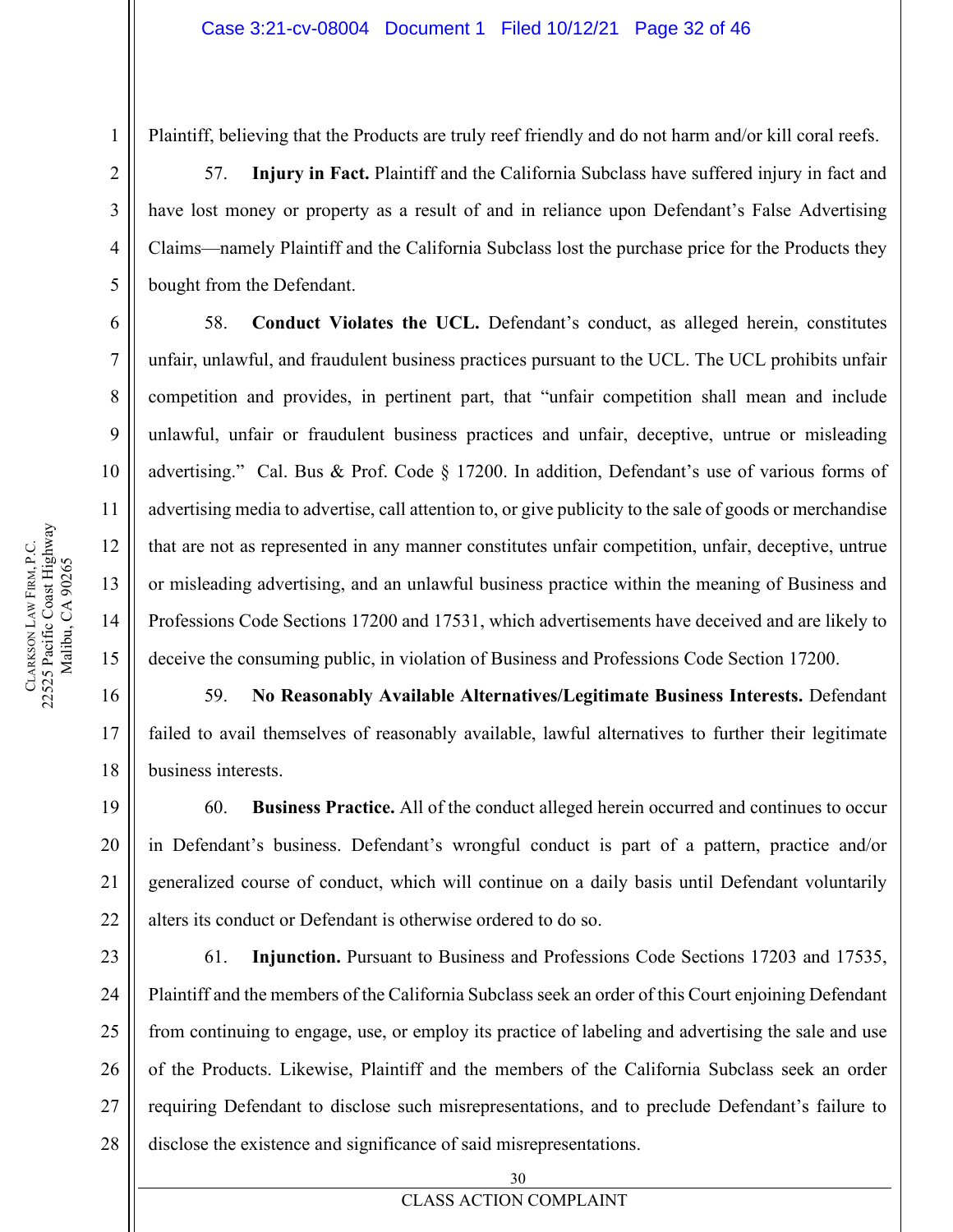#### Case 3:21-cv-08004 Document 1 Filed 10/12/21 Page 33 of 46

62. **Causation/Damages.** As a direct and proximate result of Defendant's misconduct in violation of the UCL, Plaintiff and members of the California Subclass were harmed in the amount of the purchase price they paid for the Products. Further, Plaintiff and members of the California Subclass have suffered and continue to suffer economic losses and other damages including, but not limited to, the amounts paid for the Products, and any interest that would have accrued on those monies, in an amount to be proven at trial. Accordingly, Plaintiff seeks a monetary award for violation of the UCL in damages, restitution, and/or disgorgement of ill-gotten gains to compensate Plaintiff and the California Subclass for said monies, as well as injunctive relief to enjoin Defendant's misconduct to prevent ongoing and future harm that will result.

63. **Punitive Damages.** Plaintiff seeks punitive damages pursuant to this cause of action for violation of the UCL on behalf of Plaintiff and the California Subclass. Defendant's unfair, fraudulent, and unlawful conduct described herein constitutes malicious, oppressive, and/or fraudulent conduct warranting an award of punitive damages as permitted by law. Defendant's misconduct is malicious as Defendant acted with the intent to cause Plaintiff and consumers to pay for Products that they were not, in fact, receiving. Defendant willfully and knowingly disregarded the rights of Plaintiff and consumers as Defendant was, at all times, aware of the probable dangerous consequences of its conduct and deliberately failed to avoid misleading consumers, including Plaintiff. Defendant's misconduct is oppressive as, at all relevant times, said conduct was so vile, base, and/or contemptible that reasonable people would look down upon it and/or otherwise would despise such corporate misconduct. Said misconduct subjected Plaintiff and consumers to cruel and unjust hardship in knowing disregard of their rights. Defendant's misconduct is fraudulent as Defendant intentionally misrepresented and/or concealed material facts with the intent to deceive Plaintiff and consumers. The wrongful conduct constituting malice, oppression, and/or fraud was committed, authorized, adopted, approved, and/or ratified by officers, directors, and/or managing agents of Defendant.

# **A. "Unfair" Prong**

64. **Unfair Standard.** Under the UCL, a challenged activity is "unfair" when "any injury it causes outweighs any benefits provided to consumers and the injury is one that the consumers

1

2

3

4

5

6

7

8

9

10

11

12

13

14

15

16

17

18

19

20

21

22

23

24

25

<span id="page-32-0"></span>26

27

28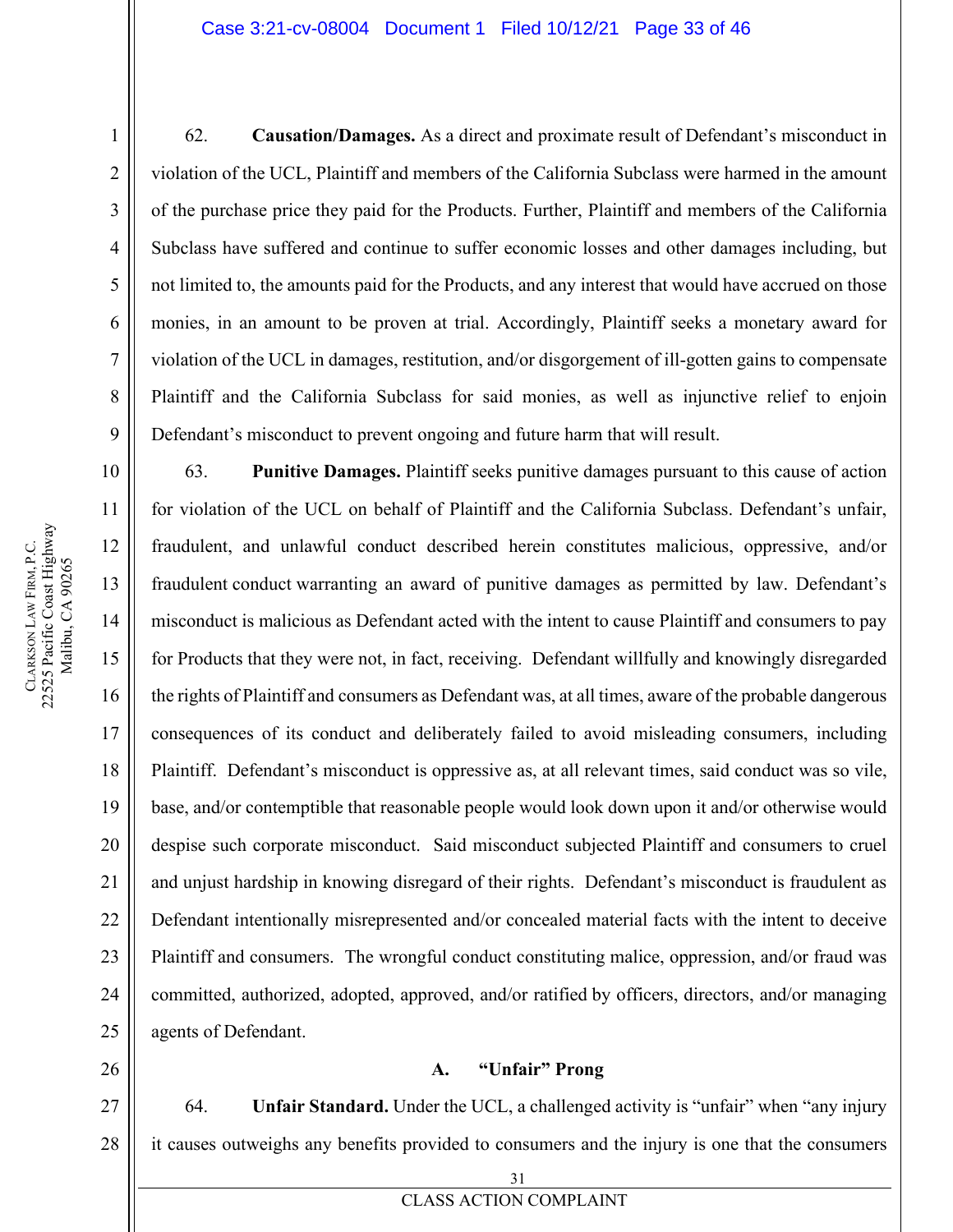themselves could not reasonably avoid." *Camacho v. Auto Club of Southern California,* 142 Cal. App. 4th 1394, 1403 (2006).

65. **Injury.** Defendant's action of mislabeling the Products with the Challenged Representation does not confer any benefit to consumers; rather, doing so causes injuries to consumers, who do not receive products commensurate with their reasonable expectations, overpay for the Products, and receive Products of lesser standards than what they reasonably expected to receive. Consumers cannot avoid any of the injuries caused by Defendant's deceptive labeling and advertising of the Products. Accordingly, the injuries caused by Defendant's deceptive labeling and advertising outweigh any benefits.

66. **Balancing Test.** Some courts conduct a balancing test to decide if a challenged activity amounts to unfair conduct under California Business and Professions Code Section 17200. They "weigh the utility of the defendant's conduct against the gravity of the harm to the alleged victim." *Davis v. HSBC Bank Nevada, N.A.,* 691 F.3d 1152, 1169 (9th Cir. 2012).

67. **No Utility.** Here, Defendant's conduct of labeling the Products with the Reef Friendly Representation when the Products contain harmful chemical ingredients that harm and/or kill coral reefs has no utility and financially harms purchasers. Thus, the utility of Defendant's conduct is vastly outweighed by the gravity of harm.

68. **Legislative Declared Policy.** Some courts require that "unfairness must be tethered to some legislative declared policy or proof of some actual or threatened impact on competition." *Lozano v. AT&T Wireless Servs. Inc.,* 504 F. 3d 718, 735 (9th Cir. 2007).

69. **Unfair Conduct.** Defendant's labeling and advertising of the Products, as alleged herein, is false, deceptive, misleading, and unreasonable, and constitutes unfair conduct. Defendant knew or should have known of its unfair conduct. Defendant's misrepresentations constitute an unfair business practice within the meaning of California Business and Professions Code Section 17200.

28 70. **Reasonably Available Alternatives.** There existed reasonably available alternatives to further Defendant's legitimate business interests, other than the conduct described herein. Defendant could have refrained from labeling the Products with the Reef Friendly Representation.

1

2

3

4

5

6

7

8

9

10

11

12

13

14

15

16

17

18

19

20

32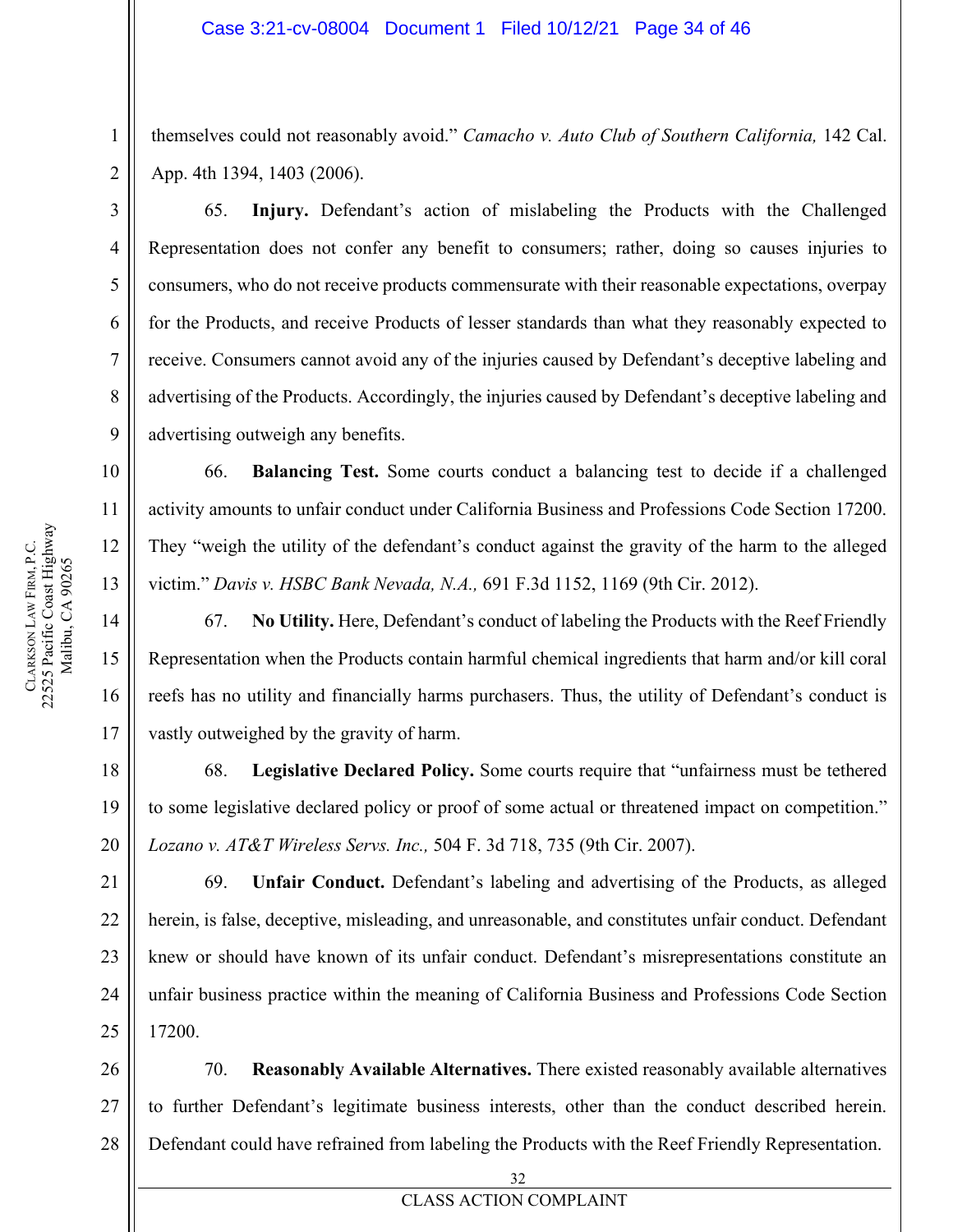71. **Defendant's Wrongful Conduct.** All of the conduct alleged herein occurs and continues to occur in Defendant's business. Defendant's wrongful conduct is part of a pattern or generalized course of conduct repeated on thousands of occasions daily.

72. **Injunction.** Pursuant to Business and Professions Code Sections 17203, Plaintiff and the California Subclass seek an order of this Court enjoining Defendant from continuing to engage, use, or employ its practices of labeling the Products with the Reef Friendly Representation.

73. **Causation/Damages.** Plaintiff and the California Subclass have suffered injury in fact and have lost money as a result of Defendant's unfair conduct. Plaintiff and the California Subclass paid an unwarranted premium for these Products. Specifically, Plaintiff and the California Subclass paid for Products that contain chemical active ingredients. Plaintiff and the California Subclass would not have purchased the Products, or would have paid substantially less for the Products, if they had known that the Products' advertising and labeling were deceptive. Accordingly, Plaintiff seeks damages, restitution and/or disgorgement of ill-gotten gains pursuant to the UCL.

# **B. "Fraudulent" Prong**

74. **Fraud Standard.** The UCL considers conduct fraudulent (and prohibits said conduct) if it is likely to deceive members of the public. *Bank of the West v. Superior Court*, 2 Cal. 4th 1254, 1267 (1992).

75. **Fraudulent & Material Challenged Representations.** Defendant used the Reef Friendly Representation with the intent to sell the Products to consumers, including Plaintiff and the California Subclass. The Challenged Representation is false and Defendant knew or should have known of its falsity. The Challenged Representation is likely to deceive consumers into purchasing the Products because they are material to the average, ordinary, and reasonable consumer.

76. **Fraudulent Business Practice.** As alleged herein, the misrepresentations by Defendant constitute a fraudulent business practice in violation of California Business & Professions Code Section 17200.

77. **Reasonable and Detrimental Reliance.** Plaintiff and the California Subclass reasonably and detrimentally relied on the material and false Challenged Representation to their detriment in that they purchased the Products.

1

2

3

4

5

6

7

8

9

10

11

12

13

<span id="page-34-0"></span>14

15

16

17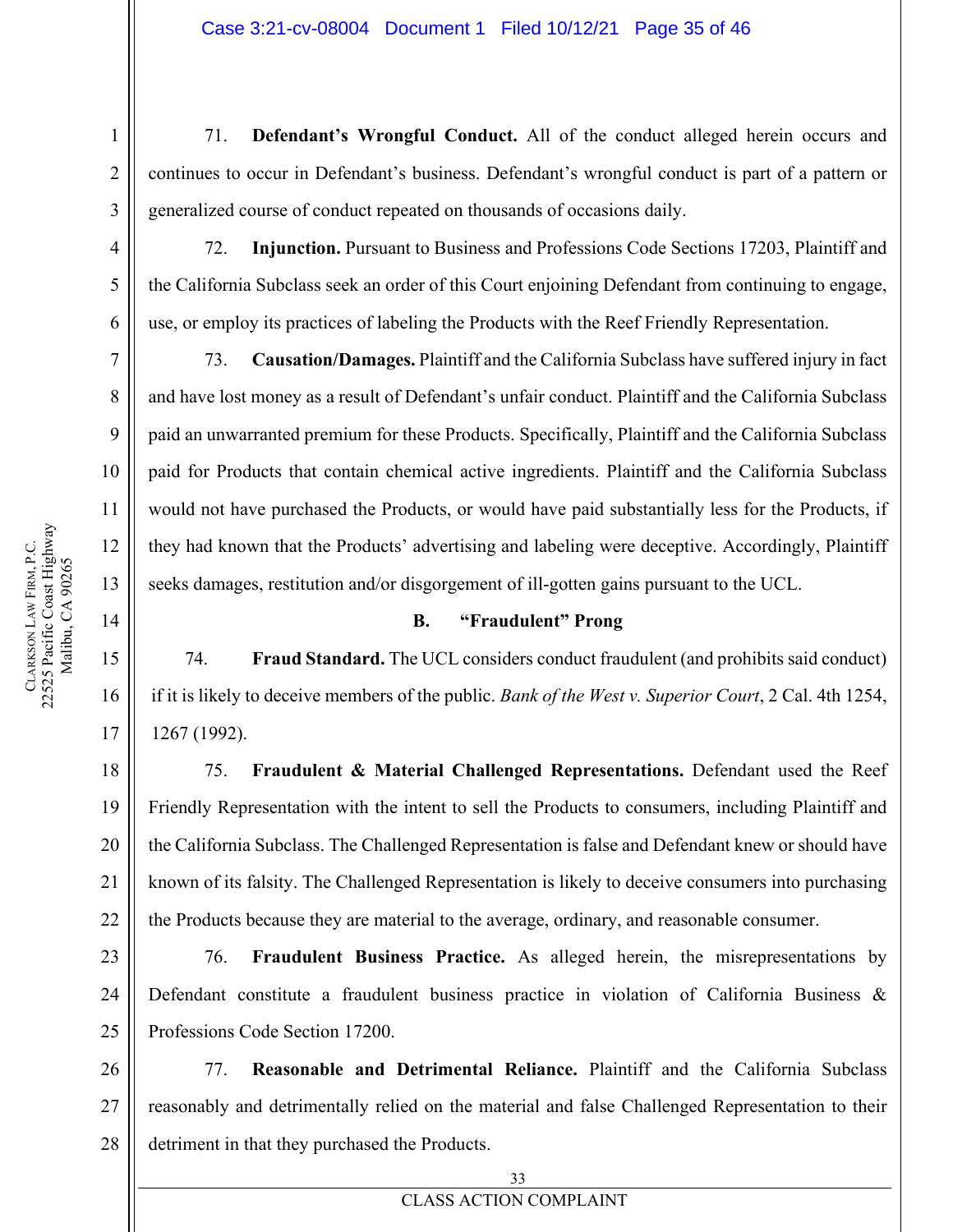78. **Reasonably Available Alternatives.** Defendant had reasonably available alternatives to further its legitimate business interests, other than the conduct described herein. Defendant could have refrained from labeling the Products with the Reef Friendly Representation.

79. **Business Practice.** All of the conduct alleged herein occurs and continues to occur in Defendant's business. Defendant's wrongful conduct is part of a pattern or generalized course of conduct.

80. **Injunction.** Pursuant to Business and Professions Code Sections 17203, Plaintiff and the California Subclass seek an order of this Court enjoining Defendant from continuing to engage, use, or employ its practice of labeling the Products with the Reef Friendly Representation.

81. **Causation/Damages.** Plaintiff and the California Subclass have suffered injury in fact and have lost money as a result of Defendant's fraudulent conduct. Plaintiff paid an unwarranted premium for the Products. Specifically, Plaintiff and the California Subclass paid for products that they believed contained only ingredients that are safe for coral reefs, when, in fact, the Products contained harmful chemical ingredients that can harm and/or kill coral reefs. Plaintiff and the California Subclass would not have purchased the Products if they had known the truth. Accordingly, Plaintiff seeks damages, restitution, and/or disgorgement of ill-gotten gains pursuant to the UCL.

# **C. "Unlawful" Prong**

<span id="page-35-0"></span>82. **Unlawful Standard.** The UCL identifies violations of other laws as "unlawful practices that the unfair competition law makes independently actionable." *Velazquez v. GMAC Mortg. Corp.,* 605 F. Supp. 2d 1049, 1068 (C.D. Cal. 2008).

83. **Violations of CLRA and FAL.** Defendant's labeling of the Products, as alleged herein, violates California Civil Code sections 1750, et seq. (the "**CLRA**") and California Business and Professions Code sections 17500, et seq. (the "**FAL**") as set forth below in the sections regarding those causes of action.

27 28 84. **Additional Violations.** Defendant's conduct in making the false representations described herein constitutes a knowing failure to adopt policies in accordance with and/or adherence to applicable laws, as set forth herein, all of which are binding upon and burdensome to their

**CLARKSON** 

LAW FIRM, P.C.

22525 Pacific Coast Highway Malibu, CA 90265

CLARKSON LAW FIRM, P.C.<br>22525 Pacific Coast Highway Malibu, CA 90265

19

20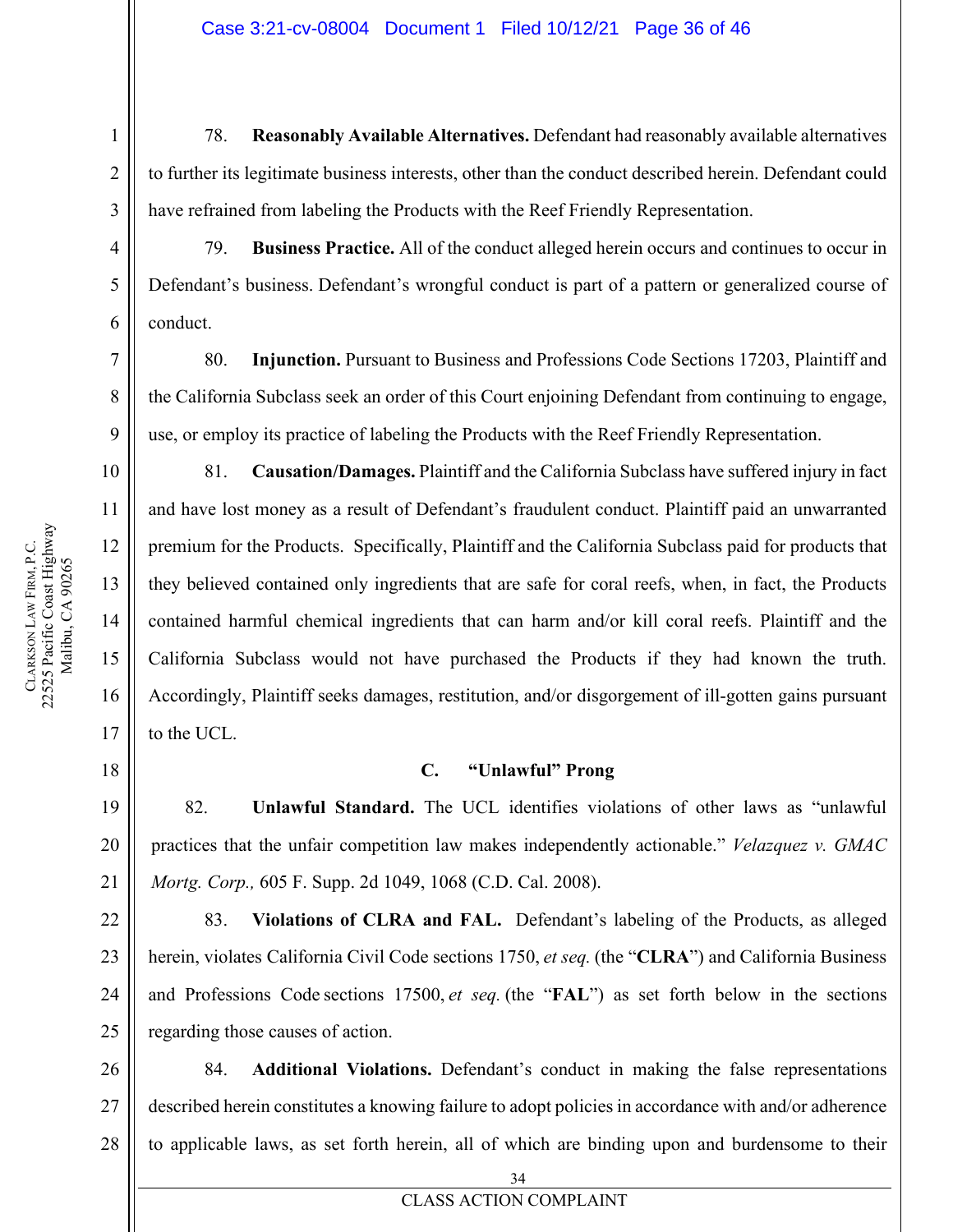#### Case 3:21-cv-08004 Document 1 Filed 10/12/21 Page 37 of 46

competitors. This conduct engenders an unfair competitive advantage for Defendant, thereby constituting an unfair, fraudulent and/or unlawful business practice under California Business & Professions Code sections 17200-17208. Additionally, Defendant's misrepresentations of material facts, as set forth herein, violate California Civil Code sections 1572, 1573, 1709, 1710, 1711, and 1770, as well as the common law.

85. **Unlawful Conduct.** Defendant's packaging, labeling, and advertising of the Products, as alleged herein, are false, deceptive, misleading, and unreasonable, and constitute unlawful conduct. Defendant knew or should have known of its unlawful conduct.

86. **Reasonably Available Alternatives.** Defendant had reasonably available alternatives to further its legitimate business interests, other than the conduct described herein. Defendant could have refrained from labeling the Products with the Reef Friendly Representation.

87. **Business Practice.** All of the conduct alleged herein occurs and continues to occur in Defendant's business. Defendant's wrongful conduct is part of a pattern or generalized course of conduct.

88. **Injunction.** Pursuant to Business and Professions Code Section 17203, Plaintiff and the California Subclass seek an order of this Court enjoining Defendant from continuing to engage, use, or employ its practice of false and deceptive advertising of the Products.

18 19 20 21 22 23 89. **Causation/Damages.** Plaintiff and the California Subclass have suffered injury in fact and have lost money as a result of Defendant's unlawful conduct. Plaintiff and the California Subclass paid an unwarranted premium for the Products. Plaintiff and the California Subclass would not have purchased the Products if they had known that Defendant's purposely deceived consumers into believing that the Products are truly safe for coral reefs. Accordingly, Plaintiff seeks damages, restitution and/or disgorgement of ill-gotten gains pursuant to the UCL.

24 / / /

25  $/$  /  $/$ 

- 26 / / /
- 27 / / /
- 28 / / /

16

17

1

2

3

4

5

6

7

**CLARKSON** 

LAW FIRM, P.C.

22525 Pacific Coast Highway Malibu, CA 90265

CLARKSON LAW FIRM, P.C.<br>22525 Pacific Coast Highway Malibu, CA 90265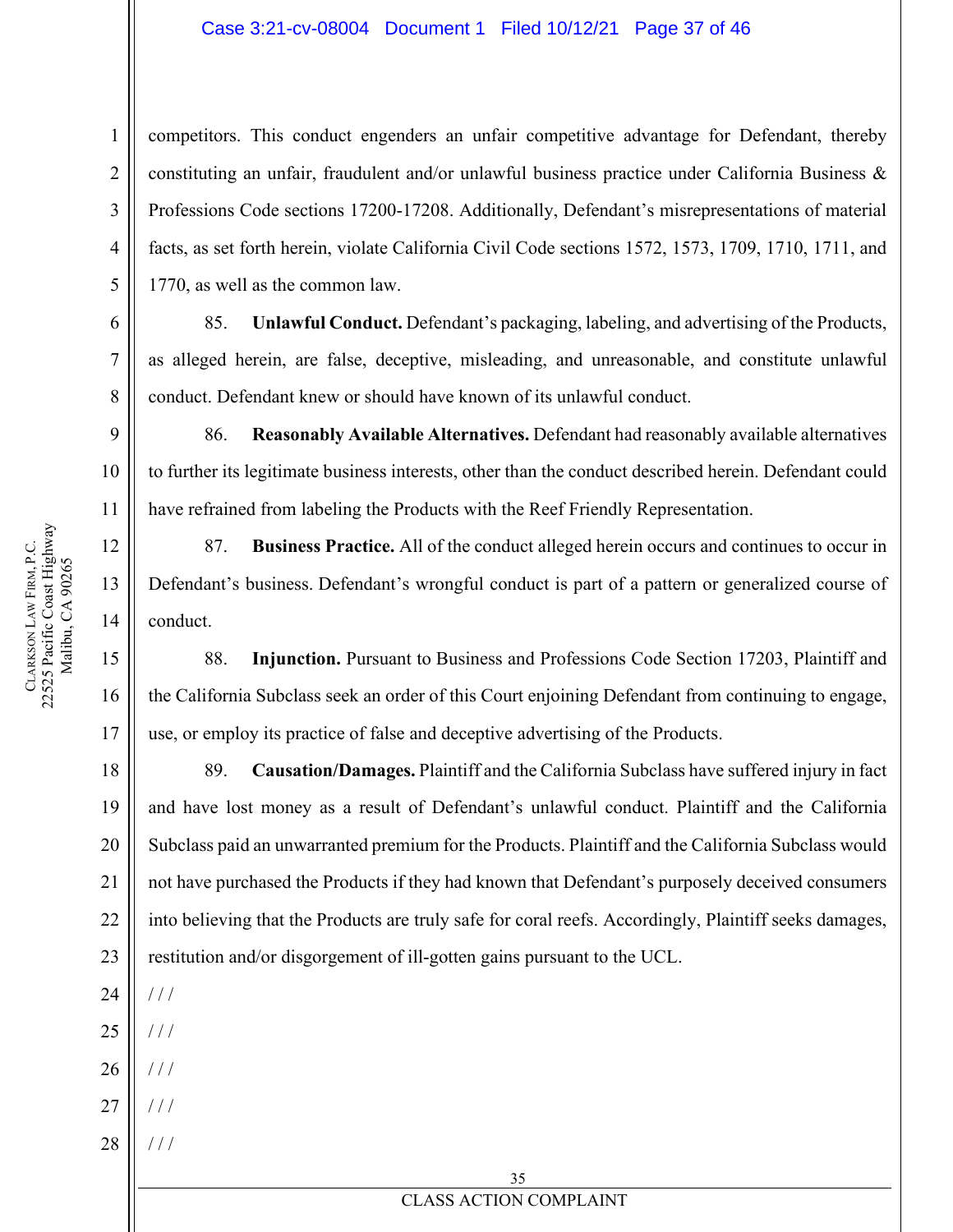# **COUNT TWO**

# **Violation of California False Advertising Law (Cal. Bus. & Prof. Code §§ 17500,** *et seq***.) (***On Behalf of the California Subclass***)**

90. **Incorporation by reference.** Plaintiff re-alleges and incorporates by reference all allegations contained in this complaint, as though fully set forth herein.

91. **California Subclass.** Plaintiff brings this claim individually and on behalf of the California Subclass who purchased the Products within the applicable statute of limitations.

92. **FAL Standard.** The False Advertising Law, codified at Cal. Bus. & Prof. Code section 17500, *et seq.*, prohibits "unfair, deceptive, untrue or misleading advertising[.]"

93. **False & Material Challenged Representations Disseminated to Public.** Defendant violated section 17500 when it advertised and marketed the Products through the unfair, deceptive, untrue, and misleading Reef Friendly Representation disseminated to the public through the Products' labeling, packaging and advertising. These representations were false because the Products do not conform to them. The representations were material because they are likely to mislead a reasonable consumer into purchasing the Products.

17 18 19 94. **Knowledge.** In making and disseminating the representations alleged herein, Defendant knew or should have known that the representations were untrue or misleading, and acted in violation of § 17500.

95. **Intent to sell.** Defendant's Challenged Representation was specifically designed to induce reasonable consumers, like Plaintiff and the California Subclass, to purchase the Products.

22 23 24 25 26 27 96. **Causation/Damages.** As a direct and proximate result of Defendant's misconduct in violation of the FAL, Plaintiff and members of the California Subclass were harmed in the amount of the purchase price they paid for the Products. Further, Plaintiff and members of the Class have suffered and continue to suffer economic losses and other damages including, but not limited to, the amounts paid for the Products, and any interest that would have accrued on those monies, in an amount to be proven at trial. Accordingly, Plaintiff seeks a monetary award for violation of the FAL in damages, restitution, and/or disgorgement of ill-gotten gains to compensate Plaintiff and the

<span id="page-37-0"></span>1

2

3

4

5

6

7

8

9

10

11

12

13

14

15

16

20

21

28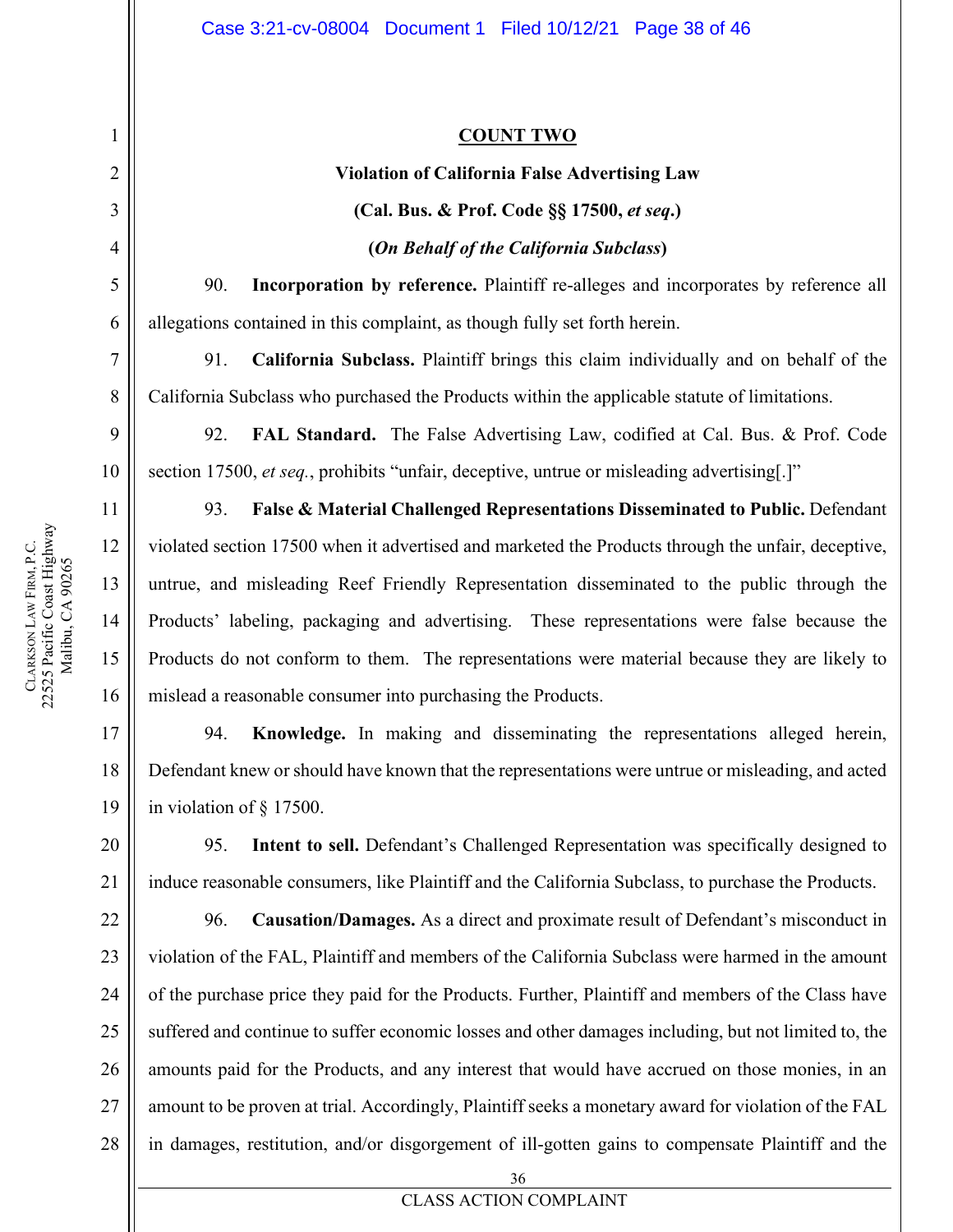California Subclass for said monies, as well as injunctive relief to enjoin Defendant's misconduct to prevent ongoing and future harm that will result.

97. **Punitive Damages.** Defendant's unfair, fraudulent, and unlawful conduct described herein constitutes malicious, oppressive, and/or fraudulent conduct warranting an award of punitive damages as permitted by law. Defendant's misconduct is malicious as Defendant acted with the intent to cause Plaintiff and consumers to pay for Products that they were not, in fact, receiving. Defendant willfully and knowingly disregarded the rights of Plaintiff and consumers as Defendant was aware of the probable dangerous consequences of its conduct and deliberately failed to avoid misleading consumers, including Plaintiff. Defendant's misconduct is oppressive as, at all relevant times, said conduct was so vile, base, and/or contemptible that reasonable people would look down upon it and/or otherwise would despise such corporate misconduct. Said misconduct subjected Plaintiff and consumers to cruel and unjust hardship in knowing disregard of their rights. Defendant's misconduct is fraudulent as Defendant, at all relevant times, intentionally misrepresented and/or concealed material facts with the intent to deceive Plaintiff and consumers. The wrongful conduct constituting malice, oppression, and/or fraud was committed, authorized, adopted, approved, and/or ratified by officers, directors, and/or managing agents of Defendant.

#### **COUNT THREE**

#### **Violation of California Consumers Legal Remedies Act**

**(Cal. Civ. Code §§ 1750,** *et seq***.)**

#### **(***On Behalf of the California Subclass***)**

98. **Incorporation by Reference.** Plaintiff re-alleges and incorporates by reference all allegations contained in this complaint, as though fully set forth herein.

24 25 99. **California Subclass.** Plaintiff brings this claim individually and on behalf of the California Subclass who purchased the Products within the applicable statute of limitations.

26 27 28 100. **CLRA Standard.** The CLRA provides that "unfair methods of competition and unfair or deceptive acts or practices undertaken by any person in a transaction intended to result or which results in the sale or lease of goods or services to any consumer are unlawful."

1

2

3

4

5

6

7

8

9

10

11

12

13

14

15

16

17

<span id="page-38-0"></span>18

19

20

21

22

23

37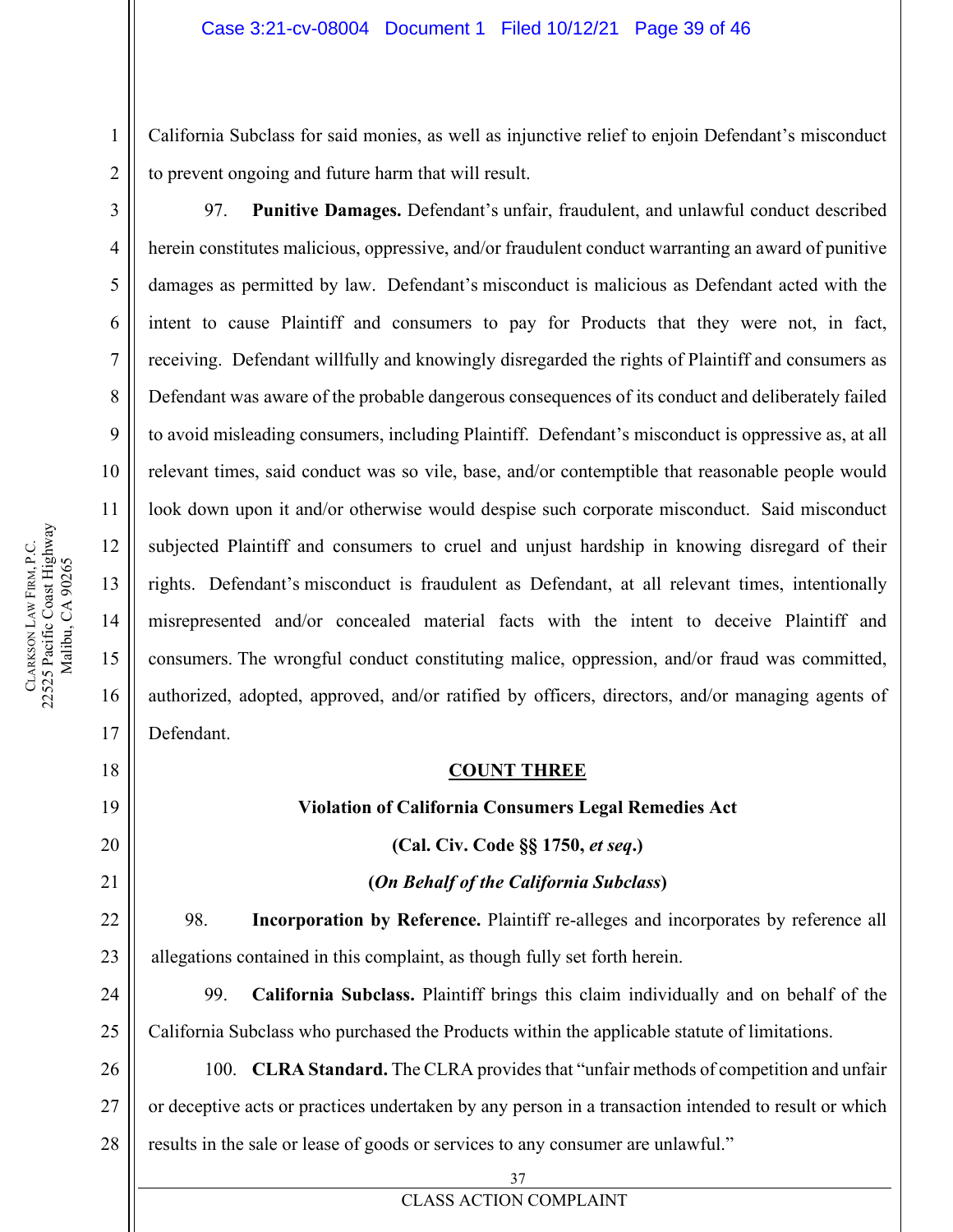101. **Goods/Services.** The Products are "goods," as defined by the CLRA in California Civil Code §1761(a).

102. **Defendant.** Defendant is a "person," as defined by the CLRA in California Civil Code  $§1761(c).$ 

103. **Consumers.** Plaintiff and members of the California Subclass are "consumers," as defined by the CLRA in California Civil Code §1761(d).

104. **Transactions.** The purchase of the Products by Plaintiff and members of the California Subclass are "transactions" as defined by the CLRA under California Civil Code section  $1761(e)$ .

105. **Violations of the CLRA.** Defendant violated the following sections of the CLRA by selling the Products to Plaintiff and the California Subclass through the false, misleading, deceptive, and fraudulent Challenged Representation:

a. Section  $1770(a)(5)$  by representing that the Products have "characteristics, ... uses [or] benefits . . . which [they] do not have."

b. Section 1770(a)(7) by representing that the Products "are of a particular standard, quality, or grade . . . [when] they are of another."

17 c. Section 1770(a)(9) by advertising the Products "with [the] intent not to sell them as advertised."

106. **Knowledge.** Defendant's uniform and material representations and omissions regarding the Products were likely to deceive, and Defendant knew or should have known that its representations and omissions were untrue and misleading.

107. **Malicious.** Defendant's conduct is malicious, fraudulent, and wanton in that Defendant intentionally misled and withheld material information from consumers, including Plaintiff, to increase the sale of the Products.

108. **Plaintiff Could Not Have Avoided Injury.** Plaintiff and members of the California Subclass could not have reasonably avoided such injury. Plaintiff and members of the California Subclass were unaware of the existence of the facts that Defendant suppressed and failed to disclose, and Plaintiff and members of the California Subclass would not have purchased the Products and/or would have purchased them on different terms had they known the truth.

1

2

3

4

5

6

7

8

9

10

11

12

13

14

15

16

18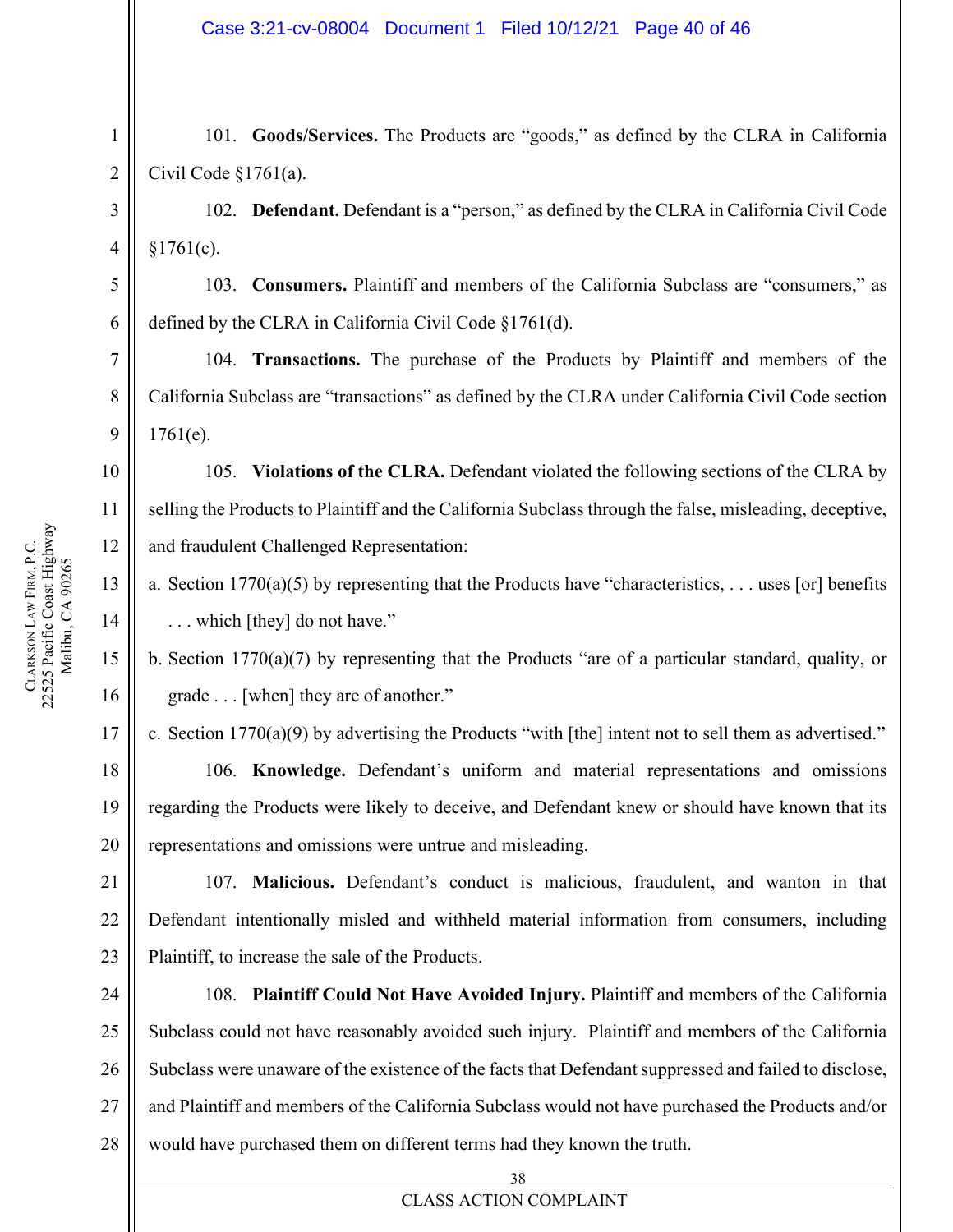109. **Causation/Reliance/Materiality.** Plaintiff and the California Subclass suffered harm as a result of Defendant's violations of the CLRA because they relied on the Challenged Representation in deciding to purchase the Products. The Challenged Representation was a substantial factor. The Challenged Representation was material because a reasonable consumer would consider it important in deciding whether to purchase the Products.

110. **Section 1782(d) – Intent to Amend if Not Rectified.** Pursuant to California Civil Code, section 1782, Plaintiff, on Plaintiff's behalf and on behalf of members of the Class, has or will notify Defendant of its alleged violations of the CLRA. Subsequently, and at the appropriate time, Plaintiff will amend the operative complaint to seek damages pursuant to the CLRA, in addition to equitable and injunctive relief, and request that this Court enter such orders or judgments as may be necessary to restore any money that any person in interest may have lost in violation of the CLRA, and for such other relief as is provided under California Civil Code section 1780.

111. **Causation/Damages (Section 1782(d)).** As a direct and proximate result of Defendant's misconduct in violation of the CLRA, Plaintiff and members of the California Subclass were harmed in the amount of the purchase price they paid for the Products. Further, Plaintiff and members of the Class have suffered and continue to suffer economic losses and other damages including, but not limited to, the amounts paid for the Products, and any interest that would have accrued on those monies, in an amount to be proven at trial.

112. **Injunction.** Given that Defendant's conduct violated California Civil Code section 1780, Plaintiff and members of the California Subclass are entitled to seek, and do hereby seek, injunctive relief to put an end to Defendant's violations of the CLRA. Plaintiff has no adequate remedy at law. Without equitable relief, Defendant's unfair and deceptive practices will continue to harm Plaintiff and the California Subclass.

# **COUNT FOUR**

# **Breach of Warranty**

# **(***On Behalf of the Nationwide Class and California Subclass***)**

27 113. **Incorporation by Reference.** Plaintiff re-alleges and incorporates by reference all allegations contained in this complaint, as though fully set forth herein.

17

18

19

20

21

22

23

<span id="page-40-0"></span>24

25

26

1

2

**CLARKSON** 

LAW FIRM, P.C.

22525 Pacific Coast Highway Malibu, CA 90265

CLARKSON LAW FIRM, P.C.<br>22525 Pacific Coast Highway Malibu, CA 90265

28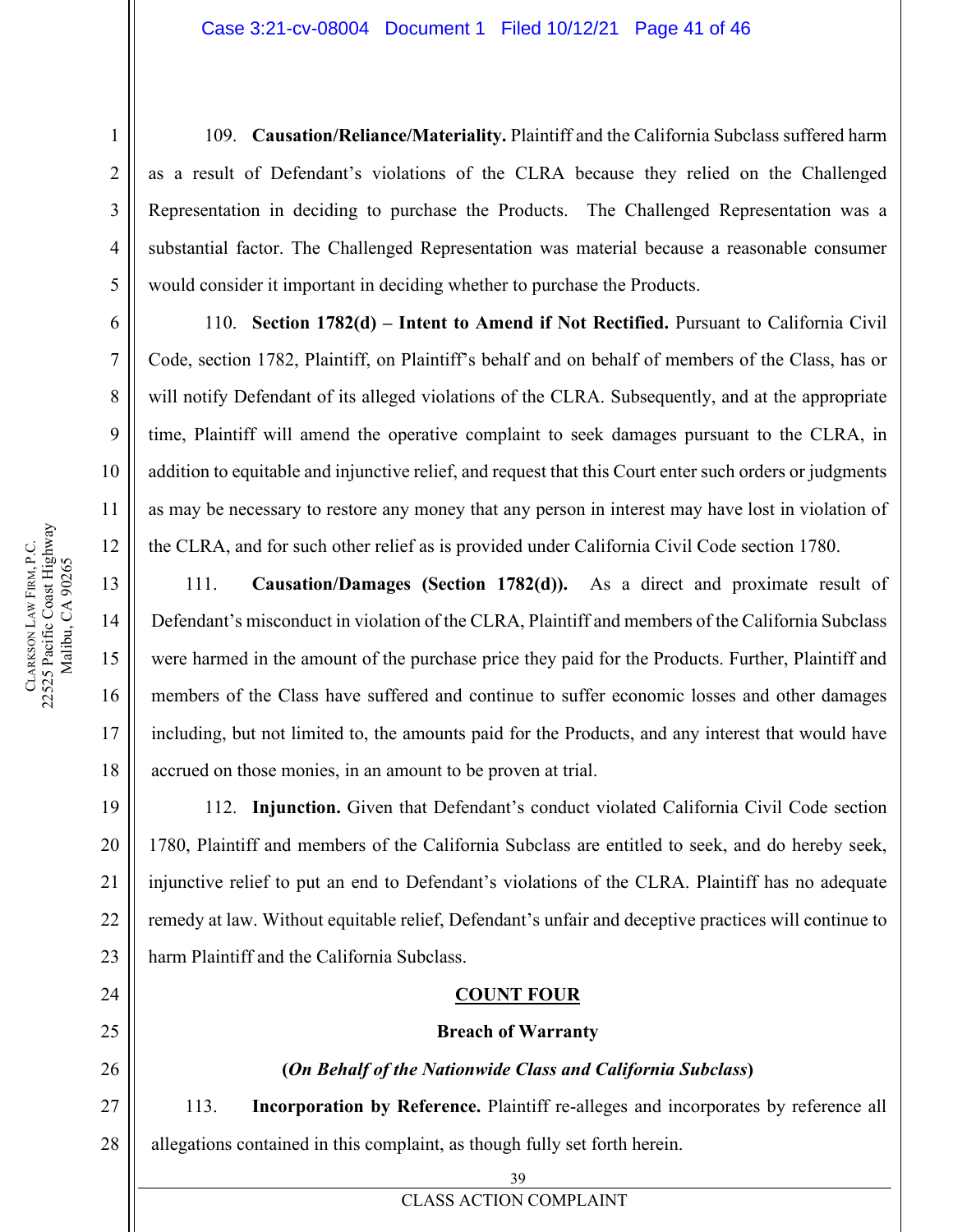114. **Nationwide Class & California Subclass.** Plaintiff brings this claim individually and on behalf of the Nationwide Class and California Subclass (the Class) who purchased the Products within the applicable statute of limitations.

9

10

11

12

13

14

15

16

17

18

19

1

2

3

115. **Express Warranty.** By advertising and selling the Products at issue, Defendant made promises and affirmations of fact on the Products' packaging and labeling, and through its marketing and advertising, as described herein. This labeling and advertising constitute express warranties and became part of the basis of the bargain between Plaintiff and members of the Class and Defendant. Defendant purports, through the Products' labeling and advertising, to create express warranties that the Products, among other things, conform to the Challenged Representations.

116. **Implied Warranty of Merchantability.** By advertising and selling the Products at issue, Defendant, a merchant of goods, made promises and affirmations of fact that the Products are merchantable and conform to the promises or affirmations of fact made on the Products' packaging and labeling, and through its marketing and advertising, as described herein. This labeling and advertising, combined with the implied warranty of merchantability, constitute warranties that became part of the basis of the bargain between Plaintiff and members of the Class and Defendant- --to wit, that the Products, among other things, conform to the Challenged Representations.

117. **Breach of Warranty.** Contrary to Defendant's warranties, the Products do not conform to the Challenged Representations and, therefore, Defendant breached its warranties about the Products and their qualities.

20 21 22 23 24 25 26 27 28 118. **Causation/Remedies.** As a direct and proximate result of Defendant's breach of warranty, Plaintiff and members of the Class were harmed in the amount of the purchase price they paid for the Products. Further, Plaintiff and members of the Class have suffered and continue to suffer economic losses and other damages including, but not limited to, the amounts paid for the Products, and any interest that would have accrued on those monies, in an amount to be proven at trial. Accordingly, Plaintiff seeks a monetary award for breach of warranty in the form of damages, restitution, and/or disgorgement of ill-gotten gains to compensate Plaintiff and the Class for said monies, as well as injunctive relief to enjoin Defendant's misconduct to prevent ongoing and future harm that will result.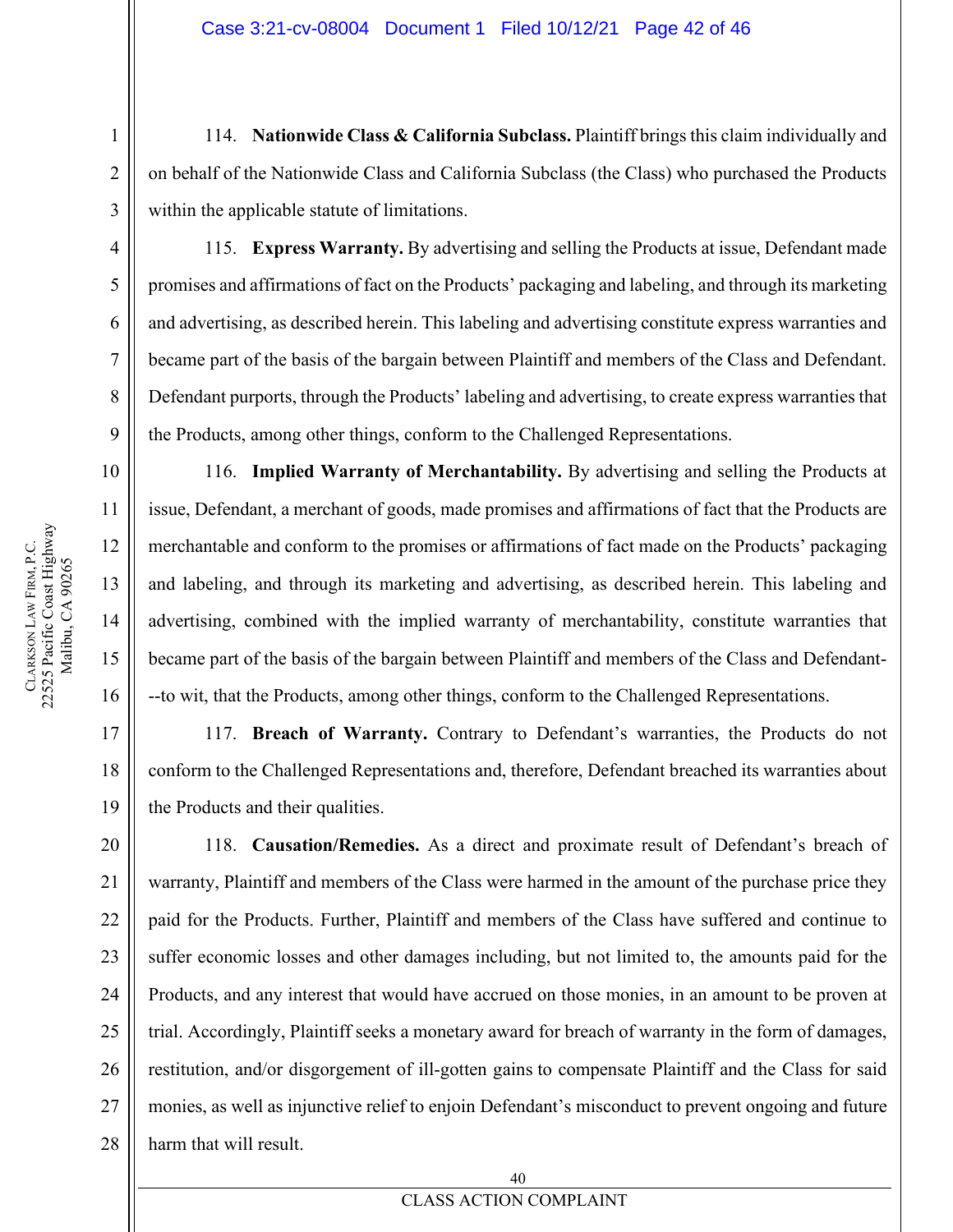#### Case 3:21-cv-08004 Document 1 Filed 10/12/21 Page 43 of 46

119. **Punitive Damages.** Plaintiff seeks punitive damages pursuant to this cause of action for breach of warranty on behalf of Plaintiff and the Class. Defendant's unfair, fraudulent, and unlawful conduct described herein constitutes malicious, oppressive, and/or fraudulent conduct warranting an award of punitive damages as permitted by law. Defendant's misconduct is malicious as Defendant acted with the intent to cause Plaintiff and consumers to pay for Products that they were not, in fact, receiving. Defendant willfully and knowingly disregarded the rights of Plaintiff and consumers as Defendant was aware of the probable dangerous consequences of its conduct and deliberately failed to avoid misleading consumers, including Plaintiff. Defendant's misconduct is oppressive as, at all relevant times, said conduct was so vile, base, and/or contemptible that reasonable people would look down upon it and/or otherwise would despise such misconduct. Said misconduct subjected Plaintiff and consumers to cruel and unjust hardship in knowing disregard of their rights. Defendant's misconduct is fraudulent as Defendant, at all relevant times, intentionally misrepresented and/or concealed material facts with the intent to deceive Plaintiff and consumers. The wrongful conduct constituting malice, oppression, and/or fraud was committed, authorized, adopted, approved, and/or ratified by officers, directors, and/or managing agents of Defendant.

#### **COUNT FIVE**

#### **Unjust Enrichment/Restitution**

#### **(***On Behalf of the Nationwide Class and California Subclass***)**

120. **Incorporation by Reference.** Plaintiff re-alleges and incorporates by reference all allegations contained in this complaint, as though fully set forth herein.

121. **Nationwide Class & California Subclass.** Plaintiff brings this claim individually and on behalf of the Nationwide Class and California Subclass (the Class) who purchased the Products within the applicable statute of limitations.

24 25 26 122. **Plaintiff/Class Conferred a Benefit.** By purchasing the Products, Plaintiff and members of the Class conferred a benefit on Defendant in the form of the purchase price of the Products.

27 28 123. **Defendant's Knowledge of Conferred Benefit.** Defendant had knowledge of such benefit and Defendant appreciated the benefit because, were consumers not to purchase the

1

2

3

4

5

6

7

8

9

10

11

12

13

14

15

<span id="page-42-0"></span>16

17

18

19

20

21

22

23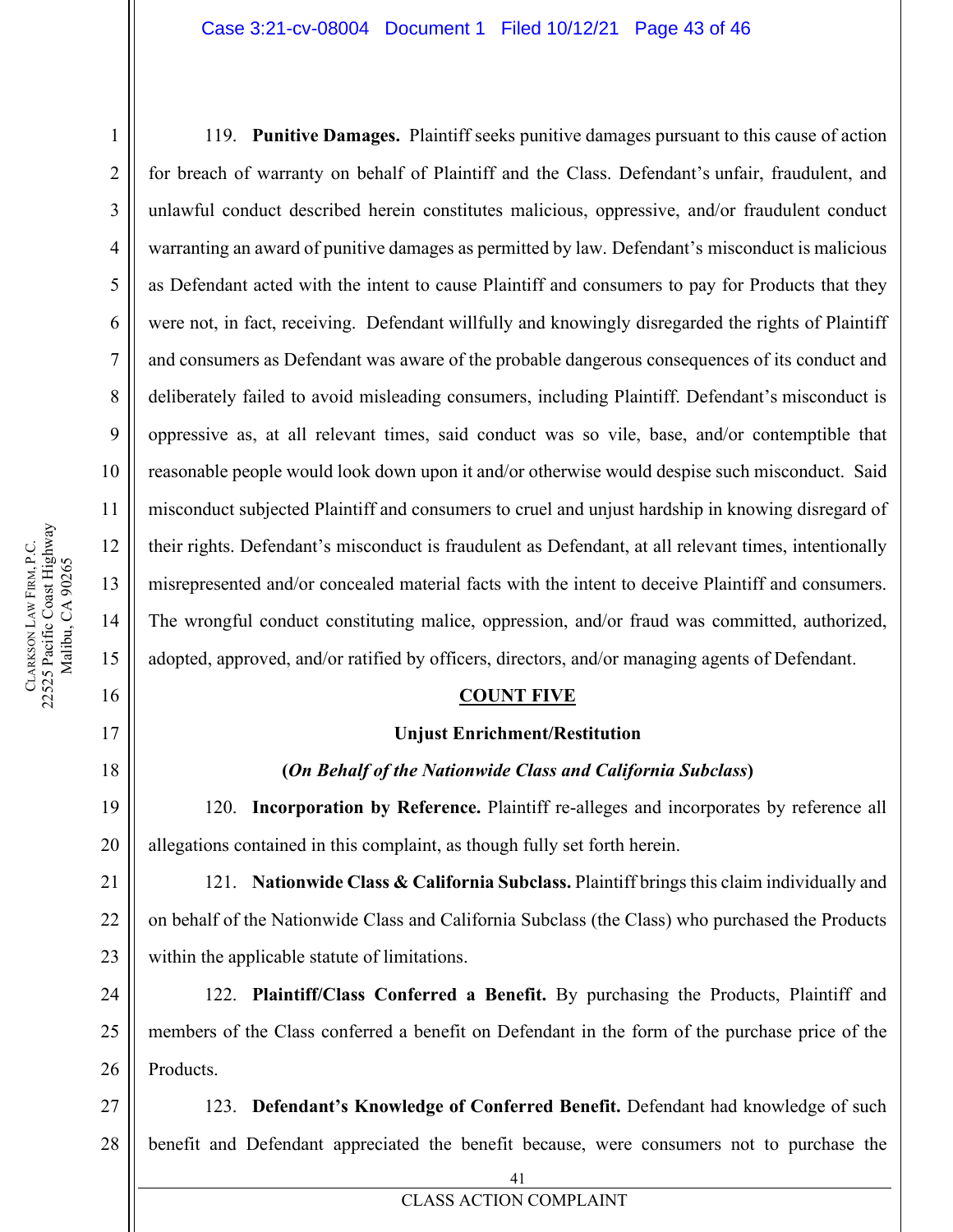Products, Defendant would not generate revenue from the sales of the Products.

124. **Defendant's Unjust Receipt Through Deception.** Defendant's knowing acceptance and retention of the benefit is inequitable and unjust because the benefit was obtained by Defendant's fraudulent, misleading, and deceptive representations and omissions.

125. **Causation/Damages.** As a direct and proximate result of Defendant's unjust enrichment, Plaintiff and members of the Class were harmed in the amount of the purchase price they paid for the Products. Further, Plaintiff and members of the Class have suffered and continue to suffer economic losses and other damages including, but not limited to, the amounts paid for the Products, and any interest that would have accrued on those monies, in an amount to be proven at trial. Accordingly, Plaintiff seeks a monetary award for unjust enrichment in damages, restitution, and/or disgorgement of ill-gotten gains to compensate Plaintiff and the Class for said monies, as well as injunctive relief to enjoin Defendant's misconduct to prevent ongoing and future harm that will result.

126. **Punitive Damages.** Plaintiff seeks punitive damages pursuant to this cause of action for unjust enrichment on behalf of Plaintiff and the Class. Defendant's unfair, fraudulent, and unlawful conduct described herein constitutes malicious, oppressive, and/or fraudulent conduct warranting an award of punitive damages as permitted by law. Defendant's misconduct is malicious as Defendant acted with the intent to cause Plaintiff and consumers to pay for Products that they were not, in fact, receiving. Defendant willfully and knowingly disregarded the rights of Plaintiff and consumers as Defendant was aware of the probable dangerous consequences of its conduct and deliberately failed to avoid misleading consumers, including Plaintiff. Defendant's misconduct is oppressive as, at all relevant times, said conduct was so vile, base, and/or contemptible that reasonable people would look down upon it and/or otherwise would despise such corporate misconduct. Said misconduct subjected Plaintiff and consumers to cruel and unjust hardship in knowing disregard of their rights. Defendant's misconduct is fraudulent as Defendant, at all relevant times, intentionally misrepresented and/or concealed material facts with the intent to deceive Plaintiff and consumers. The wrongful conduct constituting malice, oppression, and/or fraud was committed, authorized, adopted, approved, and/or ratified by officers, directors, and/or managing

1

2

3

4

5

6

7

8

9

10

11

12

13

14

15

16

17

18

19

20

21

22

23

24

25

26

27

28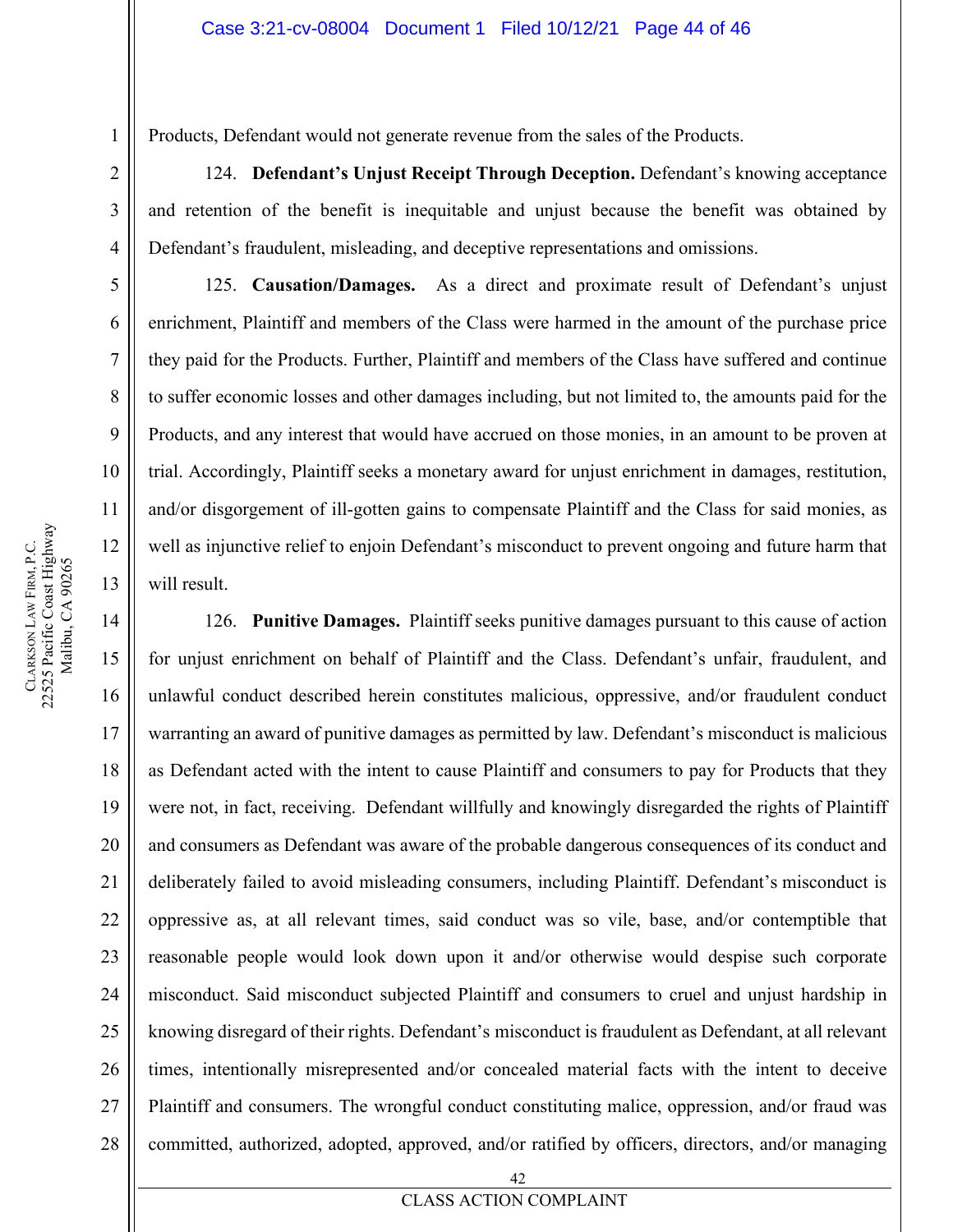<span id="page-44-0"></span>agents of Defendant.

### **PRAYER FOR RELIEF**

127. WHEREFORE, Plaintiff, individually and on behalf of all others similarly situated,

prays for judgment against Defendant as follows:

- a. **Certification:** For an order certifying this action as a class action, appointing Plaintiff as the Class Representative, and appointing Plaintiff's Counsel as Class Counsel;
- b. **Declaratory Relief:** For an order declaring that Defendant's conduct violates the statutes and laws referenced herein;
- c. **Injunction:** For an order requiring Defendant to immediately cease and desist from selling the unlawful Products in violation of law; enjoining Defendant from continuing to market, advertise, distribute, and sell the Products in the unlawful manner described herein; requiring Defendant to engage in an affirmative advertising campaign to dispel the public misperception of the Products resulting from Defendant's unlawful conduct; and requiring all further and just corrective action, consistent with permissible law and pursuant to only those causes of action so permitted;
- d. **Damages/Restitution/Disgorgement:** For an order awarding monetary compensation in the form of damages, restitution, and/or disgorgement to Plaintiff and the Class, consistent with permissible law and pursuant to only those causes of action so permitted;
- e. **Punitive Damages/Penalties:** For an order awarding punitive damages, statutory penalties, and/or monetary fines, consistent with permissible law and pursuant to only those causes of action so permitted;
- f. **Attorneys' Fees & Costs:** For an order awarding attorneys' fees and costs, consistent with permissible law and pursuant to only those causes of action so permitted;
- g. **Pre/Post-Judgment Interest:** For an order awarding pre-judgment and postjudgment interest, consistent with permissible law and pursuant to only those causes of action so permitted; and
- h. **All Just & Proper Relief:** For such other and further relief as the Court deems just and proper.

Dated: October 12, 2021 Respectfully submitted,

**CLARKSON LAW FIRM, P.C.** By:

*/s/ Katherine A. Bruce* RYAN J. CLARKSON SHIREEN M. CLARKSON KATHERINE A. BRUCE KELSEY J. ELLING *Attorneys for Plaintiff*

CLASS ACTION COMPLAINT

22525 Pacific Coast Highway CLARKSON LAW FIRM, P.C.<br>22525 Pacific Coast Highway LAW FIRM, P.C. Malibu, CA 90265 Malibu, CA 90265 **CLARKSON** 

1 2

3

4

5

6

7

8

9

10

11

12

13

14

15

16

17

18

19

20

21

22

23

24

25

26

27